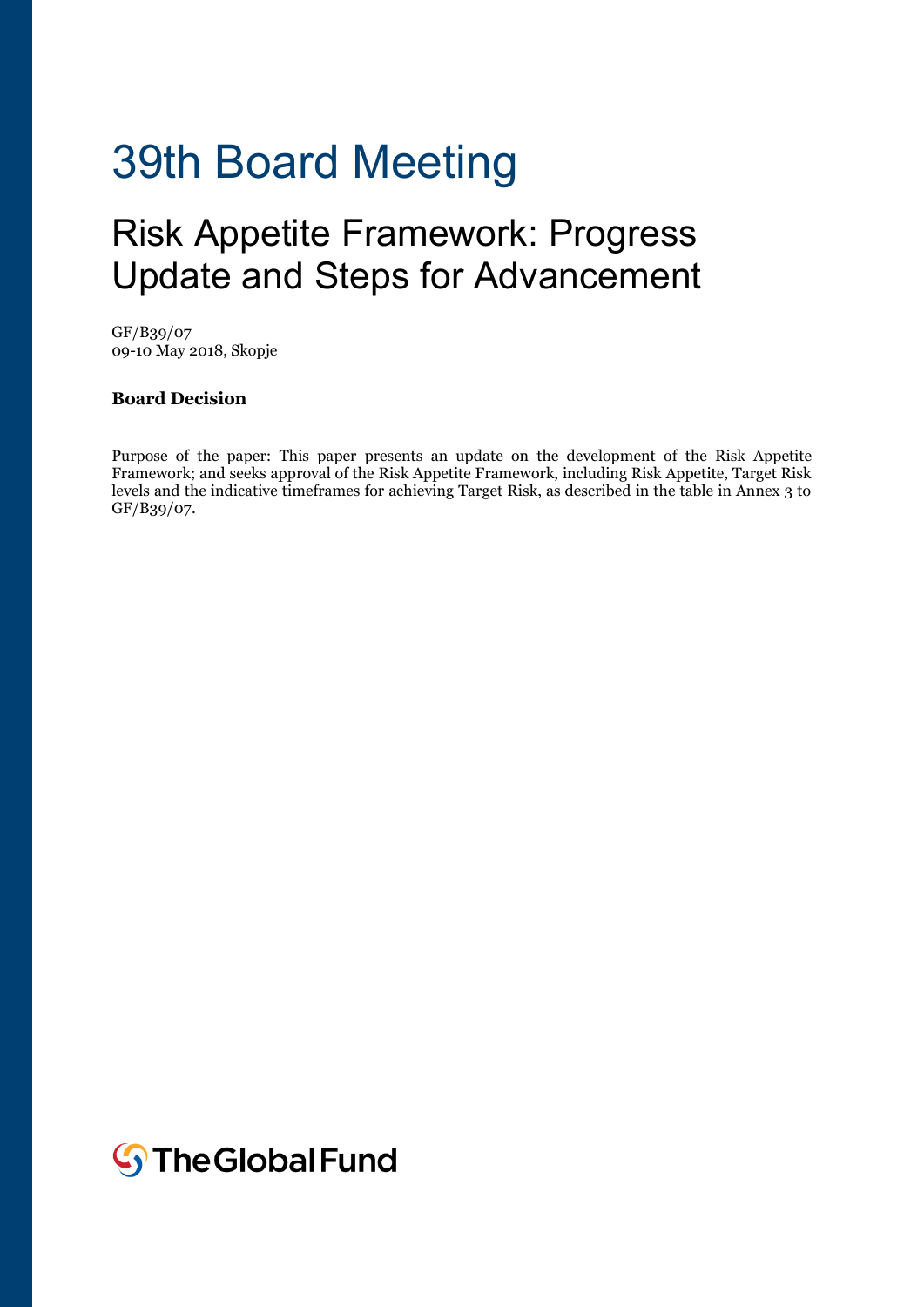# Decision

*Decision Point: GF/B39/DP11: Approval of the Risk Appetite Framework* 

#### *The Board:*

- *i. Acknowledges the decision of the Strategy Committee concurring with the Risk Appetite Statements for the risks under such committee's purview, as set forth in the table in Annex 3 to GF/SC06/03 – Revision 2;*
- *ii. Acknowledges that the Strategy Committee will further discuss the Human Rights and Gender Inequality, Transition, and Drug and Insecticide Resistance risks at its meeting in July 2018, which will include discussion of the risk management strategy for these risks, including mitigation measures in place and/or planned, and a determination of the appropriateness of setting risk appetite statements for these risks;*
- *iii. Further acknowledges the decision of the Audit and Finance Committee concurring with the Risk Appetite Statements for the risks under such committee's purview, as set forth in the table in Annex 3 to GF/AFC06/16 – Revision 1; and*
- *iv. Based upon the recommendation of the Audit and Finance Committee, approves the Risk Appetite Framework, including Risk Appetite, Target Risk levels and the indicative timeframes for achieving Target Risk, as described in the table in Annex 3 to GF/B39/07.*

*Budgetary implications (included in OpEx budget)*

A summary of relevant past decisions providing context to the proposed Decision Point can be found in Annex 4.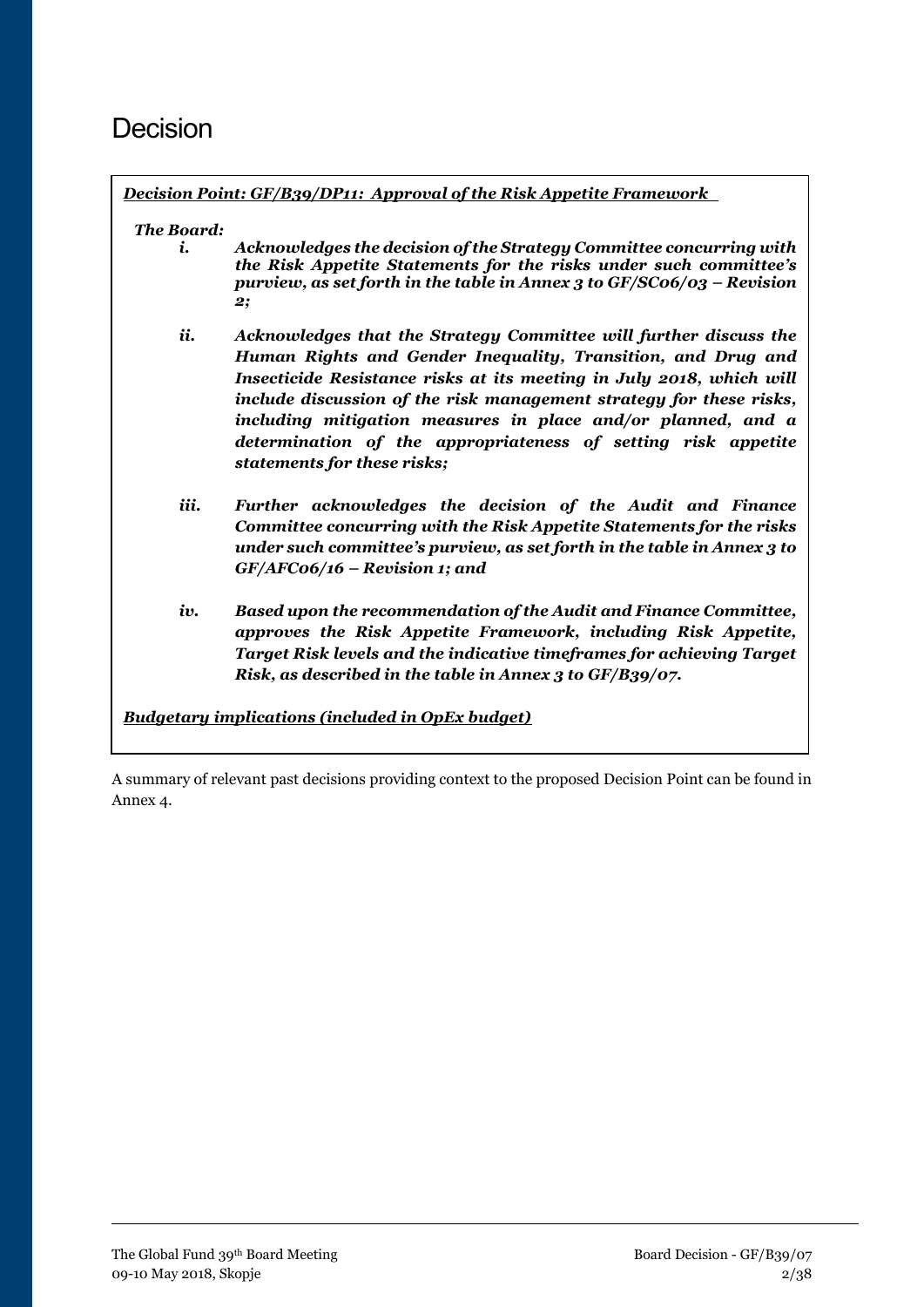# Executive Summary

#### **Context**

- The Global Fund Secretariat has been making risk-reward trade-off decisions based on management judgment. A Board approved Risk Appetite will lead the organization to be more informed and confident in taking appropriate (higher or lower) levels of risks, to realize agreed-upon strategic objectives.
- Over the past few years, the Global Fund has established the necessary risk management architecture and business processes and is therefore ready to operationalize Risk Appetite.
- Development of the Risk Appetite Framework has involved discussions with key stakeholders, including implementing and technical partners, donors and the Global Fund's governance committees, under the overall guidance of the Audit and Finance Committee (AFC).

#### **Questions this paper addresses**

- A. What is Risk Appetite and Why Is It Required?
- B. How is Risk Appetite Adapted to the Global Fund Context?
- C. Structure and Components of the Proposed Risk Appetite Framework.
- D. What are the Next Steps?

#### **Conclusions**

Summarized below are the Secretariat's conclusions on the four questions raised by this paper:

- A. Risk Appetite is a tool that enables better management of risks. It reflects the risk management philosophy that a Board wants the organization to adopt and, in turn, influences its risk culture, operating style and decision-making.
- B. The Global Fund faces risks in mission-critical countries that often tend to be systemic in nature and require significant investment and time to mitigate. These risks need to be balanced against mission risk i.e. the risk of not delivering on mission/strategic objectives. Hence, a multidimensional approach has to be adapted to guide Global Fund risk-reward decisions, driven by three (3) attributes: Risk Appetite, Target Risk level and Time to Reach Target.
- C. By following agreed upon principles for identifying key risks for Risk Appetite setting, nine (9) risks (eight (8) of which are grant facing) were selected<sup>1</sup>. Additionally, a cohort of 25 countries, which represent 76% of the total 2017-2019 allocation amount and a global burden of  $\sim$  80% of the three (3) diseases, was defined to measure the eight (8) grant facing risks.

The Risk Appetite Framework recommends Risk Appetite levels for all nine (9) risks. There are three risks (In-Country Supply Chain, Program Quality and Strategic Data Quality and Availability) where the current risk level is 'High' and a recommended target risk level is 'Moderate'.

D. The Global Fund is ready to operationalize Risk Appetite. Monitoring and reporting on the progress made towards reaching Target Risk levels will be accomplished via quarterly Organization Risk Register (ORR) updates.

#### **Input Sought**

**.** 

Decision Point GF/B39/DP11: Approval of the Risk Appetite Framework

<sup>&</sup>lt;sup>1</sup> The principles for selecting the key risks are set forth in GF/AFC05/08 and the key risks selected according to such principles initially presented to the Board in GF/B38/23.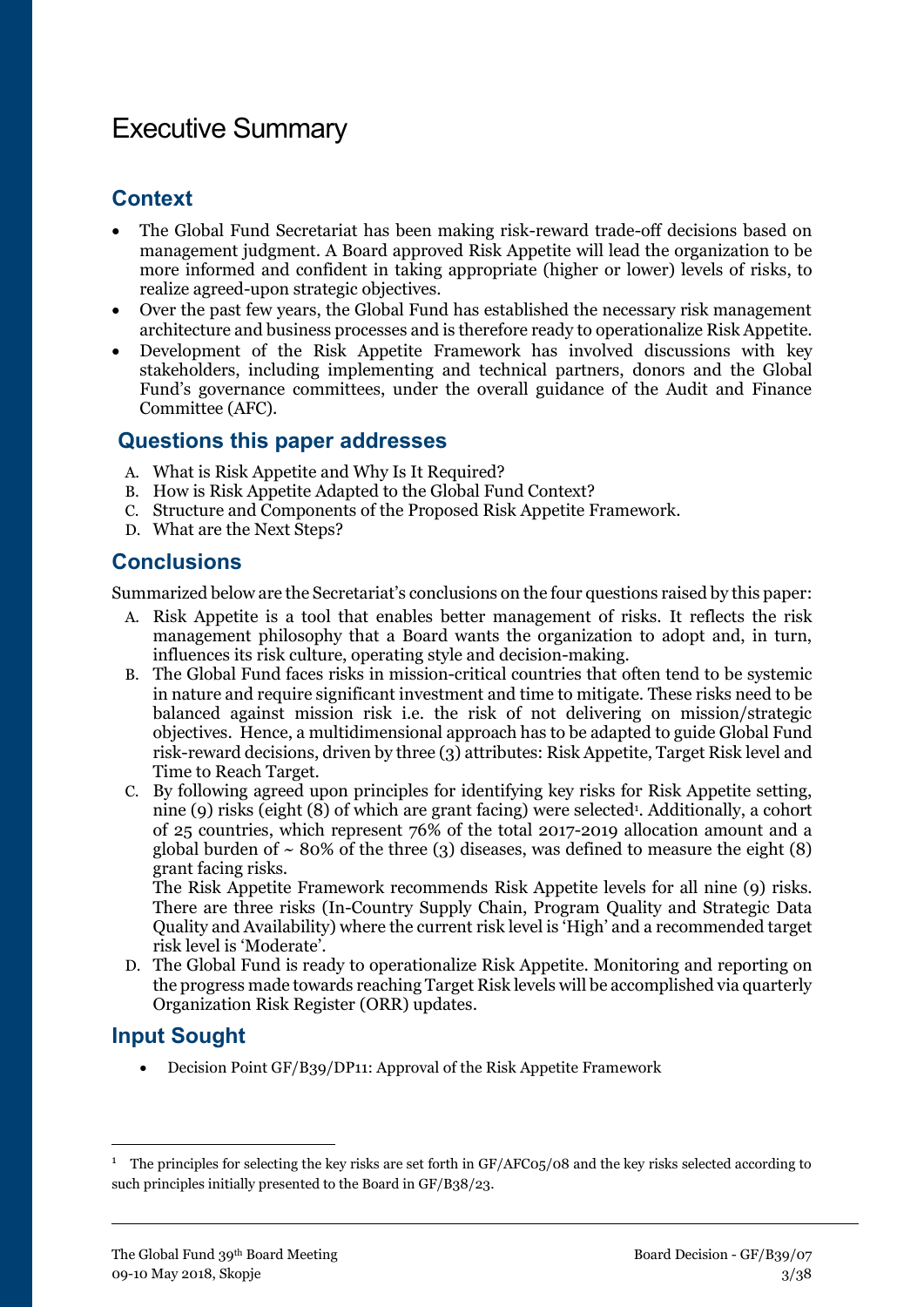#### **Input Received**

 Global Fund constituencies have provided input through each of the standing Committees of the Board. This feedback has been reviewed and considered by the Secretariat and has been reflected in this paper.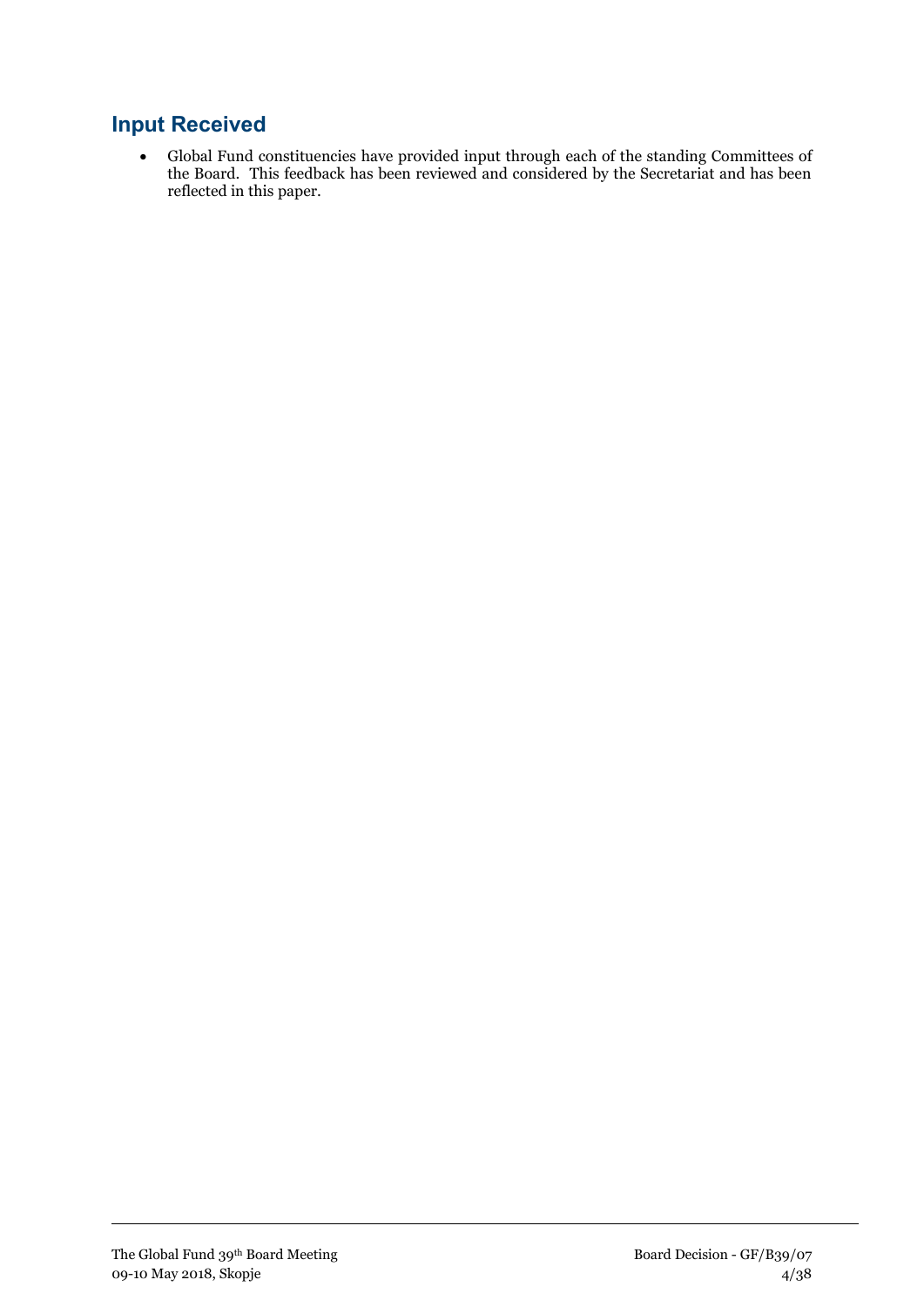# Report

## **A. What is Risk Appetite and Why Is It Required?**

- 1. **Definition**. Risk Appetite is the amount of risk, at a broad level, that an organization is willing to accept in pursuit of its strategic objectives. Risk Appetite reflects the risk management philosophy that a Board wants the organization to adopt and, in turn, influences its risk culture, operating style and decision-making.
- 2. **Characteristics and Importance.** Risk Appetite is set by the Board and should align with strategic objectives that the organization wants to achieve. Strategic objectives and/or highly ambitious targets that are more difficult to reach would typically require a higher risk appetite. For example, if a strategic objective is to deliver results in Challenging Operating Environments (COEs), Risk Appetite should allow for taking higher operational risks in such countries. To be truly useful, Risk Appetite should be specific and actionable and reflect stakeholders' expectations. In addition, there should be ways (preferably objective) to measure Risk Appetite, to aggregate it for reporting or disaggregate it to guide implementation.

#### 3. **What Risk Appetite does:**

- A well-documented and operationalized Risk Appetite leads the organization to be more informed and confident in taking appropriate (higher or lower) levels of risks to realize Board-approved strategic objectives.
- Helps drive more efficient, risk-adjusted resource allocation
- Supports stakeholder alignment around a common yardstick to help management make consistent and transparent risk-reward trade-offs

#### 4. **What Risk Appetite does not do:**

- Reflect the importance of the risk to the organization as all the risk management steps would still be carried out for all risks
- Lead to a reduction in the country risk level
- Does not imply greater resource allocation
- 5. **Risk Management and Risk Appetite.** Effective management of a risk typically requires the following tools, processes and capabilities:
	- Understanding of the risk, its root causes and impact
	- Understanding of the source of risk. For example, countries or components in a portfolio that carry that risk
	- A transparent and preferably objective way to measure the level of risk
	- A set of mitigating actions that can be used to manage the risk down  $-$  if a risk cannot be mitigated, the value of risk management is relatively limited
	- A common yardstick to help management make risk trade-off decisions such as a Board-set Risk Appetite
	- Assurance mechanisms to monitor the effectiveness of risk mitigation and evolution of the risk
	- Aggregation and reporting
- 6. Risk Appetite is a tool that enables better management of risks. While risks can be effectively managed without a defined risk appetite, a clear appetite set by the Board can help senior management make better day-to-day risk trade-off decisions, i.e., decide the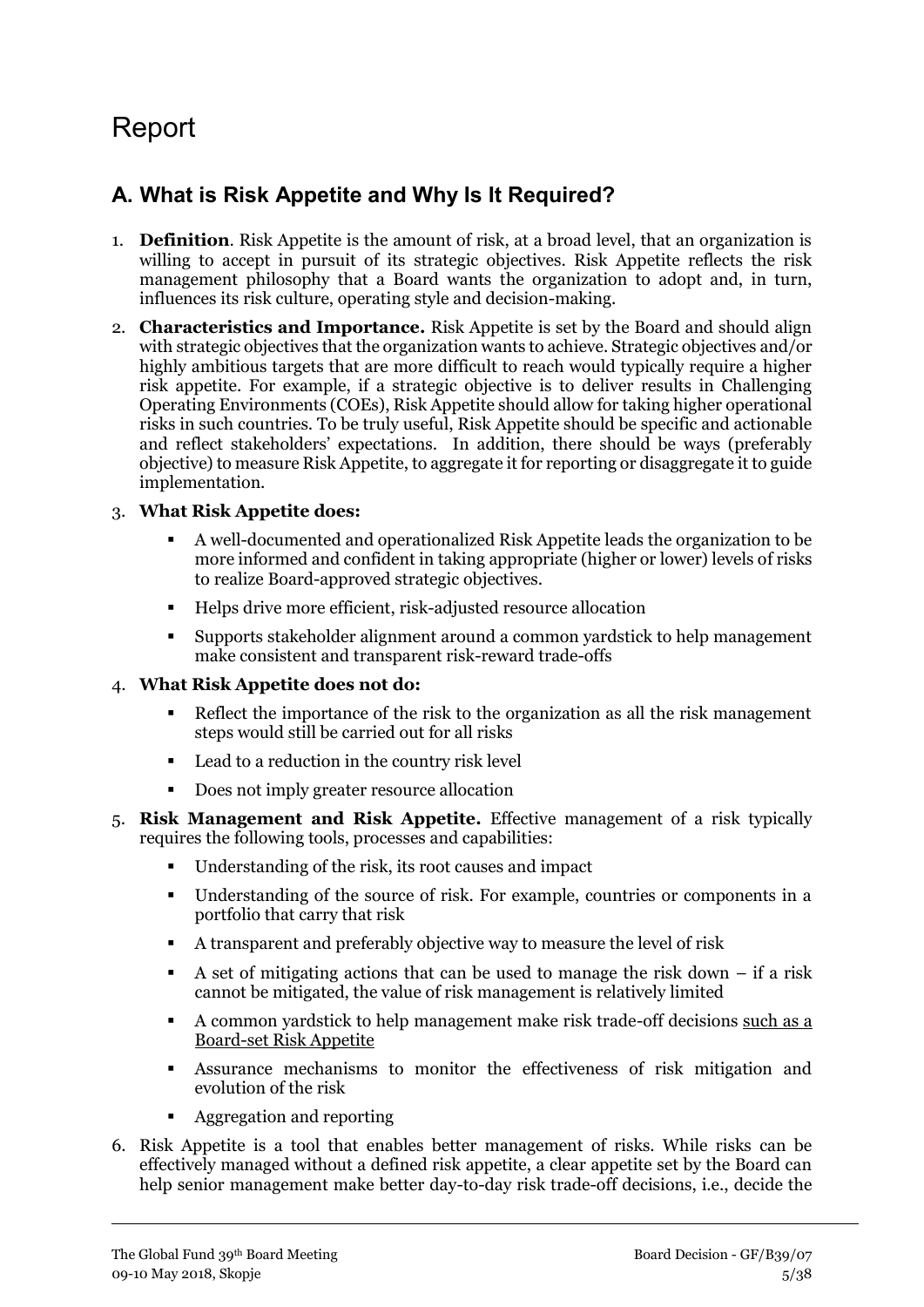type of mitigation (and time) required and the amount of resources to allocate to attain a desired level of risk.

## **B. How Risk Appetite is Adapted to the Global Fund Context**

- 7. **Global Fund Context and Risk Appetite.** The greatest risks that the Global Fund faces in mission-critical countries often tend to be systemic in nature and require significant investment and time to mitigate. Given the trade-off with mission risk i.e. the risk of not delivering on mission/strategic objectives, these risks often have to be accepted. For example, consider a mission critical country with high supply chain related risk caused by poor physical infrastructure where grants are focused on HIV/AIDS treatment. Since building supply chain capacity is a long term endeavor requiring cooperation across a number of partners (including the national government) and significant funding, the trade-off decision typically made by the Global Fund is to 'accept the risk' given that, otherwise, it will not be meeting the mission objectives in particular, saving of lives. While this is the right decision and the organization's Risk Appetite should allow for it, continuing to accept the consequences of a weak supply chain over the long term is not a good outcome. Hence, a unidimensional approach to setting Risk Appetite would not work or drive the right results and has to be adapted for the Global Fund context.
- 8. **Target Risk Level.** As a result, our Risk Appetite Framework defines not only Risk Appetite, but also the added dimensions of a Target Risk level, which is the level of risk that the Global Fund would like to drive towards over time needed to achieve target level.
- 9. Target Risk will typically be equal to or lower than the current risk level or Risk Appetite unless that risk is intentionally being increased to achieve a specific objective. For example, as documented in the Board approved Challenging Operating Environments Policy<sup>2</sup>, we often encourage taking higher operational risks to deliver on our mission in these countries.
- 10. **Time to Reach Target.** Achieving Target Risk levels may be followed by a commensurate adjustment (reduction) in Risk Appetite. In addition, as discussed in more detail in the following section, the amount of time that is allowed to reach a Target Risk level (for a country) will influence the types of mitigating actions chosen. Moreover, the interrelationship of the risks across the portfolio can lead to a mitigation of one risk and increase the level of another risk.

#### **C. Structure and Components of the Proposed Risk Appetite Framework.**

- 11. **Selecting Risks to Set Risk Appetite.** The Global Fund faces numerous strategic, financial and operational risks in delivering on its objectives. Some of these risks are internal to the Secretariat while others are external risks that the organization accepts to deliver on its mission. These key risks have been prioritized by the Global Fund's senior management and are catalogued and reported under the Organizational Risk Register (ORR). Working with the Committees, the following principles were used to guide the selection of key risks for Risk Appetite setting. For appetite to be defined for a risk, the risk should:
	- Be important to achieving the Global Fund's mission;
	- Be subject to measurement in a simple, transparent and objective way (where data is relatively frequent, available and complete). This is especially important, so that

 $\overline{a}$ 

<sup>&</sup>lt;sup>2</sup> As set forth in Annex 1 to GF/B35/03 and approved pursuant to GF/B35/DP09 (27 April 2016).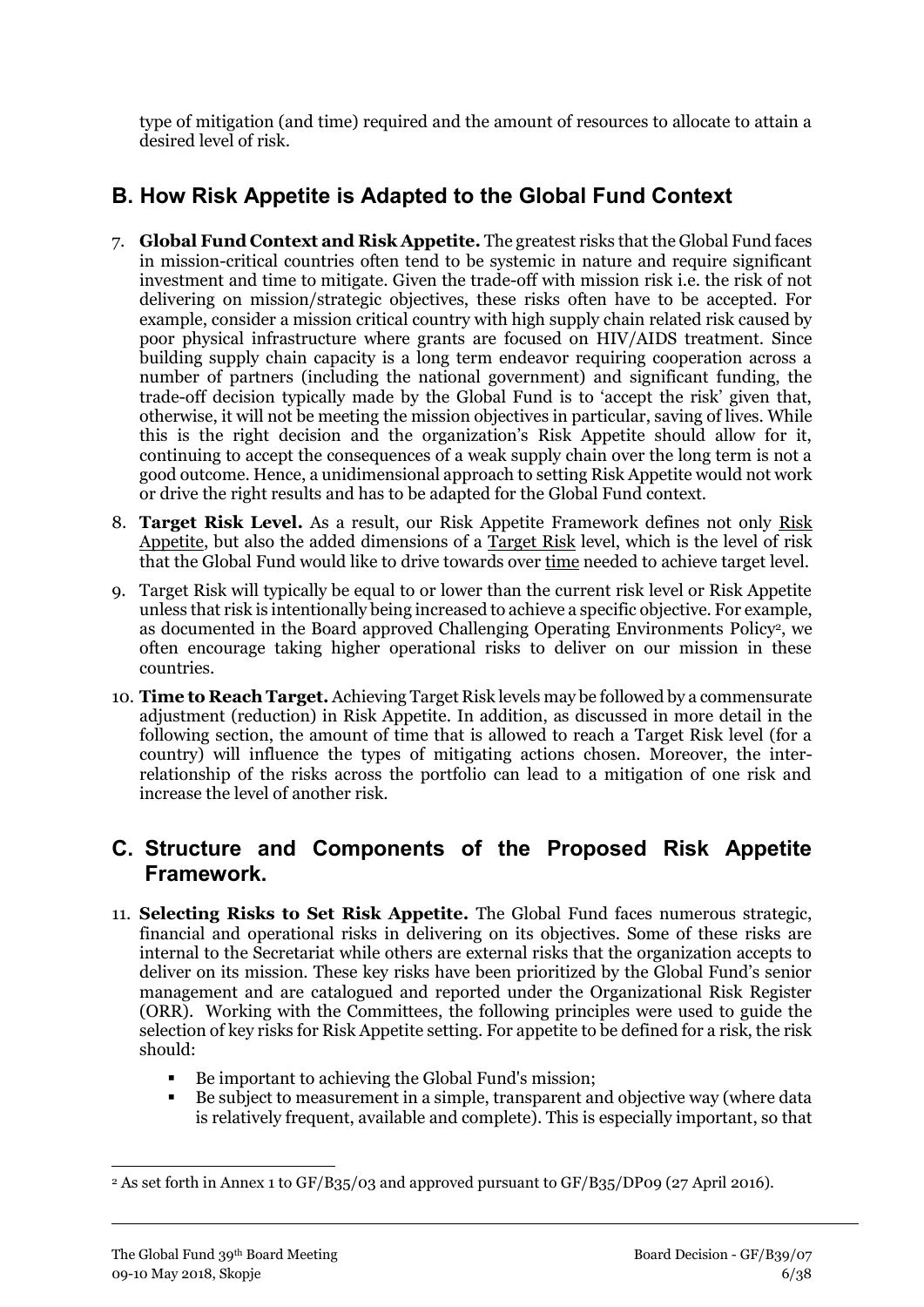stakeholders can see how overall portfolio-wide risk levels are evolving and moving towards target levels over time;

- Can be at least partially mitigated by the Global Fund and its partners (there is limited value to setting appetite if risk cannot be mitigated and therefore has to be accepted).
- 12. Moreover, Risk Appetite should:
	- Provide useful direction for management in making trade-off and resource allocation decisions and the primary purpose of setting Risk Appetite;
	- Create alignment between various stakeholders (value is limited if all stakeholders are already aligned).
- 13. If the above-mentioned principles are not observed when selecting key Risks for Risk Appetite, management effort and resources may be misdirected. For example, setting a Risk Appetite for the 'Organizational Culture' risk would not add value, because, understandably, the Global Fund's risk appetite for this risk would be 'Low' and all stakeholders are aligned on this. This risk can compromise the Global Fund's vision and commitments to combat the three epidemics so the organization will do everything possible within its means to uphold corporate values and drive the Organizational Culture risk down. Furthermore, setting this risk appetite does not help management in making trade-off and resource allocation decisions.
- 14. Using the above principles and with the concurrence of the relevant Board Committees, nine key organizational risks, most of which are grant-facing, were selected for setting Risk Appetite. (See Annex 1: Organizational Risk Definitions). This list of selected risks is expected to be dynamic and may be changed in consultation with the Committees. If that happens, a revised Risk Appetite proposal will be presented to the Board for approval.

#### 15. **Measuring the Current Level of Risk across the Portfolio**.

i. Risk Measurement: The eight (1-8) grant related risks are measured at a grant level through the Global Fund's internal risk tool (the Integrated Risk Tool Management (IRM) module) which the Country Teams use. A risk matrix is used to derive the level of risk (levels range from 'Very High' to 'Low') through the combination of likelihood of occurrence and severity for a specific risk (for example: the combination of 'High' Severity and 'High' Likelihood will yield a 'Very High' level of risk).

Measuring the level of Foreign Exchange risk is relatively straightforward as we use the Value at Risk (VaR)<sup>3</sup> as the primary way to measure and manage that risk.

- ii. Defining the Country Cohorts: A cohort of countries was defined to measure the abovementioned grant related risks. The selection criteria included:
	- Top 25 countries by allocation amount for the five (5) non-commodity related risks (See Annex 2: Country Cohort, Risks 1,3,4,6,7)
	- Top 20 countries by commodity budget to monitor three (3) commodity related risks (See Annex 2: Country Cohort, Risks 2,5,8)
	- These criteria yielded a cohort of countries (See Annex 2: Country Cohort).
- iii. Aggregating Risk from Grant to Portfolio level: As countries have multiple grants, which are rated independently, individual grant risk ratings are weighted by the grant signed amounts to yield an aggregate Current Risk level for a country portfolio. Similarly, each country risk rating is weighted by the country allocation amount in order to arrive at an aggregate risk level for the organization. (See Annex 6: Example of Risk Aggregation) In addition, by leveraging the internal risk management tools, the risks for the defined cohorts will be measured on an ongoing basis, which will allow a bottom-up approach to aggregate the Current and Target Risk levels.

**.** 

<sup>3</sup> Value at risk (VaR) is a statistical technique used to measure and quantify the level of market risk, such as foreign exchange rate, in an organization.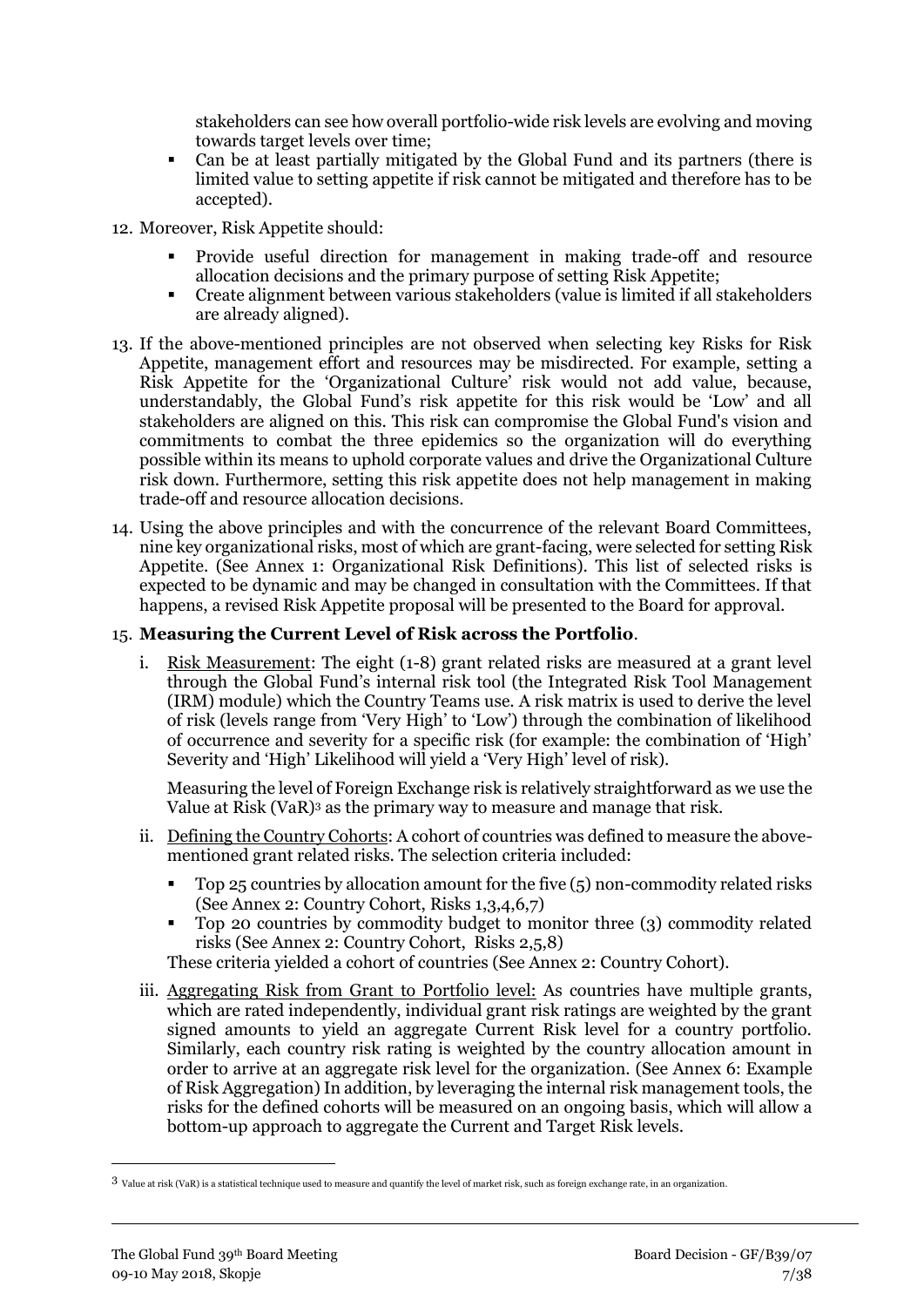16. **Defining Risk Appetite, Target Risk Levels and Time to Reach Target.** The Global Fund's core principles of Country Ownership and building in-country capacity wherever possible (e.g. not setting up parallel systems) influence the choice of mitigating actions and, therefore, the trajectory of risk towards the Target Level. Hence, the amount of time that the Board confirms it is prepared to accept to reduce a Current Risk level to a Target Risk level will influence the types of mitigating actions that will be chosen. The following two (2) examples illustrate this point:

#### 17. **In-Country Supply Chain Risk Example:**

The Board set Risk Appetite level for the In-Country Supply Chain Risk is '**High**', with a Target Risk level of '**Moderate'** to be reached in the next **4-5 years**.

Country X has a current risk level of 'High', which is primarily driven by:

- (–) Inadequate Human Resources for Health
- (–) Poor Health Facility Infrastructure
- (–) Inadequate LMIS for forecasting, quantification and monitoring
- (+) **Presence of parallel supply chain**
- (+) Effective partnership with PMI and PEPFAR
- (+) Infrastructure improvements in selected pharmacies

Country X target level is driven by the aggregate target risk level of '**Moderate**', to be achieved in the next **4-5 years**.

The following Risk Appetite considerations for Country X need to be taken into account when reflecting on the trade-off decisions:

- Significant investment in health products (investment from GF >75% of grants)
- Parallel supply chain is instrumental in maintaining the current risk level
- HRH issues significantly contribute to the supply chain risk, but there are no short-term fixes
- Strengthening LMIS require interoperability between LMIS, DHIS and other platforms used for managing data

Based on the above, management needs to make risk trade-off decisions and decide on the type of mitigation, time and the amount of resources required to allocate to Country X to attain a desired level of risk:

- a) Continue delivery through a parallel system (higher cost) while using and building the national system, likely take 4-5 years
- b) Remove parallel supply system today and accept '**Very High**' Risk of stock-outs, expiries etc., however, national capacity will likely get built faster (3 to 4 years) under this option
- c) Address specific root causes of supply chain disruption to ensure delivery of essential health products while slowly reducing the level of risk without building the national system and accepting a '**High**' risk level.

Likely Trade –off Decision:

Management will likely go with option a), because the Board set risk appetite provides the time required to build capacity and reduce risk to '**Moderate'**. Option b) and c) would not be chosen because it would result in breach of Board set risk appetite. If the Board had given a shorter time, for example a year to get to '**Moderate'**, then the decision can be to either stop the program in a country or change the interventions away from commodities, because there are no short fixes that allow achievement of that level in 1 year.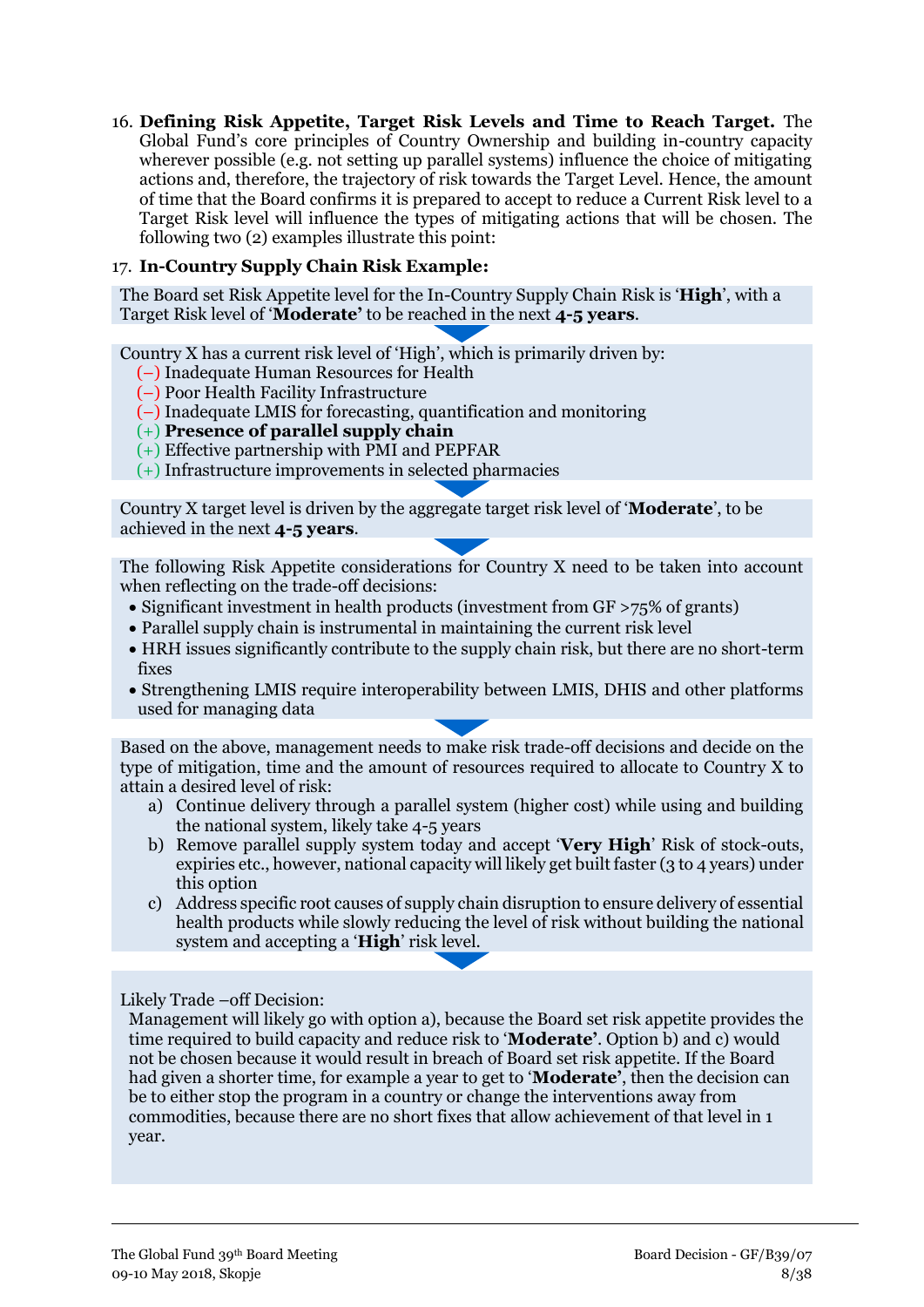#### 18. **Grant-related Fraud & Fiduciary Risk Example:**

The Board set Risk Appetite level for the Grant-related Fraud & Fiduciary Risk is 'Moderate', with a Target Risk level of 'Moderate'.

Country Y has a current risk level of '**Moderate**', which is primarily driven by:

- (–) Weak internal controls & budgeting procedures
- (–) Non availability of updated forecasts taking into account program realities
- (+) **Fiscal Agent in place**
- (+) Restricted Cash Policy in place
- (+) PIU fully functional

The following Risk Appetite considerations need to be taken into account when reflecting on the trade-off decisions related to Fraud & Fiduciary risk:

- Given that the Global Fund has zero tolerance to any fraud or corruption, in case the risk of Fraud materializes, a robust mechanism is in place to address the risk by managing recoveries and placing a Fiscal Agent to control the flow of funds.
- In places where the risk level of Fraud is 'High', to deter and detect fraud, a Fiscal Agent is deployed to reduce the risk level to 'Moderate'.
- Reducing the risk of Fraud to a level lower than 'Moderate' would require affective mechanisms to prevent it from occurring. While this is often very difficult to achieve, the Global Fund places considerable effort in strengthening internal controls, organizing trainings and implementing integrity due diligence practices.

While Country Y target level is aligned to the Risk Appetite and the Target Risk level, management still needs to make risk trade-off decisions and decide on the type of mitigation, time and the amount of resources required to allocate to Country Y to attain a desired level of risk:

- a) Maintain Fiscal Agent for MoH grants to ensure adequacy of internal controls and accept fiscal agent costs, possible delay in implementation and no capacity building
- b) Maintain Fiscal Agent and build PR capacity including installing accounting software, continued work with MOH and support to the development of policies to address fraud, accepting high costs in the interim with ability to pull out fiscal agent in the medium term.
- c) Pull out Fiscal Agent and build capacity including installing accounting software, continued work with MOH and develop policies to address fraud by accepting a High Risk of Fraud in the short term, but building capacity to drive the risk down in the medium term

Likely Trade –off Decision:

Management will likely go with option b), because it aligns with the Global Fund's core principle of building in-country capacity wherever possible. Option a) would not be chosen because it goes against the Global Fund's core principle of Country Ownership and Option c) would be rejected because of risk appetite considerations.

#### 19. **Key Characteristics of the Framework.**

i. The Risk Appetite framework for these nine (9) risks has been recommended in line with the current level of risk. This is effectively based on the decisions that the Global Fund and the Board have been making by currently accepting these risks to deliver on the mission.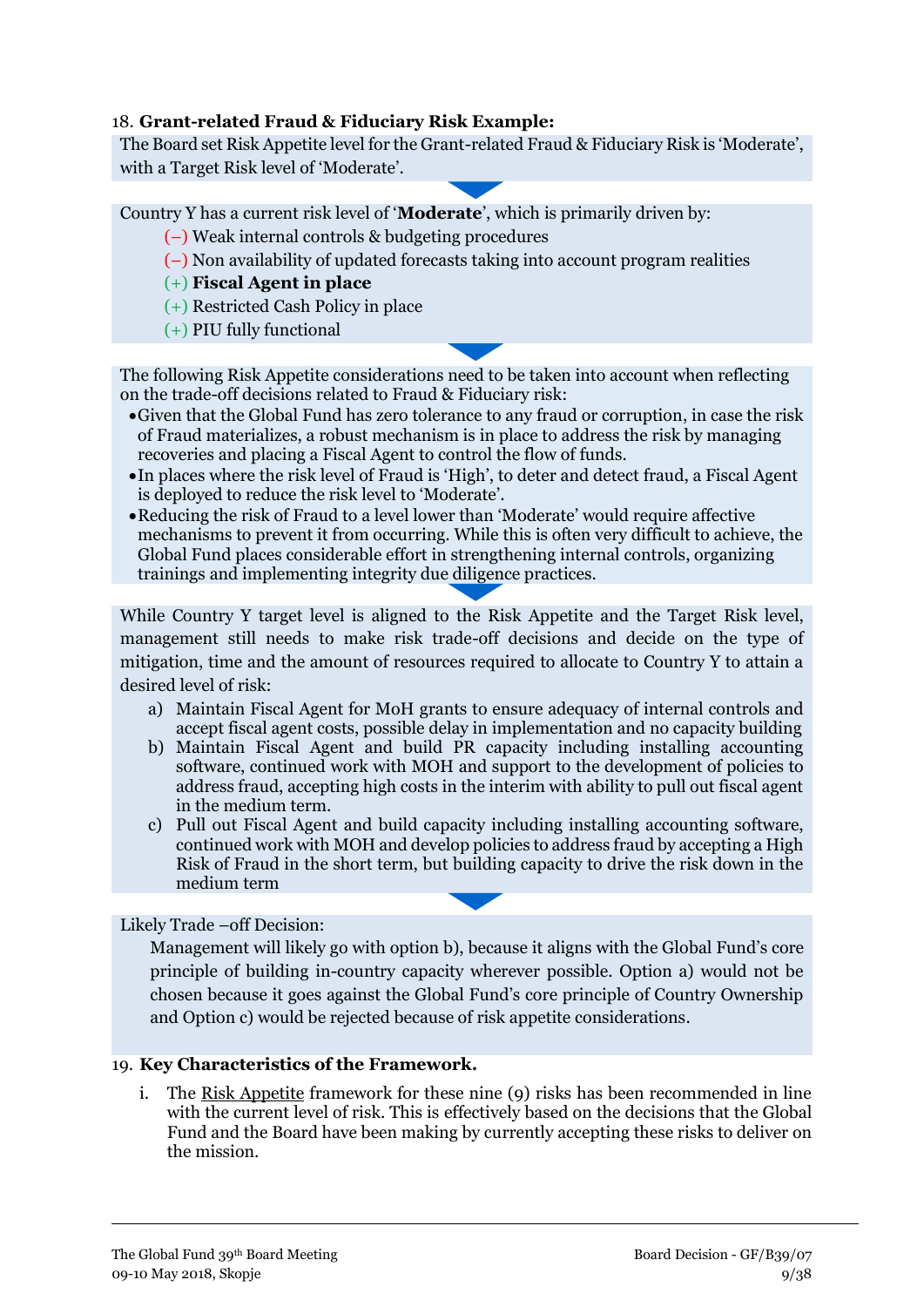- ii. The Target Risk level is to get to a minimum of 'Moderate' across each of the risks. The three (3) risks where the current level is 'High' are In-Country Supply Chain, Program Quality and Strategic Data Quality and Availability. The Target Risk level for each of these three (3) risks is to get to 'Moderate' risk. This is broadly consistent with our strategy, as these three (3) areas have been prioritized for investments to strengthen capacity in the countries and hence reduce the level of risk. While the Secretariat may have direct ability to control some of the mitigating actions, achieving others can only be accomplished indirectly through influence. Therefore, the success in reaching the Target Risk level will be contingent on strong level of both political will and financial commitment from host countries that own the underlying systems for health as well as effective support across a large number of in-country partners who play key roles in the overall health systems.
- iii. The Time to Reach Target was arrived at based on a bottom-up analysis for the relevant cohort and would involve moving the rating (reducing the level of that risk) in, typically, the top quarter to a third of the portfolio. The time required to reach the Target Risk level depends on a country's level of system maturity and, given the contexts in many of these countries, a long time may be required.
- iv. Other Characteristics.
	- a. While risk level risk measurements and Risk Appetite are based on the defined cohort, the principles will apply across the entire Global Fund Portfolio. Risk levels in individual countries will (and should) vary depending on the context and tradeoffs involved.
	- b. Trade-off decisions are made in the context of a country/grant, the Global Fund's strategic objectives and the entire set of risks in that country that may prevent their achievement.

### **D. What are the Next Steps to operationalize Risk Appetite?**

- 20. Over the last few years, the Global Fund has established the necessary risk management architecture and business processes and is therefore ready to operationalize Risk Appetite into its operations, as well as to measure, monitor and report risk against the Risk Appetite on a regular basis.
- 21. **Operationalization.** Risk Appetite will be integrated into the existing Global Fund risk management architecture and business processes as follows:

| <b>Governing Body</b>                                                                      | <b>Current Approach</b>                                                                              | <b>Enhanced</b><br><b>Approach with</b><br><b>Risk Appetite</b>                                                |
|--------------------------------------------------------------------------------------------|------------------------------------------------------------------------------------------------------|----------------------------------------------------------------------------------------------------------------|
| <b>Board / Committees</b>                                                                  | <b>Reviews Annual Risk</b><br>Report/Organizational Risk<br>Register                                 | + Sets Risk Appetite                                                                                           |
| <b>Executive Management</b><br><b>[Enterprise Risk]</b><br><b>Committee (ERC)]</b>         | Discusses key organizational<br>risk acceptance or mitigation                                        | + Prioritizes and allocates<br>appetite & resources                                                            |
| <b>Senior Level Management</b><br><b>[Portfolio Performance</b><br><b>Committee (PPC)]</b> | Reviews Key Risk Matrix,<br>makes risk trade-off decisions<br>within management set Risk<br>Appetite | + Makes risk trade-off<br>decisions to achieve<br>objectives within overall<br>Board approved Risk<br>Appetite |
| 2 <sup>nd</sup> Line of Defense                                                            |                                                                                                      |                                                                                                                |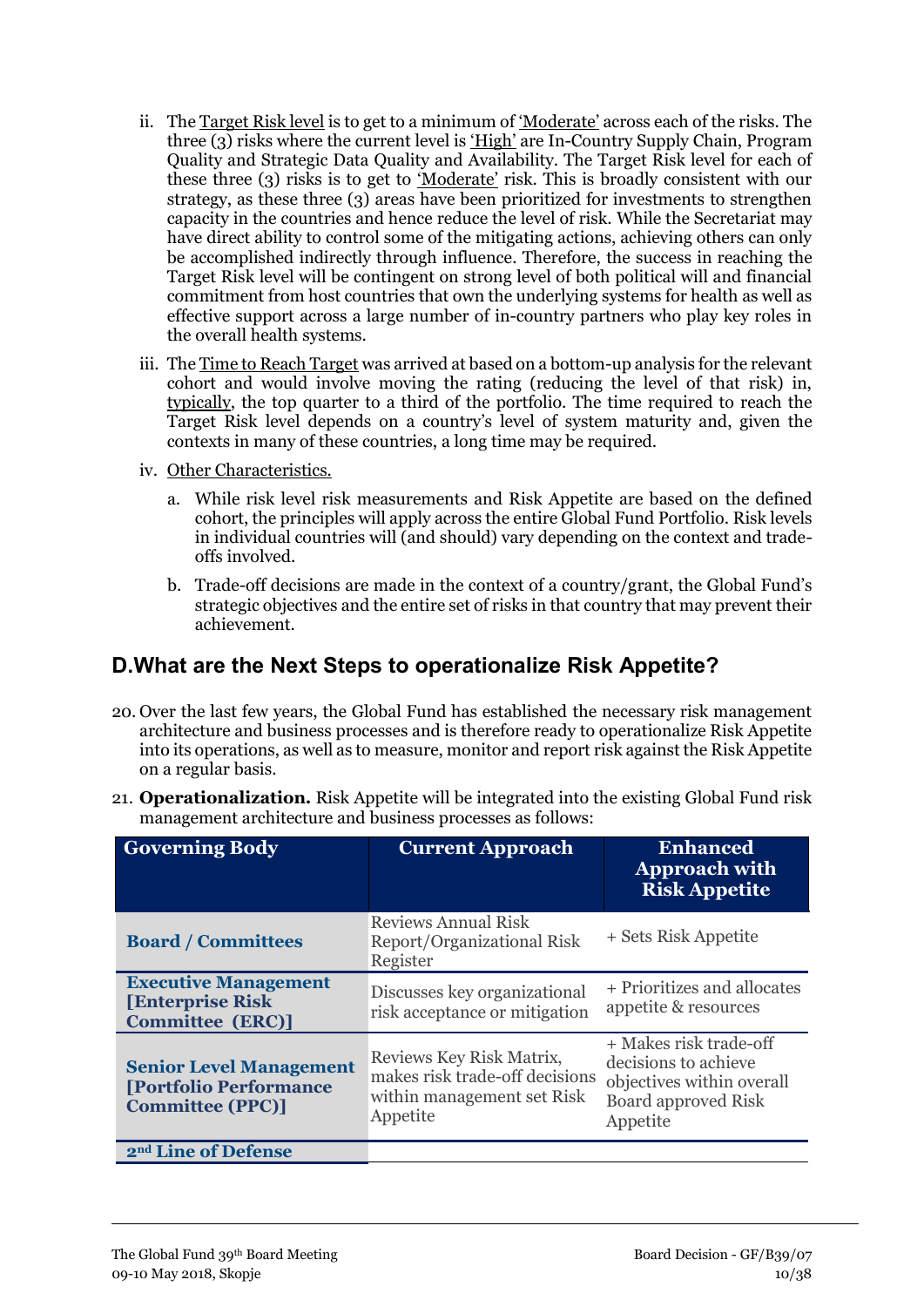| <b>[Global Risk Owners, Risk]</b><br>Department]<br>1st Line of Defense<br>[Country Teams] | Prioritizes key risk,<br>mitigations, and makes<br>recommendations to PPC | + Provides more objective<br>measurement of grant and<br>portfolio risk levels and<br>enables appropriate<br>selection of mitigations to<br>reduce risk to target levels |
|--------------------------------------------------------------------------------------------|---------------------------------------------------------------------------|--------------------------------------------------------------------------------------------------------------------------------------------------------------------------|
| <b>Tools &amp; Systems</b>                                                                 | Risk data entry and analytics                                             | + Improved analytics with                                                                                                                                                |
| [QUART / IRM]                                                                              | tool                                                                      | <b>IRM</b>                                                                                                                                                               |

22. **Reporting.** Upon Board approval of the Risk Appetite Framework, monitoring and reporting on the progress made towards reaching Target Risk levels will be accomplished via quarterly Organization Risk Register (ORR) updates:

| <b>ORR Risk Summary</b>                     |                  | <b>Aggregation of Risks</b> |                                                  |                                                                                                                                                                                                                                                                                                                                                                                     | <b>Review of Individual Risks</b>                                                                                                                                                                                                                                                                                                                                                                                                                                                                         |  |  |
|---------------------------------------------|------------------|-----------------------------|--------------------------------------------------|-------------------------------------------------------------------------------------------------------------------------------------------------------------------------------------------------------------------------------------------------------------------------------------------------------------------------------------------------------------------------------------|-----------------------------------------------------------------------------------------------------------------------------------------------------------------------------------------------------------------------------------------------------------------------------------------------------------------------------------------------------------------------------------------------------------------------------------------------------------------------------------------------------------|--|--|
|                                             | Residual Risk O2 | <b>Direction of Travel</b>  | <b>Global Fund Ability to</b><br><b>Mitleate</b> | tains of Chinese because of Chinese and<br><b><i><u>Substitution</u></i></b><br>$\overline{\phantom{a}}$                                                                                                                                                                                                                                                                            | Program Quality and Efficiency<br><b>Residual Risk 1. Risk Agon</b><br><b>Block Charless Trail:</b><br>٠<br>$\circ$<br><b>DT Caseum: Promotional &amp; SOUT</b><br>Direction of Dramp<br><b>So shares since last marter</b>                                                                                                                                                                                                                                                                               |  |  |
|                                             |                  | $\overline{\phantom{a}}$    | $\cdots$                                         |                                                                                                                                                                                                                                                                                                                                                                                     | <b>CALLES</b><br><b>Start State</b><br><b>With Description</b>                                                                                                                                                                                                                                                                                                                                                                                                                                            |  |  |
| 2. Strategic Data Quality and Availability  |                  | $\rightarrow$               | 1.414                                            | lasts affigure have basic to back to supply special and the contract design and real and any of the state of the backet grade is<br>$\overline{\phantom{a}}$<br>i al program code ha pels lear pé a producer i rendere les legisles tamp ar producer an aliment agres al                                                                                                            | Rose Paulito of Programs National Andel for the Guidel Road, Increase Aire residence and Automa created Issued, allowed a decouple contrast and in Afficerational assumption to<br>which induct is directe unable contacts out lease the indust of sixtual Evad's importances in Self-line Sources.<br>$+ +$<br>$\circ$                                                                                                                                                                                   |  |  |
|                                             |                  |                             | ****                                             | <b>Service</b>                                                                                                                                                                                                                                                                                                                                                                      | <b>With Impact</b><br>This can cause constrains to staffed from models listens study as once adherence to international standards for diamonic transforms and connection, more adherences to explorers and<br><b>Karl Parmary</b>                                                                                                                                                                                                                                                                         |  |  |
|                                             |                  | $\overline{\phantom{a}}$    | $+ + +$                                          | ---<br>TE<br>管<br><b>Contract Programma in charge and contract and contract and contract and contract and contract and contract and</b><br>$\overline{a}$                                                                                                                                                                                                                           | inspired use of health crafture. Such risks are experienced in high risk and consumers that account for a significant parties of Golva Fund incompany.                                                                                                                                                                                                                                                                                                                                                    |  |  |
|                                             |                  | $\overline{\phantom{a}}$    | ****                                             | 這<br>$= 100$<br><b>Scotter</b><br>-----<br><b>Service</b><br>a demand of the state of the contribution                                                                                                                                                                                                                                                                              | <b>Key Countries/Components</b><br>Learnston of the CTI Government                                                                                                                                                                                                                                                                                                                                                                                                                                        |  |  |
|                                             |                  | $\rightarrow$               | <b>STATE</b>                                     | Mark in 7 to 1 across a bilance concerns without market<br>and in a season of a later<br>with firm front broads on                                                                                                                                                                                                                                                                  | North Mastin Dreamination and<br><b><i><u>CONSTRUCTION</u></i></b><br><b>Senat Miller</b><br><b>CALL BOOKER</b><br><b>Stationary Contracts</b><br>----<br>$\sim$<br>Mexitt Jrete Critishoratics have<br>or take<br><b>C. Personals</b><br><b>AT Publica</b><br>a motors adulting by motherety<br><b>Months</b><br><b>Ford In</b>                                                                                                                                                                          |  |  |
|                                             |                  | $\overline{\phantom{a}}$    | $+ + +$                                          | TENNIS PARK (Engine des parts and many hands for a stiff and<br>_________<br>and all the first control and control and<br>$\overline{a}$<br>of the guide property light and Minnes are the least in plans in them, brough Minn<br>is exclusive at adhest front. A free core disposals or a<br>----------                                                                            | $\sim$<br>Fee as countries by allocation amount<br>Program Challing and Efficiance<br>$\overline{u}$<br><b>AP FOR BAY</b><br>$\sim$<br>$-0.00$<br>Mahmill<br>$-1$<br><b>Piccano</b><br><b>Should</b><br><b>AT SHANNA</b><br><b>CALL Minimum</b><br><b>C. Maxwellian</b><br><b>Education</b><br>At Automobile                                                                                                                                                                                              |  |  |
|                                             |                  | $\rightarrow$               | ***                                              | --<br>the a complete state three structures and a model engine and a complete<br>distances in home sense at<br>Grantine Schultzer back resolution<br>to continue of Link                                                                                                                                                                                                            | $x - n +$<br>at Chica Cheshie (14 Securitation)<br><b>ART MORE</b><br>$\sim$<br><b>Service</b><br>$\circ$<br><b>Base Course</b><br>a. Corrent Controls & Minissipping<br><b>Status:</b><br>a. Progress on Ongoing & Flanned Mitigations                                                                                                                                                                                                                                                                   |  |  |
|                                             |                  | $\overline{\phantom{a}}$    | **                                               | <b>The Contract of Second Contract of Second Second Contract of Second Second Contract of Second Second Second Second Second Second Second Second Second Second Second Second Second Second Second Second Second Second Second S</b><br>Constitution business of the constitution of the<br>posta Papeur to Set.<br><b><i><u>SILINOIS</u></i></b><br>ment and the first and country | C Tradegrate use of data for appropriate (1) Exhibition in must now your major and ( clearables<br><b>Timelines</b>                                                                                                                                                                                                                                                                                                                                                                                       |  |  |
|                                             |                  | $\rightarrow$               | $\cdots$                                         | --------<br>driver here where<br>taken of both in sale.<br><b>MAX</b><br>a World retain generating have betwelftes process the<br>Contrador Instrument<br>----                                                                                                                                                                                                                      | design of positiv is efficient programs renamed. Afficiation through strategies in country.<br>and relevant to sunbenintegrad context.<br><b>Bondeste Seldwick</b><br>pries Gene Throat Fategories of<br>sec.<br>14 Street Through Technological performance on her waves to import to Transver Country and Efficiency.<br>(a) Depressions and tweets not based on 1.45.                                                                                                                                  |  |  |
|                                             |                  |                             |                                                  | <b>COLOR</b><br>--<br><b>COMMERCIAL</b><br>a company and company                                                                                                                                                                                                                                                                                                                    | Including Academies of the sea Page 17m and Action Statements:<br>programs' contact or do not address Tational.<br>Products Flan returnings.<br>(c) (Niferentiated approaches to achieve impact<br>a) State up of Program Coality and Efficiency anti-trian based on prives in Shana, frenezal, Kenya,<br>and.<br>(a) fur interventions not sufficiently forceed. In diverse country computeringly yurn).                                                                                                 |  |  |
|                                             |                  | $\overline{\phantom{a}}$    | ****                                             | <b>SERVIÇO M</b><br>ATANGAN MANAGEMENT VA NATIONALISMO.<br>ATANGAN MANAGEMENT VA NATIONALISMO.<br>---------<br>-<br>----<br>-                                                                                                                                                                                                                                                       | <b>Wendy Tenness and Texas</b><br>on populations most in need of services, or<br>ser.<br>val-biked to adopting program common.<br>Collegeing dispeningties of had tractions                                                                                                                                                                                                                                                                                                                               |  |  |
| 13. Integrated Processes. Systems and Tools |                  |                             | $+ + + +$                                        | <b>CASTLE AND</b><br><b>State and Service</b><br>A detective contact that sales provided as a second contact that is a detective<br><b>Maria Allena</b><br>A DOMESTIC PROPERTY AND RESIDENCE.<br>-- 199<br>-                                                                                                                                                                        | High force in TAP during country dialogue and must making up the dimensionline of heat tractions.<br>(a) Goldstray hote to return quality of and counted publicity to Tacheran Africa and<br>and audiance on normative audailines to improve adoption of slobal quality standards for be-<br>serious are not available or entergets are not. Pactitudinates including coality applicable and<br>between particular for more provider.<br>Australy restaurab-<br>screative prideline: (ish 1.4-6).         |  |  |
| 14. Risk Management and Internal Controls   |                  |                             | ****                                             | a los de la completación de la completación de la<br><b>Laster</b><br>$\sim$<br><b>THE ART AFT FURL</b><br>Contact of Monday and Contact of Contact of Contact of Contact of Contact of Contact of Contact of Contact of<br>$\sim$<br><b>Bank</b>                                                                                                                                   | (a) Programs do not adhere to approved<br><b>MAIN</b><br>national or 1/903 guidelines a.g. methods (a) aligning program and data quality<br>(c) One winned Policy Mate on Data and Program Coality Institutesment through Lifts and other                                                                                                                                                                                                                                                                 |  |  |
|                                             |                  | $\overline{\phantom{a}}$    | 1.111                                            | the company of the company of the company of the company of the company of the company of the company of the company of the company of the company of the company of the company of the company of the company of the company<br>a summer begins began into<br>-<br>ANTIQUE BUSINESS OF LAS<br><b>Distant</b>                                                                       | Revealations disapports tools. Mr. appropriately hope and finds faulty.<br>specialized assurance providers, in partnership visit 1/190, GoVT, Vitald Bank and USATO through the<br>Sharth fram Cohehonama (909C). Suchaba aix saturad land Sharth Factory newscreams and no three<br>procurement, prevention, identification, care diperational Patico Notal with orange Blake<br>and cand<br>trastment or adherence modelines.<br>builty Barlays exercise initiating<br>neurance Planning (rath. 1.9-6). |  |  |
|                                             |                  | $\rightarrow$               | ***                                              | 2.5m exportments<br><b>NON-ADM ADDITIONS COAST RESTORE ADDRESS TO ANIMAL</b>                                                                                                                                                                                                                                                                                                        | (6) Inademate staff canadity with ramias<br>(a) MBCA TAP vrating to expert and align Program Osality and Efficiency assurances visition<br>training and purambian.<br>(g) Catalytic funding for data systems pour-<br>population to the benefit and control and<br>one talk sa sat-                                                                                                                                                                                                                       |  |  |
|                                             |                  | $\overline{\phantom{a}}$    | $+ + + +$                                        | <b><i>A final and in the set in providing the set of the set of the set of the set of the set of the set of the set of the set of the set of the set of the set of the set of the set of the set of the set of the set of the set </i></b><br><b>WEIGHT SHOWERS</b><br>                                                                                                             | 3. Annexances<br>$max1$ - $mod$                                                                                                                                                                                                                                                                                                                                                                                                                                                                           |  |  |
|                                             |                  | $\rightarrow$               | <b>STATE</b>                                     | Paper in Traces in Work is an output the total assesses policy publicle, and<br><b>The Control of Control Control and</b><br>______                                                                                                                                                                                                                                                 | <b>Started studies or engineerings</b><br><b>Brandwale Baltistical/A)</b><br>(a) Satisface or disease startific periods:<br>Catalytic funding for data arabase expelse, beheding Taxpoot for Proposals for building analytical<br>regarity to imports program goality and neovers allocation in up kick limpest countries, and creating a                                                                                                                                                                 |  |  |
|                                             |                  | $\overline{\phantom{a}}$    | ****                                             | The commercial                                                                                                                                                                                                                                                                                                                                                                      | (a) Program quality facility assessments;<br>La Chattaballage Sweet automo-<br>post of rechning assistance for country data evening and son.<br><b>California months and a final con-</b>                                                                                                                                                                                                                                                                                                                 |  |  |
|                                             |                  | $\overline{\phantom{a}}$    | $+ + +$                                          |                                                                                                                                                                                                                                                                                                                                                                                     | (8) Partner rentaurs<br>a. Additional Actions Visabel<br>11 Programmatic stort charitan                                                                                                                                                                                                                                                                                                                                                                                                                   |  |  |
|                                             |                  | $\overline{\phantom{a}}$    | <b>STAR</b>                                      |                                                                                                                                                                                                                                                                                                                                                                                     | (\$1.0 miles) investiga analyzings;<br>(c) bases the excepted direct testers centered services and membering the well in the new funding order.<br>(a) Themello perfector<br>(a) Continued expensive of origins militaria in the new funding mide.<br><b>Lot Progress County Evaluations</b>                                                                                                                                                                                                              |  |  |
|                                             |                  | $\overline{\phantom{a}}$    | ***                                              |                                                                                                                                                                                                                                                                                                                                                                                     | "Rocked Rob brot may sharps as in the abbitional between up rock. Mosk Appello and Torger Rob land will be tilted in after approval to the Beard                                                                                                                                                                                                                                                                                                                                                          |  |  |

**Consultations.** Development of a Risk Appetite Framework has or will involve discussions with a number of partners, donors and Global Fund's governance committees, under the overall guidance of the Audit and Finance Committee (AFC). These consultations include:

- Audit and Finance Committee
- Strategy Committee
- Ethics and Governance Committee
- Coordinating Group

Also consulted were external stakeholders:

- Donor and Implementer Constituencies
- Global Health Risk Forum (including WHO, UNITAID, UNDP, GAVI, STOP TB)
- Technical assistance partners

As well as Office of the Inspector General and the Secretariat, including:

- Office of Board Affairs
- Management Executive Committee
- Enterprise Risk Committee
- Grant Management Division including the Directorate, Grant Portfolio Solutions & Support and Supply Chain Department
- Technical Advice and Partnerships
- Program Finance
- Legal
- 23. Most of these consultations have been done already and the remaining will be done by the Board meeting in May 2018. The outcome of these consultations have been incorporated in the proposed **Risk Appetite Framework:**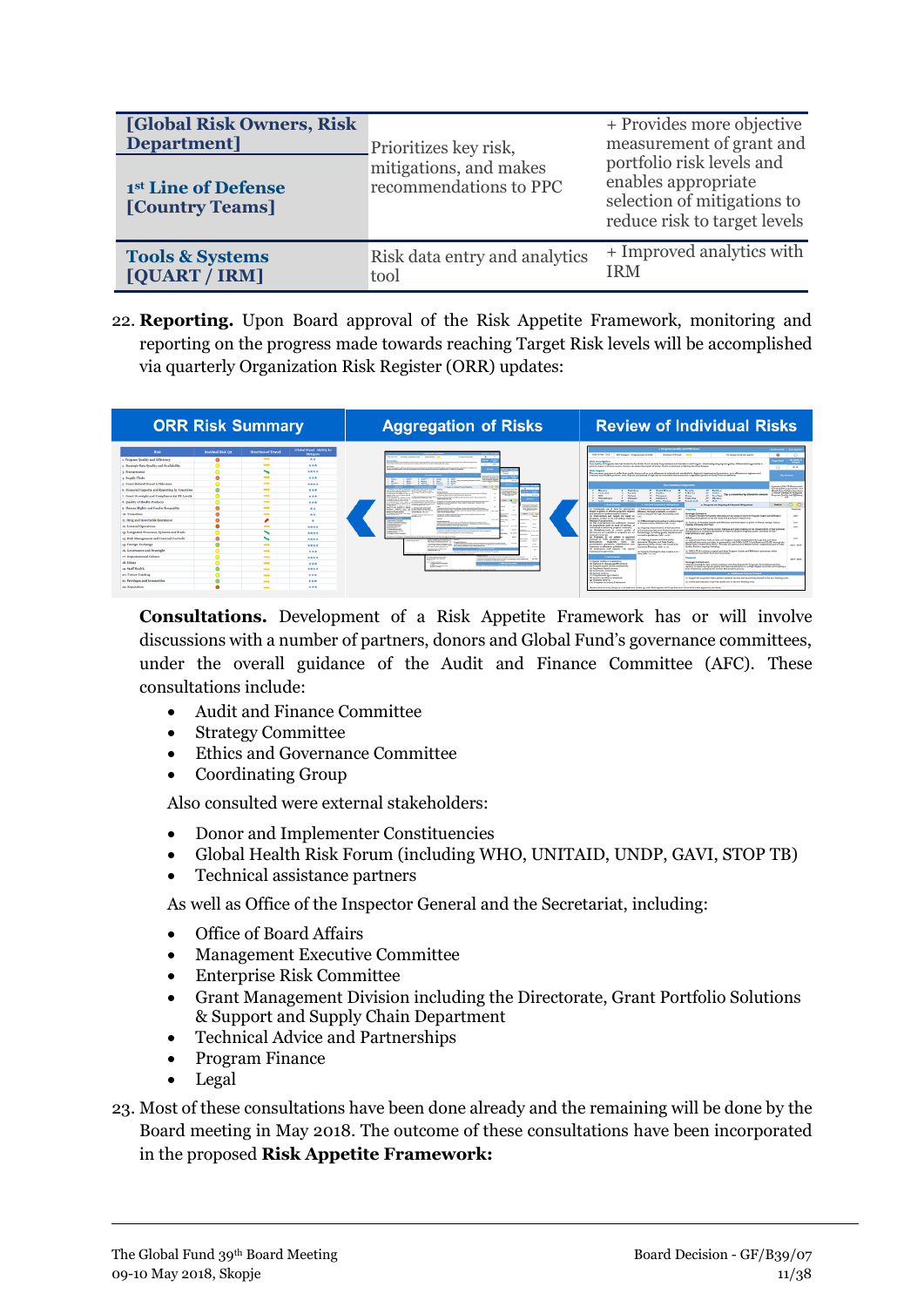|                                                        |                                     | <b>Risk Levels</b>                                |                                                                 |                                                                                                           |  |
|--------------------------------------------------------|-------------------------------------|---------------------------------------------------|-----------------------------------------------------------------|-----------------------------------------------------------------------------------------------------------|--|
| <b>Organizational Risks</b>                            | <b>Current</b><br><b>Risk Level</b> | <b>Proposed</b><br><b>Risk</b><br><b>Appetite</b> | <b>Proposed</b><br><b>Target</b><br><b>Risk</b><br><b>Level</b> | <b>Proposed</b><br><b>Indicative</b><br><b>Timeframe</b><br>for<br><b>Achieving</b><br><b>Target Risk</b> |  |
| <b>In-Country Supply Chain</b>                         |                                     |                                                   |                                                                 | 4-5 years                                                                                                 |  |
| <b>Program Quality</b>                                 |                                     |                                                   |                                                                 | 4-5 years                                                                                                 |  |
| <b>Strategic Data Quality and Availability</b>         |                                     |                                                   |                                                                 | 3 years                                                                                                   |  |
| <b>Grant-Related Fraud &amp; Fiduciary</b>             |                                     |                                                   | DN.                                                             | N/A                                                                                                       |  |
| <b>Procurement</b>                                     |                                     |                                                   | ON.                                                             | N/A                                                                                                       |  |
| <b>Accounting and Financial Reporting by Countries</b> | o a                                 |                                                   | ON                                                              | N/A                                                                                                       |  |
| <b>Grant Oversight and Compliance (at PR Level)</b>    |                                     |                                                   | KO                                                              | N/A                                                                                                       |  |
| <b>Quality of Health Products</b>                      |                                     |                                                   | DN.                                                             | N/A                                                                                                       |  |
| <b>Foreign Exchange</b>                                |                                     |                                                   |                                                                 | N/A                                                                                                       |  |
|                                                        |                                     |                                                   |                                                                 |                                                                                                           |  |
| - Moderate<br><b>Very High</b><br>- High               |                                     | - Moderate/Low                                    |                                                                 | - Low                                                                                                     |  |

## **Recommendation**

The Audit and Finance Committee recommends the Decision Point presented on page 2.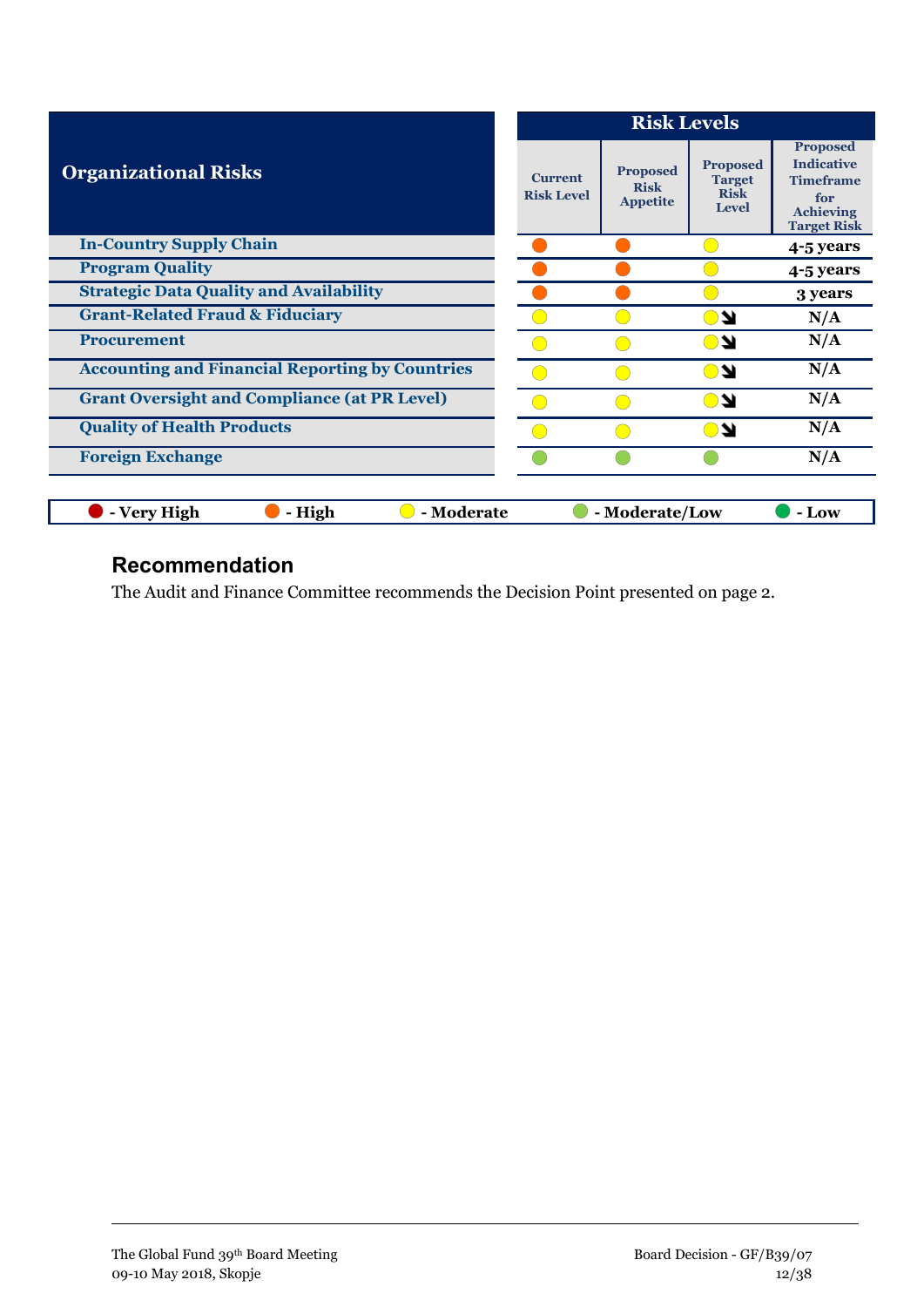#### Annexes

- Annex 1 Organizational Risk Definitions
- Annex 2 Country Cohorts
- Annex 3 Risk Appetite Statements
- Annex 4 Relevant Past Decision Points
- Annex 5 Relevant Past Documents & Reference Materials
- Annex 6 Example of Risk Aggregation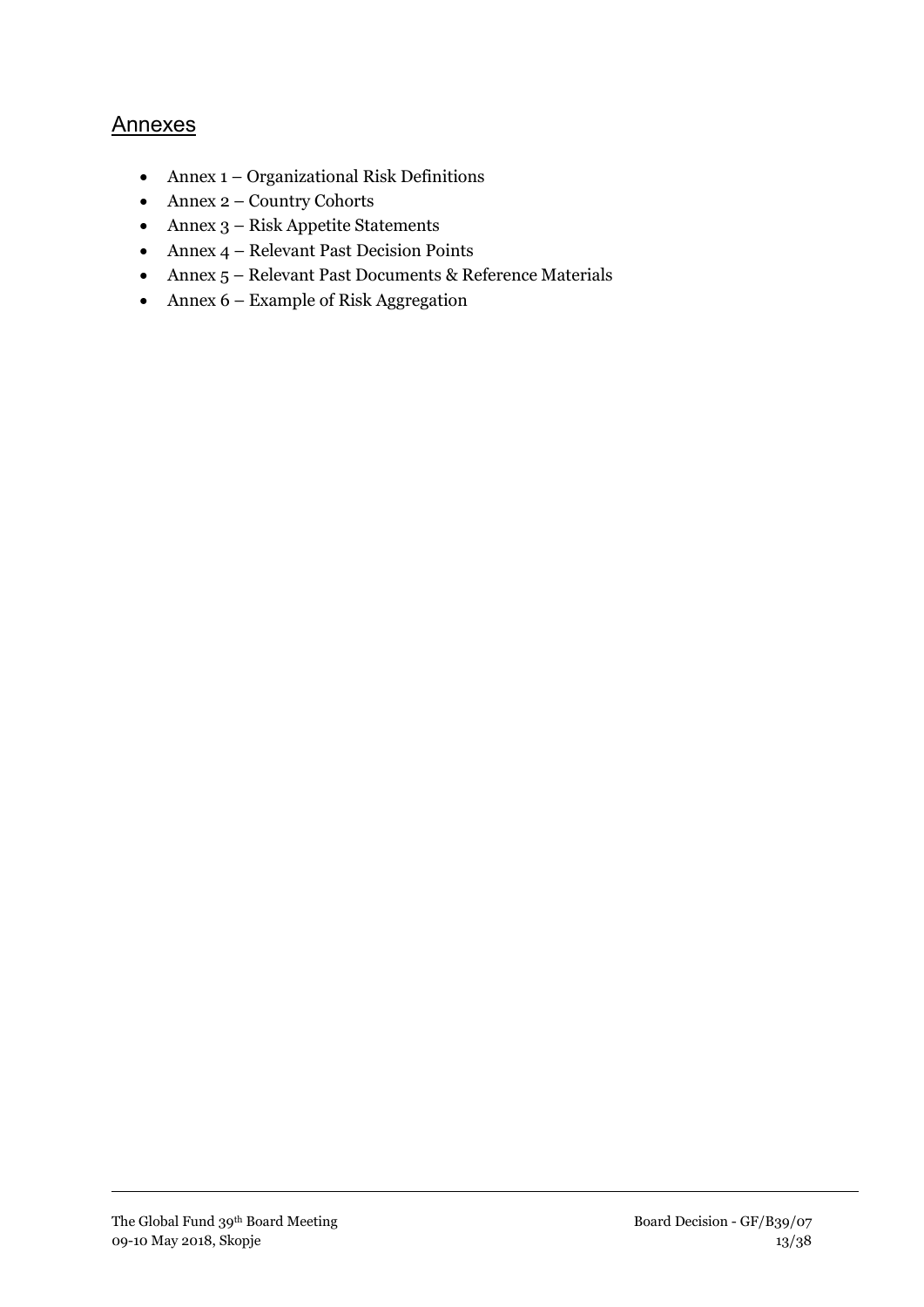# **Annex 1 – Organizational Risk Definitions**

| <b>Organizational Risks</b>                                                   | <b>Definition</b>                                                                                                                                                                                                                                                                                                                                                                                                                                                                                                                                                                                                                                                                                                                              |
|-------------------------------------------------------------------------------|------------------------------------------------------------------------------------------------------------------------------------------------------------------------------------------------------------------------------------------------------------------------------------------------------------------------------------------------------------------------------------------------------------------------------------------------------------------------------------------------------------------------------------------------------------------------------------------------------------------------------------------------------------------------------------------------------------------------------------------------|
| 1. In-Country Supply<br><b>Chain</b>                                          | Disruption or poor performance of in-country health product<br>supply chain services, from port of entry to point of service<br>delivery, which can prevent achievement of grant objectives.<br>Gaps may be in supply systems arrangements, systems and<br>capacity, data process and analytics, physical logistics and/or<br>financing.                                                                                                                                                                                                                                                                                                                                                                                                       |
| 2. Program Quality                                                            | Inadequate quality of programs/services funded by the Global<br>Fund, which results in missed opportunities to maximize<br>improvement of measurable outcomes in the fight against the<br>three diseases and the effort to strengthen resilient and<br>sustainable systems for health.                                                                                                                                                                                                                                                                                                                                                                                                                                                         |
| 3. Strategic Data<br><b>Quality and</b><br><b>Availability</b>                | Poor quality and/or unavailability of program data due to<br>weak in-country M&E systems that do not lead to proper<br>planning decisions and efficient investments and therefore<br>hamper programs' ability to reach their targets and health<br>impact.                                                                                                                                                                                                                                                                                                                                                                                                                                                                                     |
| 4. Grant-Related<br><b>Fraud &amp; Fiduciary</b>                              | Misuse of funds due to wrongdoing and inadequate<br>financial/fiduciary control.                                                                                                                                                                                                                                                                                                                                                                                                                                                                                                                                                                                                                                                               |
| 5. Procurement                                                                | Procurement challenges and failures that lead to poor value<br>for money or financial losses, incorrect or sub-standard<br>products or delayed delivery, potentially leading to stock out,<br>treatment disruption; poor quality of services or wastage of<br>funds or products.                                                                                                                                                                                                                                                                                                                                                                                                                                                               |
| <b>6. Accounting and</b><br><b>Financial Reporting by</b><br><b>Countries</b> | Incomplete, incorrect, delayed or inadequately supported<br>financial records by PRs or SRs due to inadequate financial<br>management systems.                                                                                                                                                                                                                                                                                                                                                                                                                                                                                                                                                                                                 |
| 7. Grant Oversight and<br><b>Compliance (at PR</b><br>Level)                  | Inadequate PR oversight of grant programs and non-<br>compliance with Global Fund requirements due to the PRs<br>inability to: (a) Develop and maintain standard processes,<br>procedures and reports required to monitor program activities<br>including at SR level; (b) Identify and manage risks associated<br>with program implementation; (c) Implement appropriate HR<br>policies and procedures to attract and retain high quality staff;<br>(d) Use strong program management practices to manage and<br>leverage available resources and ensure program activities are<br>implemented as planned while adhering to high quality<br>standards; (e)<br>Maintain strong internal controls that<br>demonstrate integrity/ethical values. |
| <b>8. Quality of Health</b><br><b>Products</b>                                | Patients exposed to health products of substandard quality<br>funded by the Global Fund due to weak national regulatory<br>environment, including weak product quality control and<br>monitoring, weak in-country supply chain, non-adherence to<br>Global Fund Quality Assurance policies requirements,<br>diversion and counterfeit health products.                                                                                                                                                                                                                                                                                                                                                                                         |
| 9. Foreign Exchange                                                           | Foreign exchange volatility tied to net Foreign Exchange<br>exposures faced by The Global Fund.                                                                                                                                                                                                                                                                                                                                                                                                                                                                                                                                                                                                                                                |

In accordance with discussions led by the Coordinating Group:

The Audit and Finance Committee has oversight of, and advises the Board on, risks 4, 6, 7 and 9; and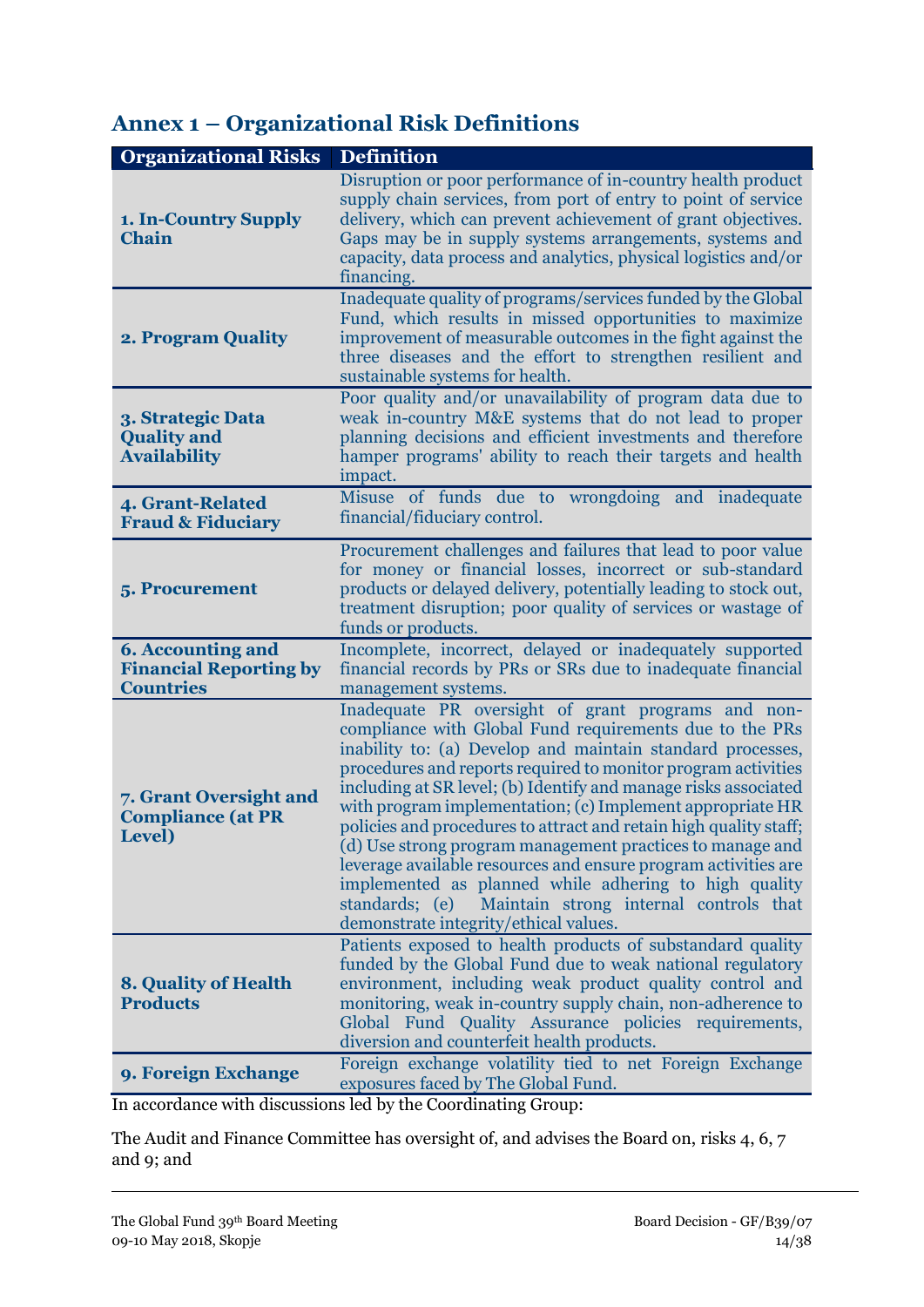The Strategy Committee has oversight of, and advises the Board on, risks 1, 2, 3, 5\* and 8.

\* This authority is to the extent not inconsistent with the Board-delegated authority of the Audit and Finance Committee for procurement-related matters pursuant to its Charter, as set forth in Annex 1 to GF/B34/ER06 and approved GF/B34/EDP07 (January 2016).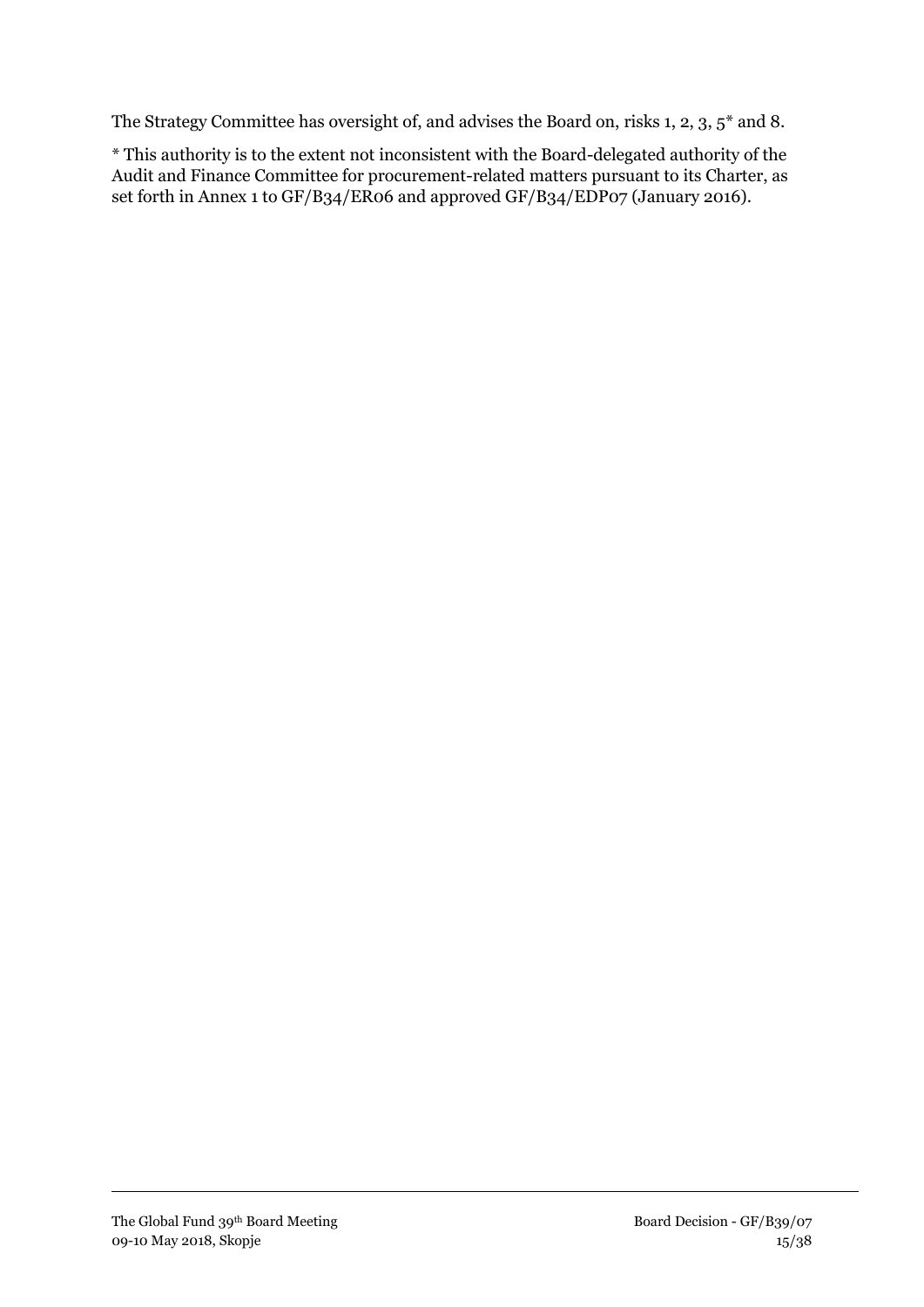| <b>Country</b>            | <b>Non-commodity related Risks</b> | <b>Commodity related Risks</b> |
|---------------------------|------------------------------------|--------------------------------|
| <b>Bangladesh</b><br>1.   |                                    |                                |
| <b>Burkina Faso</b><br>2. |                                    |                                |
| <b>Cameroon</b><br>3.     |                                    |                                |
| <b>Congo (DRC)</b><br>4.  |                                    |                                |
| Côte d'Ivoire<br>5.       |                                    |                                |
| Ethiopia<br>6.            |                                    |                                |
| Ghana<br>7.               |                                    |                                |
| 8. India                  |                                    |                                |
| 9. Indonesia              |                                    |                                |
| 10. Kenya                 |                                    |                                |
| 11. Malawi                |                                    |                                |
| <b>12. Mali</b>           |                                    | ×                              |
| 13. Mozambique            |                                    |                                |
| 14. Myanmar               |                                    |                                |
| 15. Nigeria               |                                    |                                |
| 16. Pakistan              |                                    |                                |
| 17. Rwanda                |                                    | ×                              |
| 18. South Africa          |                                    | ×                              |
| 19. Sudan                 |                                    |                                |
| 20. Tanzania              |                                    |                                |
| 21. Uganda                |                                    |                                |
| 22. Ukraine               |                                    |                                |
| 23. Viet Nam              |                                    |                                |
| 24. Zambia                |                                    |                                |
| 25. Zimbabwe              |                                    |                                |

# **Annex 2 – Country Cohorts**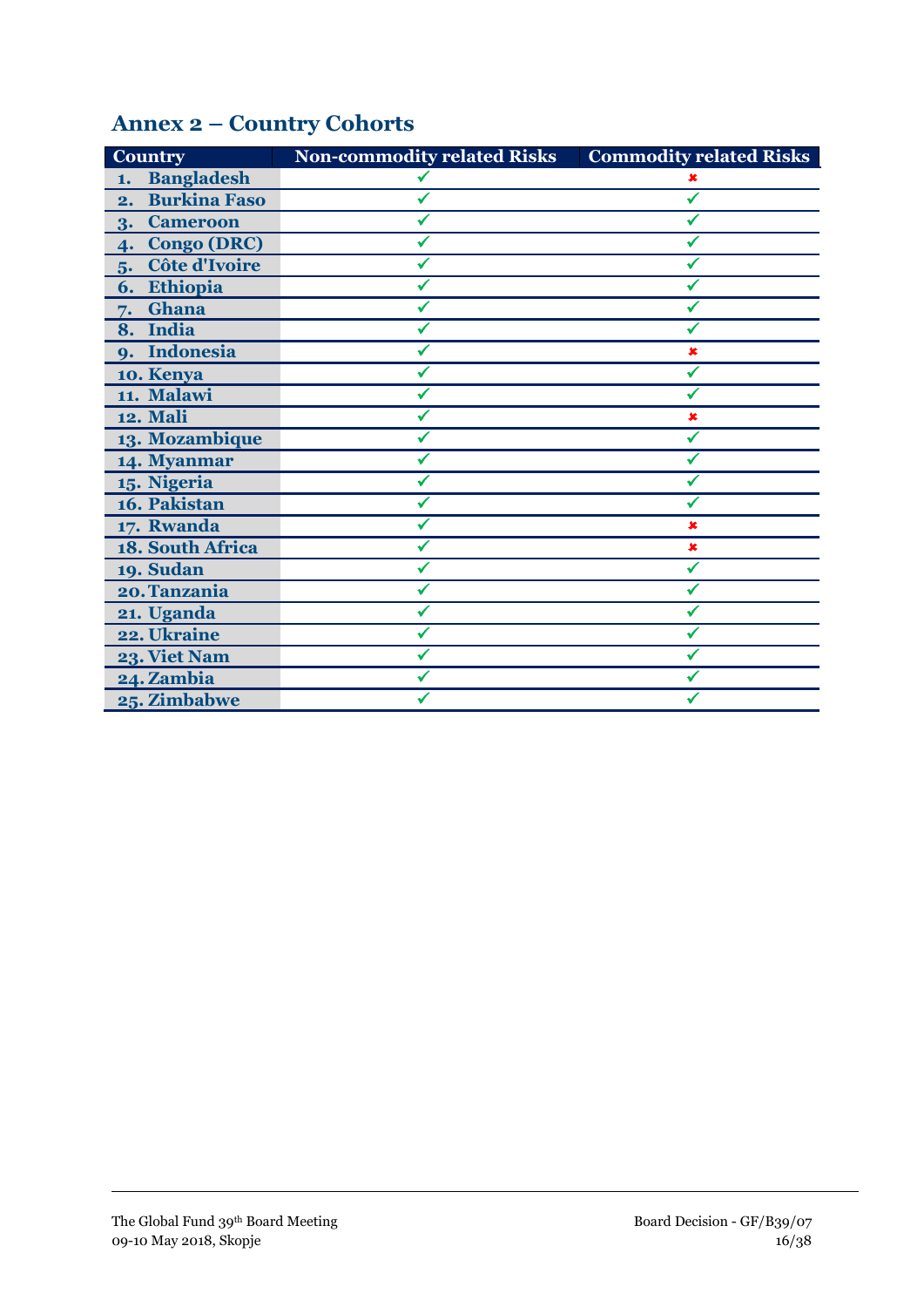### **Annex 3 – Risk Appetite Statements**

|                                                                     |                                     | <b>Risk Levels</b>                                |                                                                 |                                                                                                           |  |
|---------------------------------------------------------------------|-------------------------------------|---------------------------------------------------|-----------------------------------------------------------------|-----------------------------------------------------------------------------------------------------------|--|
| <b>Organizational Risks</b>                                         | <b>Current</b><br><b>Risk Level</b> | <b>Proposed</b><br><b>Risk</b><br><b>Appetite</b> | <b>Proposed</b><br><b>Target</b><br><b>Risk</b><br><b>Level</b> | <b>Proposed</b><br><b>Indicative</b><br><b>Timeframe</b><br>for<br><b>Achieving</b><br><b>Target Risk</b> |  |
| 1. In-Country Supply Chain                                          |                                     |                                                   |                                                                 | 4-5 years                                                                                                 |  |
| 2. Program Quality                                                  |                                     |                                                   |                                                                 | 4-5 years                                                                                                 |  |
| 3. Strategic Data Quality and Availability                          |                                     |                                                   |                                                                 | 3 years                                                                                                   |  |
| 4. Grant-Related Fraud & Fiduciary                                  |                                     |                                                   | <b>NG</b>                                                       | N/A                                                                                                       |  |
| 5. Procurement                                                      |                                     |                                                   | ON.                                                             | N/A                                                                                                       |  |
| <b>6. Accounting and Financial Reporting by</b><br><b>Countries</b> |                                     |                                                   | ∩∾                                                              | N/A                                                                                                       |  |
| 7. Grant Oversight and Compliance (at PR Level)                     |                                     |                                                   | <b>NG</b>                                                       | N/A                                                                                                       |  |
| <b>8. Quality of Health Products</b>                                |                                     |                                                   | DN.                                                             | N/A                                                                                                       |  |
| 9. Foreign Exchange                                                 |                                     |                                                   |                                                                 | N/A                                                                                                       |  |
| - High<br>- Moderate<br>- Very High                                 |                                     | - Moderate/Low                                    |                                                                 | - Low                                                                                                     |  |

In accordance with discussions led by the Coordinating Group:

The Audit and Finance Committee has oversight of, and advises the Board on, risks 4, 6, 7 and 9; and

The Strategy Committee has oversight of, and advises the Board on, risks 1, 2, 3, 5\* and 8

\* This authority is to the extent not inconsistent with the Board-delegated authority of the Audit and Finance Committee for procurement-related matters pursuant to its Charter, as set forth in Annex 1 to GF/B34/ER06 and approved GF/B34/EDP07 (January 2016).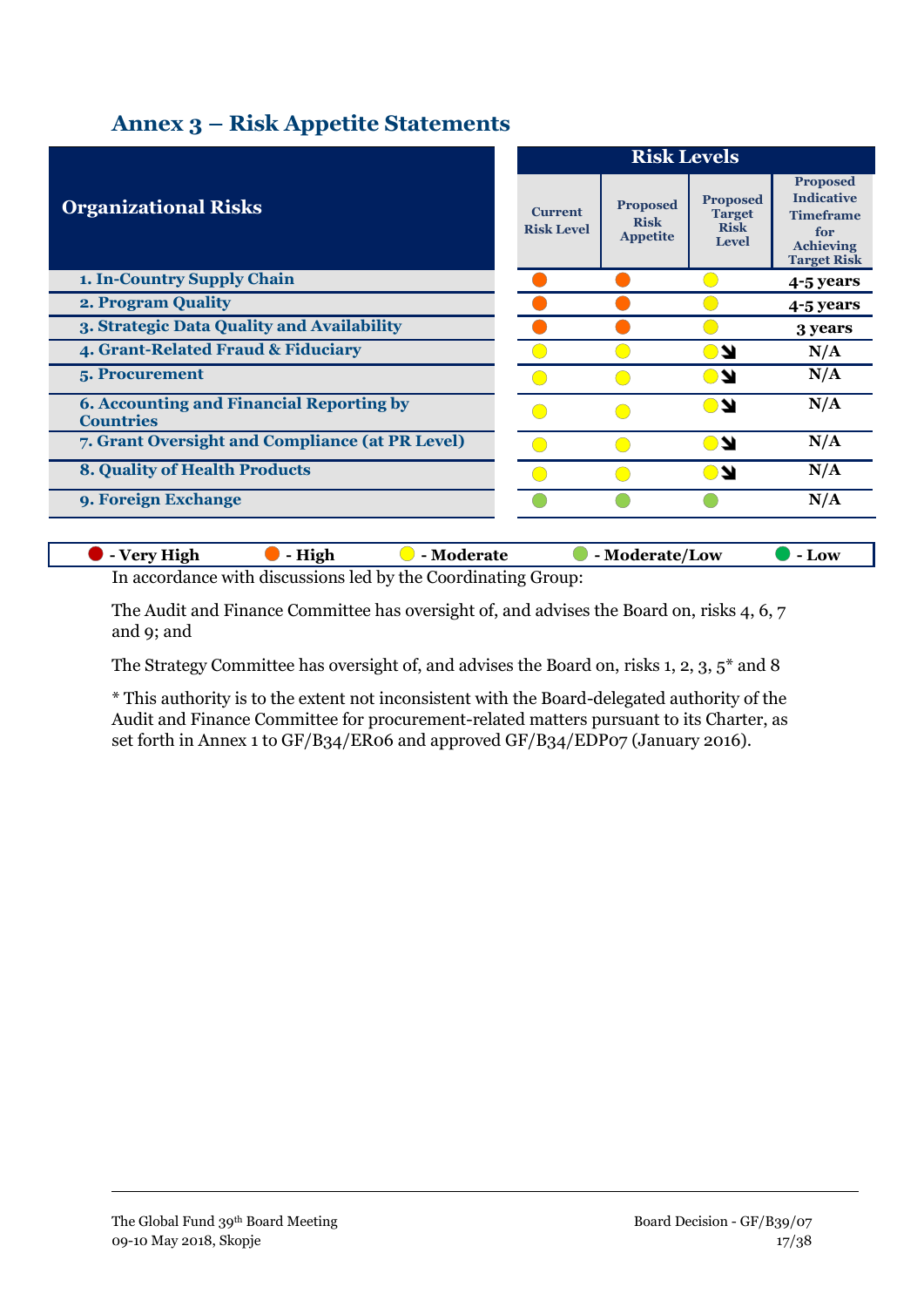# **In-Country Supply Chain**

|                                           |                                                                                                                                                                                                                  |                                                                                                                                                                                                                                                                                                                                                                                                                                                                                                                          | <b>Risk Summary</b> |                                       |  |
|-------------------------------------------|------------------------------------------------------------------------------------------------------------------------------------------------------------------------------------------------------------------|--------------------------------------------------------------------------------------------------------------------------------------------------------------------------------------------------------------------------------------------------------------------------------------------------------------------------------------------------------------------------------------------------------------------------------------------------------------------------------------------------------------------------|---------------------|---------------------------------------|--|
|                                           | <b>Current Risk</b>                                                                                                                                                                                              | <b>Risk Appetite</b>                                                                                                                                                                                                                                                                                                                                                                                                                                                                                                     | <b>Target Risk</b>  | <b>Indicative</b><br><b>Timeframe</b> |  |
|                                           |                                                                                                                                                                                                                  |                                                                                                                                                                                                                                                                                                                                                                                                                                                                                                                          |                     | 4-5 years                             |  |
| <b>Description</b>                        |                                                                                                                                                                                                                  | Disruption or poor performance of in-country health product supply chain services,<br>from port of entry to point of service delivery, which can prevent achievement of grant<br>objectives. Gaps may be in supply systems arrangements, systems and capacity, data<br>process and analytics, physical logistics and/or financing.                                                                                                                                                                                       |                     |                                       |  |
| <b>Impact</b>                             | morbidity.                                                                                                                                                                                                       | With over 40% of grant funding allocated to health commodities, high volumes of<br>lifesaving products flow through in-country supply chains that are often fragile,<br>insecure or inadequately managed or coordinated, which can lead to multiple risk<br>events including treatment disruption and poor quality of services, increased drug<br>resistance, wastage of health products and poor value for money. Ultimately, this can<br>lead to reduced impact of Global Fund investments and increased mortality and |                     |                                       |  |
|                                           |                                                                                                                                                                                                                  | Inadequate facility/storage capacity and conditions, logistics information and<br>planning, inventory management and distribution;                                                                                                                                                                                                                                                                                                                                                                                       |                     |                                       |  |
|                                           |                                                                                                                                                                                                                  | • Lack of data availability and/or data quality related to consumption and patient<br>information, and/or MIS, resulting in inaccurate quantification and forecasting;                                                                                                                                                                                                                                                                                                                                                   |                     |                                       |  |
| <b>Key</b>                                | • Poor oversight, data visibility and control of stock of key products at different levels<br>of the supply chain system;                                                                                        |                                                                                                                                                                                                                                                                                                                                                                                                                                                                                                                          |                     |                                       |  |
| <b>Root causes</b>                        | • Inadequate supply chain leadership and accountability;                                                                                                                                                         |                                                                                                                                                                                                                                                                                                                                                                                                                                                                                                                          |                     |                                       |  |
|                                           | Insufficiently trained/qualified staff for recording, reporting, managing and<br>monitoring health commodities throughout the system;                                                                            |                                                                                                                                                                                                                                                                                                                                                                                                                                                                                                                          |                     |                                       |  |
|                                           | • Lack of coordination among key stakeholders involved in or supporting the supply<br>management cycle of health products.                                                                                       |                                                                                                                                                                                                                                                                                                                                                                                                                                                                                                                          |                     |                                       |  |
|                                           | Grant support for supply chain systems strengthening activities in key countries to<br>address priority supply chain gaps, from capacity building to infrastructure<br>investments;                              |                                                                                                                                                                                                                                                                                                                                                                                                                                                                                                                          |                     |                                       |  |
| <b>Current</b>                            | Systematic review, at least annually, and approval by the Secretariat of the List of<br>Health Products (LoHP) based on national demand, for High Impact countries and<br>countries with high supply chain risk; |                                                                                                                                                                                                                                                                                                                                                                                                                                                                                                                          |                     |                                       |  |
| <b>Controls and</b><br><b>Mitigations</b> |                                                                                                                                                                                                                  | • Collaboration and coordination with key partners at country level, with focus on<br>High Impact countries for the development of national forecasts and supply plans;                                                                                                                                                                                                                                                                                                                                                  |                     |                                       |  |
|                                           | Chain Department;                                                                                                                                                                                                | "Ongoing supply chain-focused support and guidance provided through the Supply                                                                                                                                                                                                                                                                                                                                                                                                                                           |                     |                                       |  |
|                                           | carrying out assurance activities.                                                                                                                                                                               | <b>Available Supply Chain Assurance Framework and expanded supplier base for</b>                                                                                                                                                                                                                                                                                                                                                                                                                                         |                     |                                       |  |
| <b>Current Risk</b>                       | of the total by allocation amount.                                                                                                                                                                               | With current controls and mitigating actions, the current risk level is 'High', which is<br>driven by high and very high-risk levels within the GF portfolio that represents a third                                                                                                                                                                                                                                                                                                                                     |                     |                                       |  |
|                                           |                                                                                                                                                                                                                  |                                                                                                                                                                                                                                                                                                                                                                                                                                                                                                                          |                     |                                       |  |
| <b>Risk Appetite</b><br><b>Statement</b>  | reached in 4-5 years.                                                                                                                                                                                            | The current level of In-Country Supply Chain risk is 'High'. The Global Fund's<br>current appetite for this risk is 'High' with a Target Risk level of 'Moderate' to be                                                                                                                                                                                                                                                                                                                                                  |                     |                                       |  |
| <b>Ability to</b><br><b>Mitigate</b>      |                                                                                                                                                                                                                  | The Global Fund together with key partners such as Agencies of the US Government,<br>The Bill and Melinda Gates Foundation, DFID, GAVI, World Bank and World Health                                                                                                                                                                                                                                                                                                                                                      |                     |                                       |  |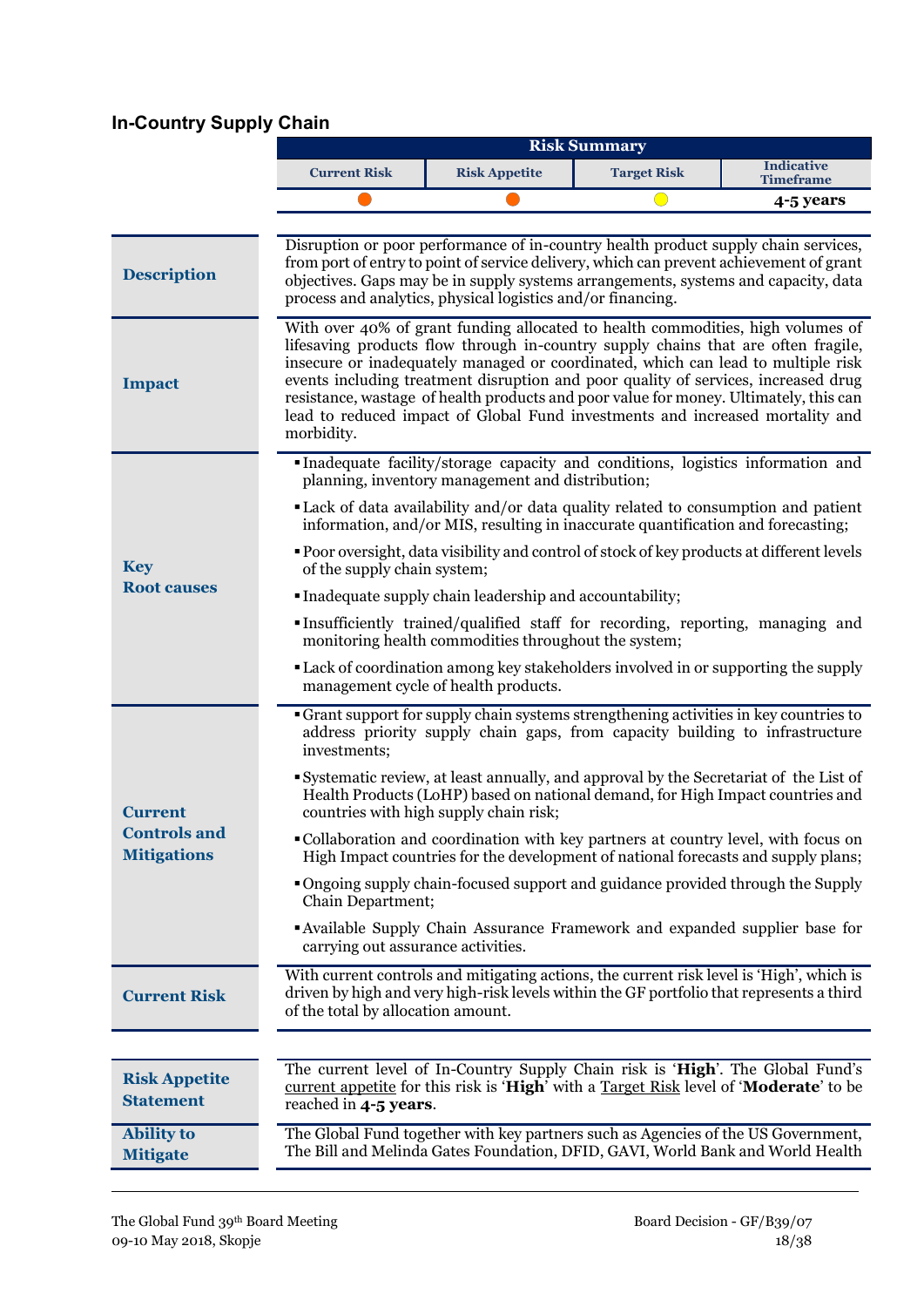|                                           | Organization have a moderate ability to mitigate the risk of In-Country Supply Chain.<br>Appropriate focus on a sub-set of countries that represent a quarter of the Global<br>Fund total by allocation amount will allow the current risk level to be reduced.                                                                                                                                                                                                                                                                                                                                                                                    |
|-------------------------------------------|----------------------------------------------------------------------------------------------------------------------------------------------------------------------------------------------------------------------------------------------------------------------------------------------------------------------------------------------------------------------------------------------------------------------------------------------------------------------------------------------------------------------------------------------------------------------------------------------------------------------------------------------------|
| <b>Resources</b><br><b>Required &amp;</b> | • Additional sources of funding from either grants or partners to complete<br>transformational projects resulting from supply chain diagnostics;                                                                                                                                                                                                                                                                                                                                                                                                                                                                                                   |
| <b>Risks to achieve</b><br>target         | • National commitment, leadership, accountability and financing to address<br>systemic weaknesses.                                                                                                                                                                                                                                                                                                                                                                                                                                                                                                                                                 |
| <b>Approach to</b><br><b>Mitigation</b>   | In order to achieve the target risk level, the Global Fund will support interventions<br>focused on implementation of targeted supply chain diagnostics that result in<br>country-level transformation projects related to in-country supply chain.<br>Complementary financing and engagement by national entities and partners will be<br>an essential element of the transformation projects.                                                                                                                                                                                                                                                    |
|                                           | In addition to implementing current controls and mitigating actions, additional<br>planned actions include:                                                                                                                                                                                                                                                                                                                                                                                                                                                                                                                                        |
| <b>Planned</b>                            | • Implementation of targeted supply chain diagnostics in priority countries, to lead<br>to transformation plans to address priority issues and risks;                                                                                                                                                                                                                                                                                                                                                                                                                                                                                              |
| <b>Mitigations to</b><br>reach target     | • Continued focus on strengthening collaboration with partners for joint<br>investments;                                                                                                                                                                                                                                                                                                                                                                                                                                                                                                                                                           |
| level                                     | "Capacity building across high impact countries via expanding supply chain<br>universities and supply chain training;                                                                                                                                                                                                                                                                                                                                                                                                                                                                                                                              |
|                                           | <b>Supply chain innovation to identify technology-driven solutions and private sector</b><br>investments.                                                                                                                                                                                                                                                                                                                                                                                                                                                                                                                                          |
| <b>Time to</b><br><b>Reach Target</b>     | At a Target Risk level of 'Moderate', the overall in-country supply chain functioning<br>must be largely effective, with improved controls and performance. This would<br>include improved product visibility and traceability, better ways to measure<br>performance and adequate staff capacity. Improved data availability and stronger<br>linkages between data information systems to improve decision-making is also<br>necessary. Finally, significant national leadership to drive transformation is essential.<br>As a result, a period of 4-5 years is required to drive Supply Chain risk from a risk<br>level of 'High' to 'Moderate'. |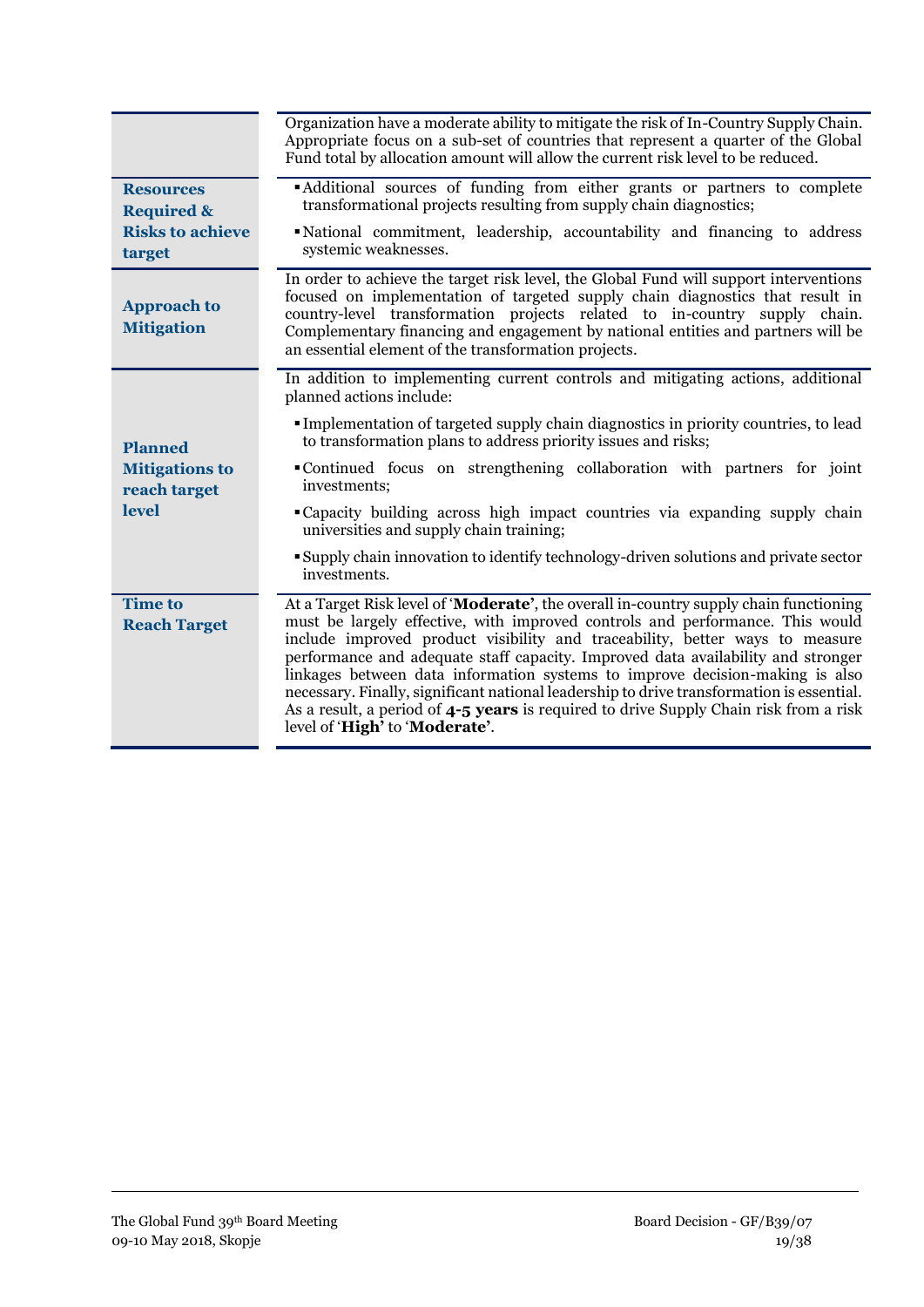# **Program Quality**

|                                       |                                                                                                                                                                                                                                 |                                                                                                                                                                                                                                                                  | <b>Risk Summary</b> |                                       |  |
|---------------------------------------|---------------------------------------------------------------------------------------------------------------------------------------------------------------------------------------------------------------------------------|------------------------------------------------------------------------------------------------------------------------------------------------------------------------------------------------------------------------------------------------------------------|---------------------|---------------------------------------|--|
|                                       | <b>Current Risk</b>                                                                                                                                                                                                             | <b>Risk Appetite</b>                                                                                                                                                                                                                                             | <b>Target Risk</b>  | <b>Indicative</b><br><b>Timeframe</b> |  |
|                                       |                                                                                                                                                                                                                                 |                                                                                                                                                                                                                                                                  |                     | 4-5 years                             |  |
| <b>Description</b>                    | systems for health.                                                                                                                                                                                                             | Inadequate quality of programs/services funded by the Global Fund, which results in<br>missed opportunities to maximize improvement of measurable outcomes in the fight<br>against the three diseases and the effort to strengthen resilient and sustainable     |                     |                                       |  |
| <b>Impact</b>                         | Fund investments.                                                                                                                                                                                                               | Poor adherence to international standards for diagnosis, treatment and prevention,<br>poor adherence to regimens and irrational use of health products. Such risks are<br>exacerbated in high-risk environments that account for a significant portion of Global |                     |                                       |  |
|                                       | relevant to epidemiological context;                                                                                                                                                                                            | Inadequate use of data for appropriate design of quality programs targeted and<br>Interventions/targets not based on programs' context or do not address National                                                                                                |                     |                                       |  |
|                                       | Strategic Plan priorities;                                                                                                                                                                                                      | Key interventions not sufficiently focused on populations most in need of services,<br>or well-linked to achieving program outcomes;                                                                                                                             |                     |                                       |  |
| <b>Key</b><br><b>Root causes</b>      | • Guidelines/tools to review quality of services are not available or programs are not<br>routinely reviewed;                                                                                                                   |                                                                                                                                                                                                                                                                  |                     |                                       |  |
|                                       | "Programs do not adhere to approved national or WHO guidelines e.g. medicine<br>formulations; diagnostic tools; lab; procurement; prevention, identification, care<br>treatment or adherence guidelines;                        |                                                                                                                                                                                                                                                                  |                     |                                       |  |
|                                       | Inadequate staff capacity working in environments that are often not enabling<br>(gaps in training, support and supervision, misaligned incentives, etc).                                                                       |                                                                                                                                                                                                                                                                  |                     |                                       |  |
|                                       | "Strengthening focus on measurable outcomes that drive impact, enhancing data<br>use for action and improvement, leveraging efficiencies to maximize value for<br>money and strengthening mutual accountability;                |                                                                                                                                                                                                                                                                  |                     |                                       |  |
|                                       | Strengthening in country review and dialogue with partners to identify<br>opportunities to improve quality and leverage partner technical, financial and<br>political resources accordingly (Impact Through Partnership (ITP)); |                                                                                                                                                                                                                                                                  |                     |                                       |  |
|                                       |                                                                                                                                                                                                                                 | "Promoting differentiated approaches and integrated service delivery models to<br>achieve impact in diverse country contexts, including at community level;                                                                                                      |                     |                                       |  |
| <b>Current</b><br><b>Controls and</b> | <b>Strengthening review of quality internally through country-specific and cross-</b><br>portfolio reviews of performance, to identify gaps and opportunities for<br>improvement;                                               |                                                                                                                                                                                                                                                                  |                     |                                       |  |
| <b>Mitigations</b>                    |                                                                                                                                                                                                                                 | • Ongoing dissemination of best practices and practical guidance by partners and<br>support teams in SIID, including quality standards, normative guidelines and<br>support for identification and transfer of best practice;                                    |                     |                                       |  |
|                                       |                                                                                                                                                                                                                                 | Strengthening monitoring of drug and insecticide resistance to ensure optimal<br>choices of interventions for maximum impact;                                                                                                                                    |                     |                                       |  |
|                                       |                                                                                                                                                                                                                                 | <b>Aligning program and data quality assurance with overall Risk Assurance Planning;</b>                                                                                                                                                                         |                     |                                       |  |
|                                       |                                                                                                                                                                                                                                 | • Catalytic funding for data systems, TB on finding additional 1.5 million missing<br>cases in 13 priority countries, accelerating elimination of malaria in 20 countries<br>and RSSH catalytic funding on integrated service delivery for $2017 - 2019$ .       |                     |                                       |  |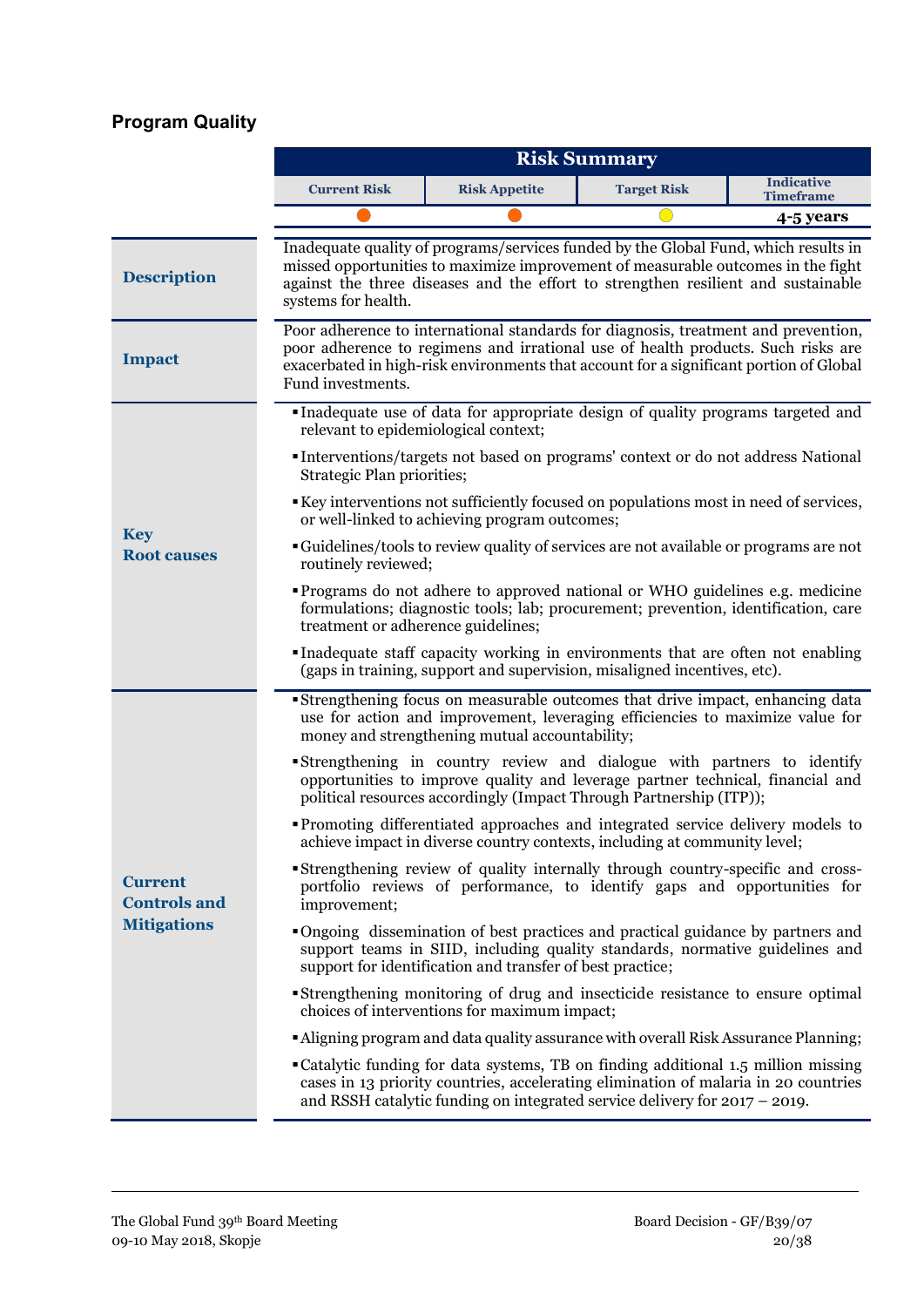| <b>Current Risk</b>                       | With current controls and mitigating actions, the current risk level is 'High', which is<br>driven by high and very high-risk levels within the GF portfolio that represents a third<br>of the total by allocation amount.                                                                                                                                                                                                                                                                                                                       |
|-------------------------------------------|--------------------------------------------------------------------------------------------------------------------------------------------------------------------------------------------------------------------------------------------------------------------------------------------------------------------------------------------------------------------------------------------------------------------------------------------------------------------------------------------------------------------------------------------------|
|                                           |                                                                                                                                                                                                                                                                                                                                                                                                                                                                                                                                                  |
| <b>Risk Appetite</b><br><b>Statement</b>  | The current level of Program Quality risk is 'High'. The Global Fund's current<br>appetite for this risk is 'High' with a target risk level of 'Moderate' to be reached in<br>4-5 years.                                                                                                                                                                                                                                                                                                                                                         |
| <b>Ability to</b><br><b>Mitigate</b>      | The Global Fund can influence rather than control the quality of programs; the Global<br>Fund's ability to successfully influence quality is very much co-dependent on efforts<br>of bilateral, multilateral and civil society partners.                                                                                                                                                                                                                                                                                                         |
| <b>Resources</b><br><b>Required &amp;</b> | "Additional sources of funding from either grants or partners will be required for<br>transformational projects;                                                                                                                                                                                                                                                                                                                                                                                                                                 |
| <b>Risks to</b><br>achieve target         | •Joint and coordinated efforts with governments and partners.                                                                                                                                                                                                                                                                                                                                                                                                                                                                                    |
| <b>Approach to</b><br><b>Mitigation</b>   | In order to achieve the target risk level, the Global Fund will support interventions<br>that proactively address issues of poor adherence to international standards for<br>diagnosis, treatment and prevention, poor adherence to regimens and irrational use<br>of health products. Catalytic funding will also support TB intensive case finding,<br>integrated service delivery, malaria elimination acceleration, data systems and data<br>quality reviews, as well as supporting introduction of next generation bed nets for<br>malaria. |
|                                           | In addition to implementing current controls and mitigating actions, additional<br>planned actions include:                                                                                                                                                                                                                                                                                                                                                                                                                                      |
|                                           | Refocusing on key areas to improve quality of service delivery in collaboration with<br>partners and through improved data use by way of new Data Use and Action<br>Framework;                                                                                                                                                                                                                                                                                                                                                                   |
| <b>Planned</b><br><b>Mitigations to</b>   | • Scale up of program quality activities based on performed pilots with focus on HIV<br>service delivery for KPs and AGYW, active case finding and improved treatment in<br>TB, and integration of services for three diseases into broader service delivery<br>platforms, including specific focus on integrated community case management;                                                                                                                                                                                                     |
| reach target<br>level                     | "Catalytic funding for data systems, including Request for Proposals for building<br>analytical capacity to improve program quality and resource allocation in 15 High<br>Impact countries, place technical service providers to build capacity in quality and<br>efficient service delivery as well as creating a pool of technical assistance for<br>country data systems and use;                                                                                                                                                             |
|                                           | Support for expanded client/patient-centered services and monitoring thereof in<br>the new funding cycle;                                                                                                                                                                                                                                                                                                                                                                                                                                        |
|                                           | • Continued expansion of private-public mix in the new funding cycle.                                                                                                                                                                                                                                                                                                                                                                                                                                                                            |
| <b>Time to</b><br><b>Reach Target</b>     | In order to reach the Target Risk level of 'Moderate', further improvement of quality<br>of service delivery, improving adoption of global quality standards for key<br>interventions in new grants for the three diseases and health systems strengthening<br>as well as building analytical capacity to improve program quality and resource<br>allocation would allow for the risk reduction. As a result, a period of $4-5$ years is<br>required to drive Program Quality risk from a risk level of 'High' to 'Moderate'.                    |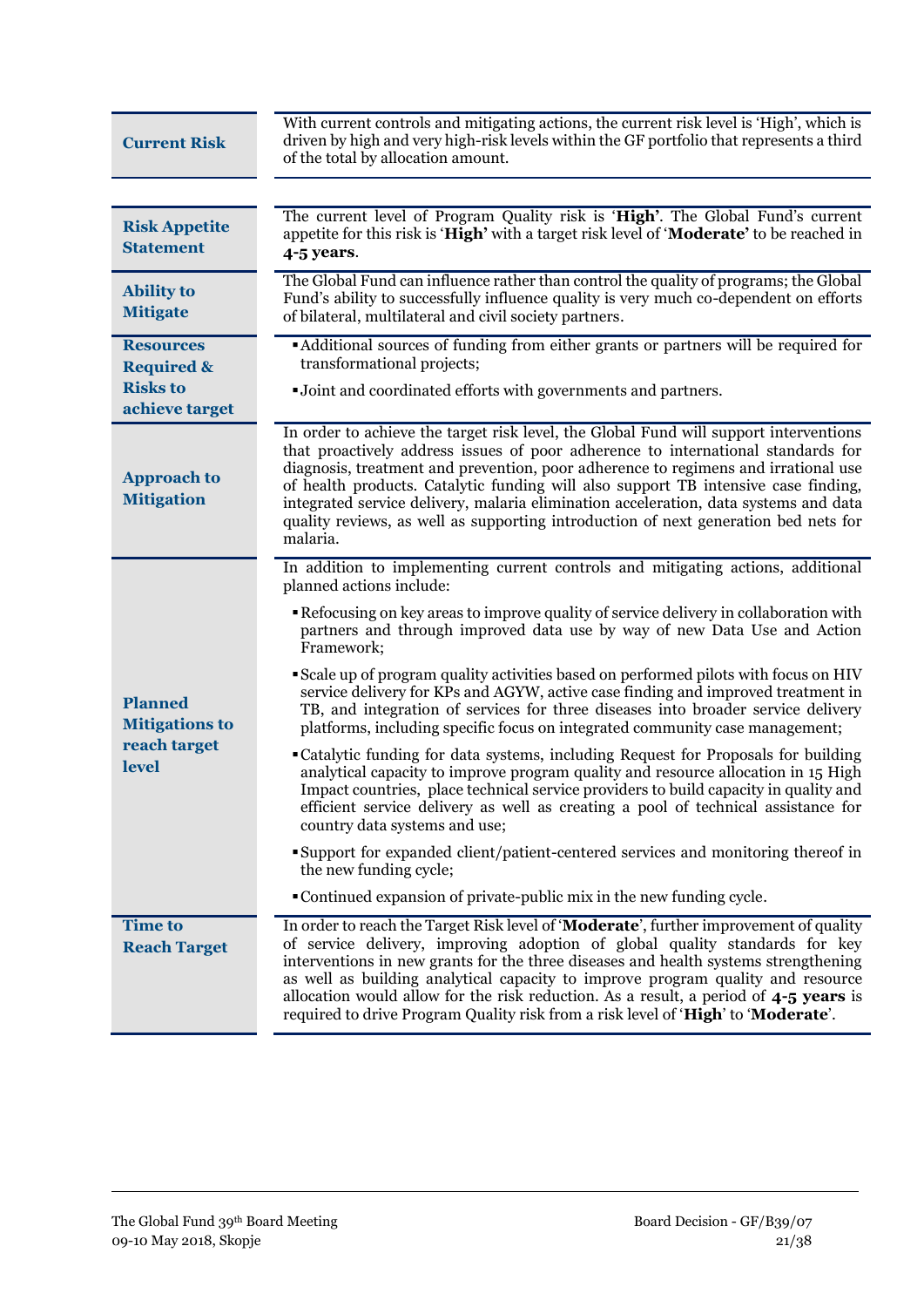# **Strategic Data Quality and Availability**

|                                                             |                                                                     |                                                                                                                                                                                                                                                                                                                                                                                                                                        | <b>Risk Summary</b> |                                       |
|-------------------------------------------------------------|---------------------------------------------------------------------|----------------------------------------------------------------------------------------------------------------------------------------------------------------------------------------------------------------------------------------------------------------------------------------------------------------------------------------------------------------------------------------------------------------------------------------|---------------------|---------------------------------------|
|                                                             | <b>Current Risk</b>                                                 | <b>Risk Appetite</b>                                                                                                                                                                                                                                                                                                                                                                                                                   | <b>Target Risk</b>  | <b>Indicative</b><br><b>Timeframe</b> |
|                                                             |                                                                     |                                                                                                                                                                                                                                                                                                                                                                                                                                        |                     | 3 years                               |
| <b>Description</b>                                          |                                                                     | Poor quality and/or unavailability of program data due to weak in-country M&E<br>systems that do not lead to proper planning decisions and efficient investments and<br>therefore hamper programs' ability to reach their targets and health impact.                                                                                                                                                                                   |                     |                                       |
| <b>Impact</b>                                               |                                                                     | Poor quality data can impede implementers' management of the program and the<br>Global Fund's ability to assess impact. This can result in flawed investment decisions<br>in programs with improper focus on beneficiary populations and failure in<br>achievement of desired public health impact.                                                                                                                                    |                     |                                       |
|                                                             |                                                                     | . Insufficient human and financial resources and infrastructure;                                                                                                                                                                                                                                                                                                                                                                       |                     |                                       |
|                                                             | • Inadequate national M&E and HMIS Strategy with costed work plans; |                                                                                                                                                                                                                                                                                                                                                                                                                                        |                     |                                       |
|                                                             |                                                                     | "Incomplete, multiple or non-functional in-country data systems and data sources;                                                                                                                                                                                                                                                                                                                                                      |                     |                                       |
| <b>Key</b>                                                  | Inadequate supervision;                                             |                                                                                                                                                                                                                                                                                                                                                                                                                                        |                     |                                       |
| <b>Root causes</b>                                          | ■ Weak management;                                                  |                                                                                                                                                                                                                                                                                                                                                                                                                                        |                     |                                       |
|                                                             | • Poor analytical capacity;                                         |                                                                                                                                                                                                                                                                                                                                                                                                                                        |                     |                                       |
|                                                             |                                                                     | • Fraud of program and performance data;                                                                                                                                                                                                                                                                                                                                                                                               |                     |                                       |
|                                                             |                                                                     | • Sub-optimal access to and use of program data.                                                                                                                                                                                                                                                                                                                                                                                       |                     |                                       |
|                                                             | maintenance;                                                        | •Grant supported investments for strengthening of in-country M&E systems,<br>including routine monitoring facility and community systems rollout and                                                                                                                                                                                                                                                                                   |                     |                                       |
|                                                             | stages of the program cycle.                                        | <b>• Developed Global Fund Data Use for Action and Improvement Framework for 2018</b><br>- 2022 to guide how the Global Fund will support countries in strengthening their<br>data collection and analysis capacity in order to ensure good quality data and<br>analyses are available at country level and used for decision making during all                                                                                        |                     |                                       |
| <b>Current</b><br><b>Controls and</b><br><b>Mitigations</b> | Quality Review app for DHIS2;                                       | <b>Through Catalytic Funding for Data Systems, agreements with partners based on</b><br>outcome deliverables to ensure availability of normative M&E tools and guidance,<br>integration of disease reporting within countries' national HMIS with epi-based<br>analytical dashboards, and inclusion of new functionalities / software applications<br>into countries' national HMIS to more readily assess data quality, e.g. WHO Data |                     |                                       |
|                                                             |                                                                     | "Through Catalytic Funding for Data Systems, development of pools of providers to<br>increase availability of Technical Assistance for M&E and for strengthening<br>analytical capacity using local network of Universities;                                                                                                                                                                                                           |                     |                                       |
|                                                             |                                                                     | Systematic roll-out of evaluations in all Focus countries;                                                                                                                                                                                                                                                                                                                                                                             |                     |                                       |
|                                                             |                                                                     | • Guidance note on key areas for M&E investments issued and being used by Country<br>Teams during country dialogue and grant making.                                                                                                                                                                                                                                                                                                   |                     |                                       |
| <b>Current Risk</b>                                         | of the total by allocation amount.                                  | With current controls and mitigating actions, the current risk level is 'High', which is<br>driven by high and very high-risk levels within the GF portfolio that represents a third                                                                                                                                                                                                                                                   |                     |                                       |
|                                                             |                                                                     |                                                                                                                                                                                                                                                                                                                                                                                                                                        |                     |                                       |
| <b>Risk Appetite</b><br><b>Statement</b>                    |                                                                     | The current level of Strategic Data Quality and Availability risk is 'High' with a target<br>risk level of 'Moderate' to be reached in 3 years.                                                                                                                                                                                                                                                                                        |                     |                                       |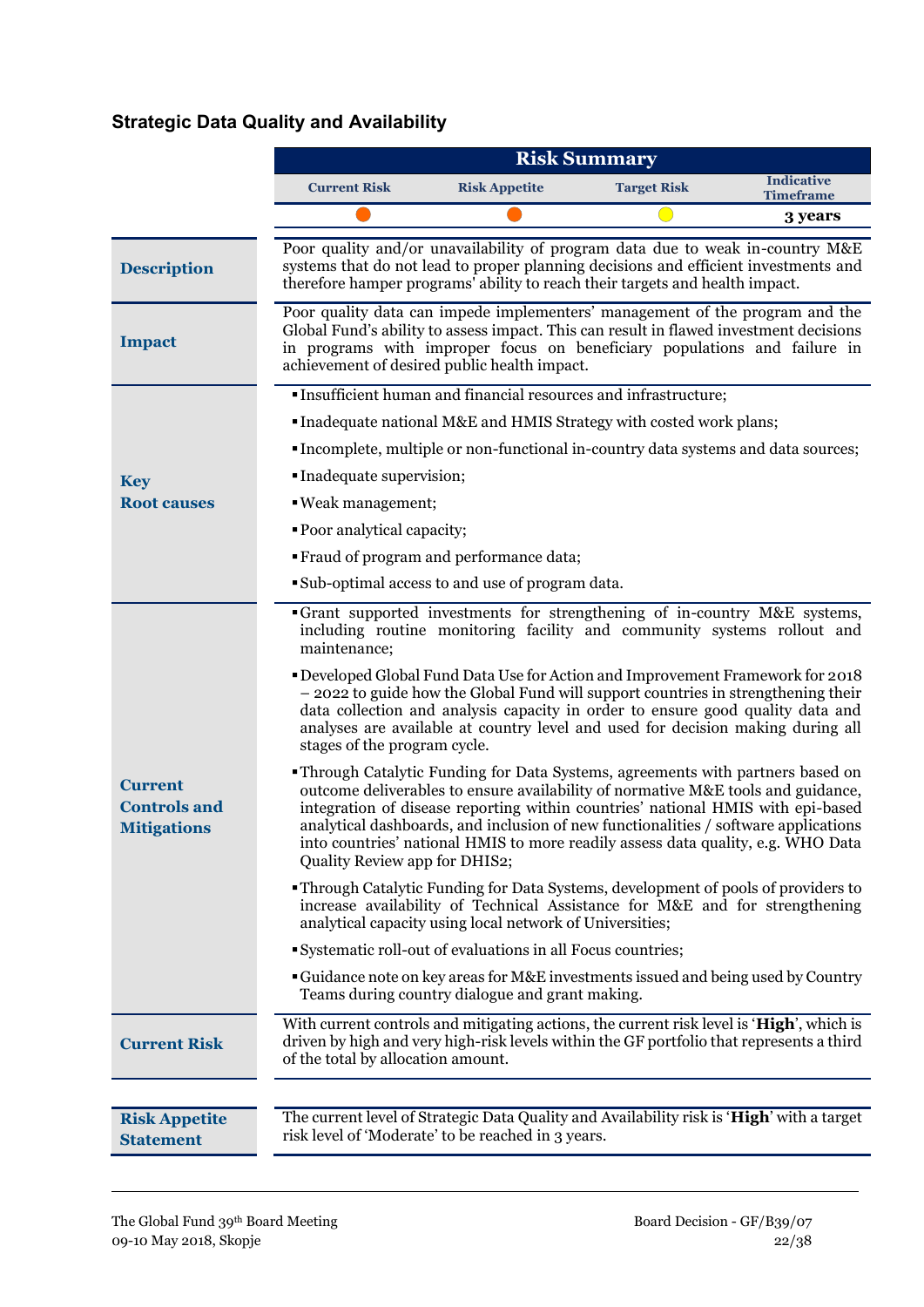| <b>Ability to</b><br><b>Mitigate</b>                       | The Global Fund together with key partners, such as: The World Health Organization,<br>GAVI, Gates Foundation and University of Oslo and in-country partners have a<br>moderate ability to mitigate the risk of Strategic Data Quality and Availability.<br>Appropriate focus on a sub-set of countries that represent a quarter of the Global Fund<br>total by allocation amount will allow the current risk level to be reduced.                                                                                                                                                                                                                                                                                                                                                                                                 |  |  |
|------------------------------------------------------------|------------------------------------------------------------------------------------------------------------------------------------------------------------------------------------------------------------------------------------------------------------------------------------------------------------------------------------------------------------------------------------------------------------------------------------------------------------------------------------------------------------------------------------------------------------------------------------------------------------------------------------------------------------------------------------------------------------------------------------------------------------------------------------------------------------------------------------|--|--|
|                                                            | Given the potential consequences of this risk, significant Global Fund's resources<br>are being invested to mitigate this risk;                                                                                                                                                                                                                                                                                                                                                                                                                                                                                                                                                                                                                                                                                                    |  |  |
| <b>Resources</b>                                           | • Catalytic funding, partner support and national budgets are adequate in the near<br>term for data system interoperability and evaluations and in-country reviews;                                                                                                                                                                                                                                                                                                                                                                                                                                                                                                                                                                                                                                                                |  |  |
| <b>Required &amp;</b><br><b>Risks to achieve</b><br>target | • Additional sources of funding from either grants or partners will be required for<br>transformational projects and increasing the maturity of in-country health<br>systems;                                                                                                                                                                                                                                                                                                                                                                                                                                                                                                                                                                                                                                                      |  |  |
|                                                            | <b>Stronger global support and investments are also needed in the core / central costs</b><br>of developing and maintaining M&E public goods (e.g. DHIS2, other open-source<br>solutions, etc.).                                                                                                                                                                                                                                                                                                                                                                                                                                                                                                                                                                                                                                   |  |  |
| <b>Approach to</b><br><b>Mitigation</b>                    | In order to achieve the target risk level, the Global Fund will continue support of<br>strengthening and maintenance of in-country M&E systems, interoperability with<br>LMIS, work with partners and focus on key areas to improve program and data<br>quality.                                                                                                                                                                                                                                                                                                                                                                                                                                                                                                                                                                   |  |  |
|                                                            | In addition to implementing current controls and mitigating actions, additional<br>planned actions include:                                                                                                                                                                                                                                                                                                                                                                                                                                                                                                                                                                                                                                                                                                                        |  |  |
|                                                            | • Continued support to investments and work with country partners for<br>strengthening in-country M&E systems including DHIS2, roll out and<br>maintenance;                                                                                                                                                                                                                                                                                                                                                                                                                                                                                                                                                                                                                                                                        |  |  |
| <b>Planned</b><br><b>Mitigations to</b>                    | • Continued integration of disease reporting in countries' national HMIS;                                                                                                                                                                                                                                                                                                                                                                                                                                                                                                                                                                                                                                                                                                                                                          |  |  |
| reach target                                               | • Integration of community HIS with national HMIS;                                                                                                                                                                                                                                                                                                                                                                                                                                                                                                                                                                                                                                                                                                                                                                                 |  |  |
| level                                                      | • Standardization of reporting tools and protocols;                                                                                                                                                                                                                                                                                                                                                                                                                                                                                                                                                                                                                                                                                                                                                                                |  |  |
|                                                            | • HR needs assessment for M&E system strengthening, including staff training and<br>resource planning, including Request for Proposals for creating a pool of technical<br>assistance for country data systems and use;                                                                                                                                                                                                                                                                                                                                                                                                                                                                                                                                                                                                            |  |  |
|                                                            | <b>Tracking country M&amp;E system performance in RSSH Dashboard.</b>                                                                                                                                                                                                                                                                                                                                                                                                                                                                                                                                                                                                                                                                                                                                                              |  |  |
| <b>Time to</b><br><b>Reach Target</b>                      | In order to reach the Target Risk level of 'Moderate', it will on average, take about 3<br>years to improve data availability and quality. To build timely reporting and<br>completeness of data in country is a long-term goal, requiring between 2 and 5 years<br>to achieve, depending on the country circumstances and the maturity level of the<br>existing HMIS. As a result, a period of 3 years is required to drive Strategic Data<br>Quality and Availability risk from a risk level of 'High' to 'Moderate'. Targets for the<br>data quality and availability indicator in the Global Fund Data Use for Action and<br>Improvement Framework, described as % of countries with fully deployed and<br>functional HMIS, are as follows: 25% of HI and Core countries by 2018, 50% by 2019,<br>55% by 2020 and 70% by 2022. |  |  |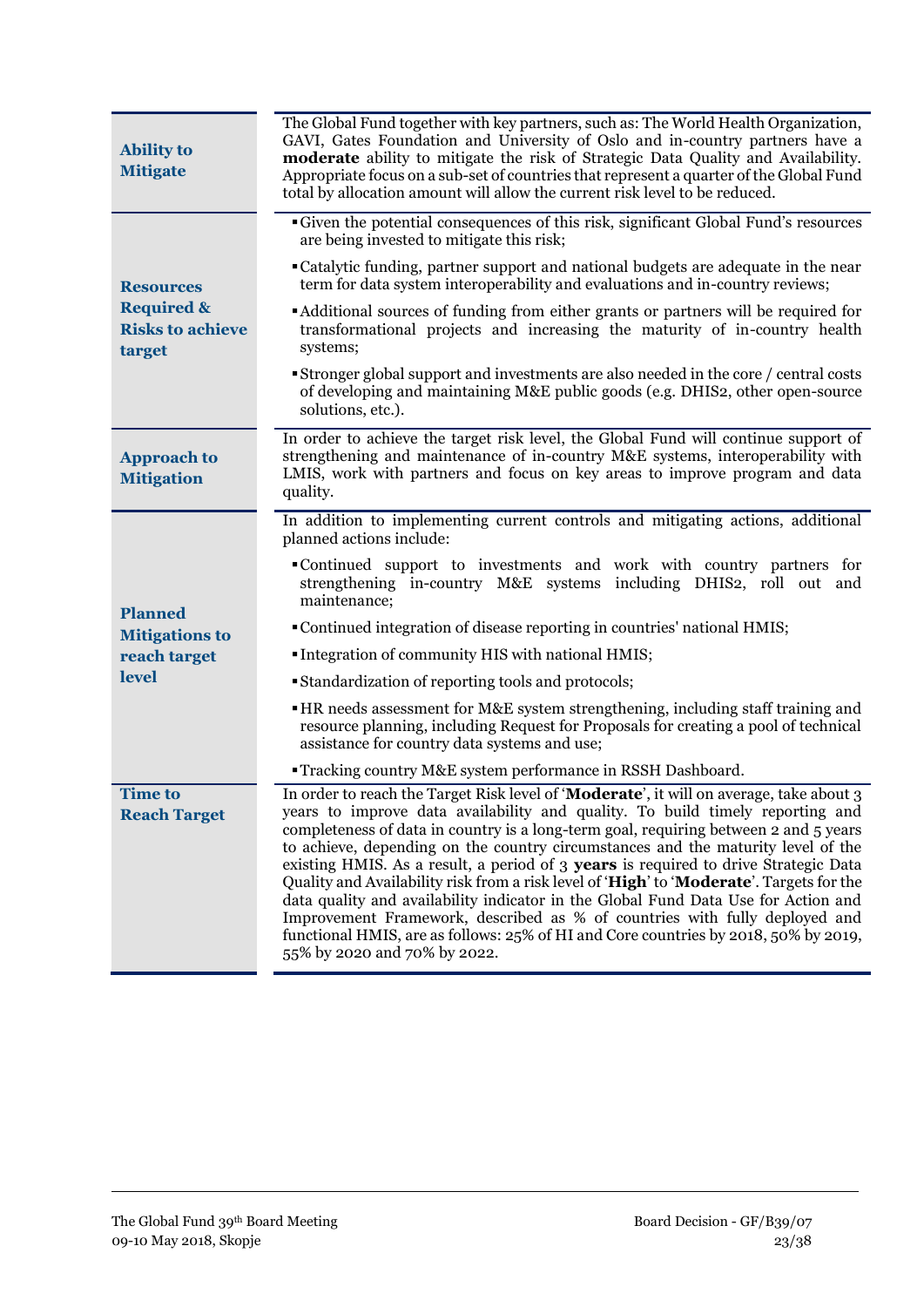# **Grant-Related Fraud and Fiduciary<sup>4</sup>**

|                                          | <b>Risk Summary</b>                                                                                                                                                                                                                                                                                                                              |                                                                                                                                                                                                                                                                  |                    |                                       |  |  |
|------------------------------------------|--------------------------------------------------------------------------------------------------------------------------------------------------------------------------------------------------------------------------------------------------------------------------------------------------------------------------------------------------|------------------------------------------------------------------------------------------------------------------------------------------------------------------------------------------------------------------------------------------------------------------|--------------------|---------------------------------------|--|--|
|                                          | <b>Current Risk</b>                                                                                                                                                                                                                                                                                                                              | <b>Risk Appetite</b>                                                                                                                                                                                                                                             | <b>Target Risk</b> | <b>Indicative</b><br><b>Timeframe</b> |  |  |
|                                          |                                                                                                                                                                                                                                                                                                                                                  |                                                                                                                                                                                                                                                                  | <b>N</b>           | N/A                                   |  |  |
| <b>Description</b>                       |                                                                                                                                                                                                                                                                                                                                                  | Misuse of funds due to wrongdoing and inadequate financial/fiduciary control.                                                                                                                                                                                    |                    |                                       |  |  |
| <b>Impact</b>                            |                                                                                                                                                                                                                                                                                                                                                  | Fraud and weaknesses in internal control environments can result in financial losses<br>that affect value for money and lead to inadequate program coverage, execution and<br>impact against the diseases, as well as potentially cascading reputational losses. |                    |                                       |  |  |
|                                          |                                                                                                                                                                                                                                                                                                                                                  | . Weak systems and controls for prevention;                                                                                                                                                                                                                      |                    |                                       |  |  |
|                                          | . Weak mechanisms for detection;                                                                                                                                                                                                                                                                                                                 |                                                                                                                                                                                                                                                                  |                    |                                       |  |  |
| <b>Key</b><br><b>Root causes</b>         | ■ Weak capacity;                                                                                                                                                                                                                                                                                                                                 |                                                                                                                                                                                                                                                                  |                    |                                       |  |  |
|                                          | • Inadequate disincentives for fraud;                                                                                                                                                                                                                                                                                                            |                                                                                                                                                                                                                                                                  |                    |                                       |  |  |
|                                          | . High levels of corruption.                                                                                                                                                                                                                                                                                                                     |                                                                                                                                                                                                                                                                  |                    |                                       |  |  |
|                                          | life cycle;                                                                                                                                                                                                                                                                                                                                      | Strengthening of fiduciary controls including over procurement throughout grant                                                                                                                                                                                  |                    |                                       |  |  |
| <b>Current</b>                           | <b>• Development and implementation of grant-level financial assurance plans across</b><br>the portfolio;                                                                                                                                                                                                                                        |                                                                                                                                                                                                                                                                  |                    |                                       |  |  |
| <b>Controls and</b>                      | ■ Use of Fiduciary/Fiscal Agents in high risk countries;                                                                                                                                                                                                                                                                                         |                                                                                                                                                                                                                                                                  |                    |                                       |  |  |
| <b>Mitigations</b>                       | "Use of Pooled Procurement Mechanism, 3rd party procurement, or procurement<br>agent;                                                                                                                                                                                                                                                            |                                                                                                                                                                                                                                                                  |                    |                                       |  |  |
|                                          | Review pilot.                                                                                                                                                                                                                                                                                                                                    | Implementation of the recommendations of the Financial Control Environment                                                                                                                                                                                       |                    |                                       |  |  |
| <b>Current Risk</b>                      |                                                                                                                                                                                                                                                                                                                                                  | With current controls and mitigating actions, the current risk level is 'Moderate',<br>which is driven by high and very high-risk levels within the GF portfolio that<br>represents a third of the total by allocation amount.                                   |                    |                                       |  |  |
|                                          |                                                                                                                                                                                                                                                                                                                                                  |                                                                                                                                                                                                                                                                  |                    |                                       |  |  |
| <b>Risk Appetite</b><br><b>Statement</b> | The Global Fund's current appetite for this risk is 'Moderate' with a target risk level<br>of 'Moderate'. While current and target risk levels are 'Moderate', the Global Fund<br>will continue risk level reduction efforts.                                                                                                                    |                                                                                                                                                                                                                                                                  |                    |                                       |  |  |
| <b>Ability to</b><br><b>Mitigate</b>     | The Global Fund has a significant ability to mitigate the Grant-Related Fraud and<br>Fiduciary risk with strengthening of fiduciary controls, the use of fiduciary/fiscal<br>agents and through outsourcing of procurement to 3rd party procurement agents.                                                                                      |                                                                                                                                                                                                                                                                  |                    |                                       |  |  |
|                                          | <b>Resources Required:</b>                                                                                                                                                                                                                                                                                                                       | <b>Important Global Fund's sources are invested in current controls and mitigations</b><br>to reduce Grant-Related Fraud and Fiduciary risk;                                                                                                                     |                    |                                       |  |  |
| <b>Approach to</b>                       | • Additional sources of funding from either partners or local governments will be<br>required for transformational projects.                                                                                                                                                                                                                     |                                                                                                                                                                                                                                                                  |                    |                                       |  |  |
| <b>Mitigation</b>                        | <b>Planned Activities:</b><br>Given that the Current Risk level, Risk Appetite and Target Risk level are aligned, no<br>time frame is defined. However, in order to further reduce the risk level within the<br>current 'Moderate' risk, aside from implementing current controls and mitigating<br>actions, additional planned actions include: |                                                                                                                                                                                                                                                                  |                    |                                       |  |  |

<sup>4</sup> The Global Fund has zero tolerance to any fraud or corruption. As noted in the paper, this is consistent with the 'Moderate' level of risk.

**.**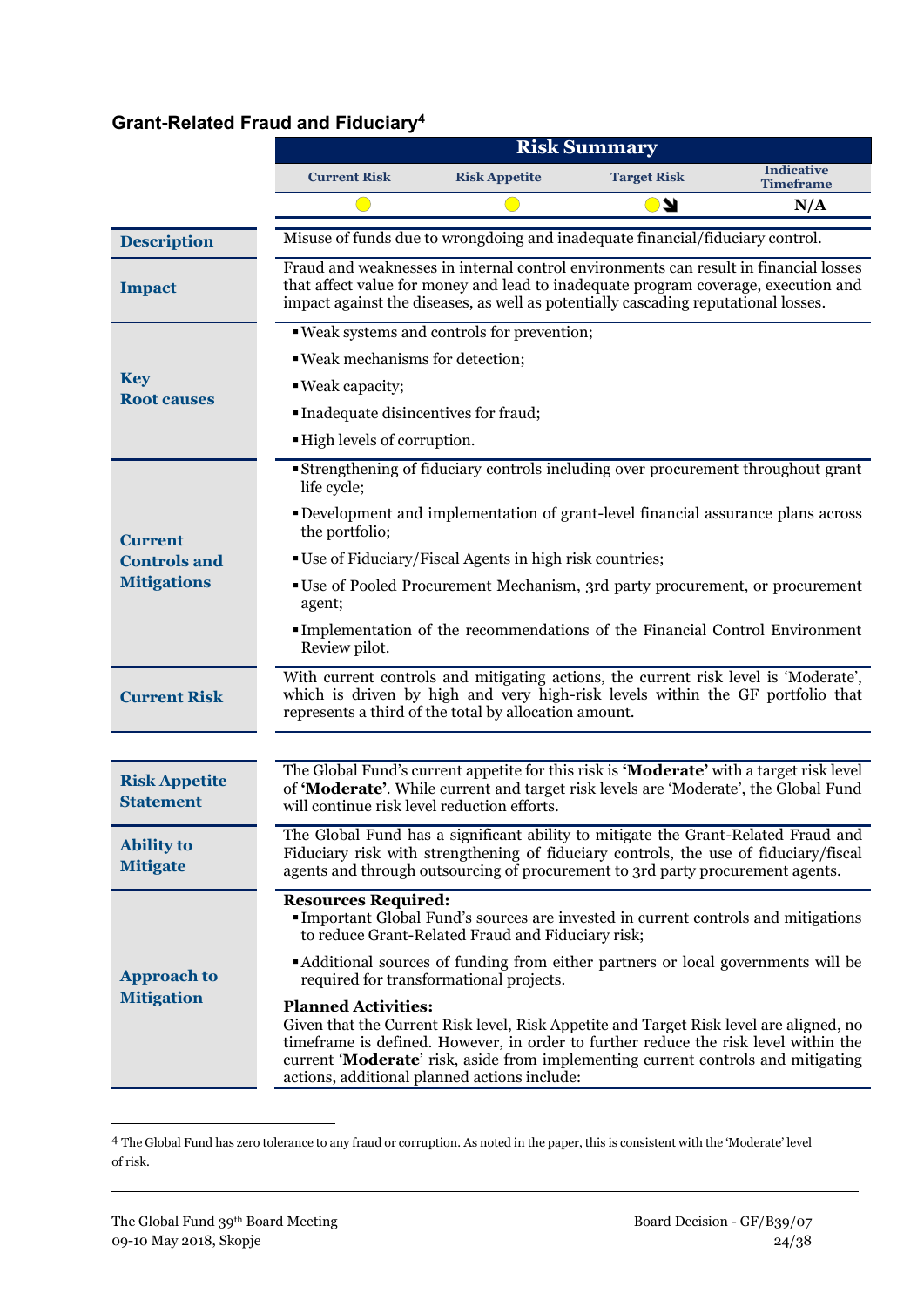- Roll-out of revised financial audit Terms of Reference emphasizing risk based assessment of PR internal controls for grants in Core and High impact countries as well as high risk grants in Focused portfolios;
- Development and implementation of financial risk management and anti-Fraud Risk Guidelines to manage and better respond to financial/fiduciary and fraud risk respectively;
- Develop and implement new Integrity Due Diligence policy and framework for selection and ongoing monitoring of implementers, suppliers and other third parties;
- Develop and roll out of the financial management Handbook for Grant Implementers, which describe best practice for financial management to Implementers.

By implementing the additional actions, the Global Fund will make sure that the financial controls are well designed and effective.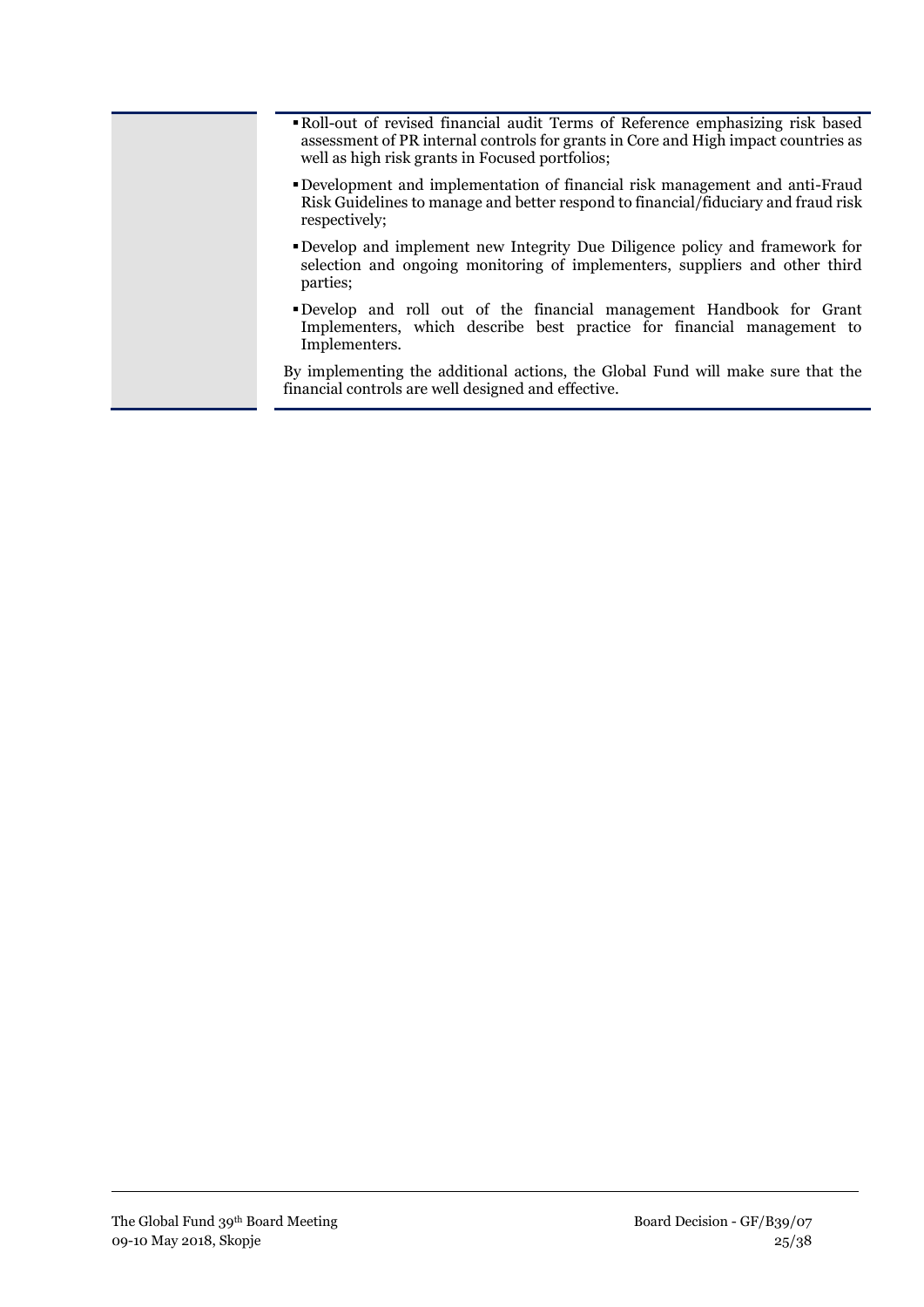#### **Procurement**

|                                                             |                                                                                                                                                                                                                                                                                                                                                                                                                                                                                                                                                                                                                                                                                                                                                                                                                                                                                                                                                                                                                                                                                                                                 | <b>Risk Summary</b>                                                                                                                                                                                                                                              |                                                                                                                                                                                                                                                                                                                                                                                                                                                                                                                                                                                                                                                                                          |                                       |  |  |
|-------------------------------------------------------------|---------------------------------------------------------------------------------------------------------------------------------------------------------------------------------------------------------------------------------------------------------------------------------------------------------------------------------------------------------------------------------------------------------------------------------------------------------------------------------------------------------------------------------------------------------------------------------------------------------------------------------------------------------------------------------------------------------------------------------------------------------------------------------------------------------------------------------------------------------------------------------------------------------------------------------------------------------------------------------------------------------------------------------------------------------------------------------------------------------------------------------|------------------------------------------------------------------------------------------------------------------------------------------------------------------------------------------------------------------------------------------------------------------|------------------------------------------------------------------------------------------------------------------------------------------------------------------------------------------------------------------------------------------------------------------------------------------------------------------------------------------------------------------------------------------------------------------------------------------------------------------------------------------------------------------------------------------------------------------------------------------------------------------------------------------------------------------------------------------|---------------------------------------|--|--|
|                                                             | <b>Current Risk</b>                                                                                                                                                                                                                                                                                                                                                                                                                                                                                                                                                                                                                                                                                                                                                                                                                                                                                                                                                                                                                                                                                                             | <b>Risk Appetite</b>                                                                                                                                                                                                                                             | <b>Target Risk</b>                                                                                                                                                                                                                                                                                                                                                                                                                                                                                                                                                                                                                                                                       | <b>Indicative</b><br><b>Timeframe</b> |  |  |
|                                                             |                                                                                                                                                                                                                                                                                                                                                                                                                                                                                                                                                                                                                                                                                                                                                                                                                                                                                                                                                                                                                                                                                                                                 |                                                                                                                                                                                                                                                                  | y J                                                                                                                                                                                                                                                                                                                                                                                                                                                                                                                                                                                                                                                                                      | N/A                                   |  |  |
| <b>Description</b>                                          | products.                                                                                                                                                                                                                                                                                                                                                                                                                                                                                                                                                                                                                                                                                                                                                                                                                                                                                                                                                                                                                                                                                                                       | Procurement challenges and failures that lead to poor value for money or financial<br>losses, incorrect or sub-standard products or delayed delivery, potentially leading to<br>stock out, treatment disruption; poor quality of services or wastage of funds or |                                                                                                                                                                                                                                                                                                                                                                                                                                                                                                                                                                                                                                                                                          |                                       |  |  |
| <b>Impact</b>                                               | Global Fund exposure to health commodities procurement is material, as it captures<br>over 40% of grant funding across the portfolio. The risk is concentrated in sub-<br>Saharan Africa, with up to 75% of grant funds in the region budgeted for health<br>commodities. This makes it imperative to subject health commodity procurements to<br>appropriate technical, regulatory and financial oversight, with robust and cost<br>efficient processes. While 55 to 60% of Global Fund health commodities procurement<br>is centralized through the Pooled Procurement Mechanism (PPM), the balance is<br>conducted through a wide range of procurement channels, including national<br>systems, UN agencies or Procurement Agents. Challenges include poorly managed<br>quantification and planning processes, fraud that negatively affects the supply chain<br>creating risks of stock-outs, treatment disruptions, drug expiration, degraded quality<br>or loss. Procurement failures have the potential to reduce the impact of Global Fund<br>investments and increase mortality and morbidity from the three diseases. |                                                                                                                                                                                                                                                                  |                                                                                                                                                                                                                                                                                                                                                                                                                                                                                                                                                                                                                                                                                          |                                       |  |  |
| <b>Key</b><br><b>Root causes</b>                            | ■Inadequate<br>human<br>money;<br>procurements;                                                                                                                                                                                                                                                                                                                                                                                                                                                                                                                                                                                                                                                                                                                                                                                                                                                                                                                                                                                                                                                                                 | resource<br>quantification/forecasting and demand planning;<br>in poor supplier performance and delays in deliveries;<br>"Fragmented procurement leading to poor Value for Money.                                                                                | and<br>data<br>capacity<br>"Limited product market knowledge from non PPM buyers to ensure value for<br>"Lengthy processes, and other governance-related challenges leading to inefficient<br>Inadequate focus on other elements of procurement beyond prices, often resulting<br>"Lack of availability and process for market data /information sharing;                                                                                                                                                                                                                                                                                                                                | for<br>systems                        |  |  |
| <b>Current</b><br><b>Controls and</b><br><b>Mitigations</b> | Recipients;<br>Assurance (QA) policies;<br>for all health products                                                                                                                                                                                                                                                                                                                                                                                                                                                                                                                                                                                                                                                                                                                                                                                                                                                                                                                                                                                                                                                              | prices and conditions though PPM for health products;                                                                                                                                                                                                            | "PPM leverages Global Fund spend to shape markets of health products by<br>aggregating order volumes on behalf of participating grants to negotiate best value,<br>lowest sustainable pricing and delivery conditions with manufacturers for Principal<br>"wambo.org - the online procurement platform that provides access to negotiated<br><b>Rapid Supply Mechanism (RSM) available to all PRs that responds to emergency</b><br>needs of countries and addresses stock out situations for key health products;<br><b>Pre-qualification of pharmaceuticals and health products through Quality</b><br>Reduced PSA dependency by continued insourcing of strategic sourcing activities |                                       |  |  |
| <b>Current Risk</b>                                         | amount.                                                                                                                                                                                                                                                                                                                                                                                                                                                                                                                                                                                                                                                                                                                                                                                                                                                                                                                                                                                                                                                                                                                         |                                                                                                                                                                                                                                                                  | With current controls and mitigating actions, the current risk level is 'Moderate'.<br>This aggregate risk level is a composite, which takes into account the variability of<br>risks by product category. The current risk level is driven by high and very high-risk<br>levels within the Global Fund portfolio that represents a fifth of the total by allocation                                                                                                                                                                                                                                                                                                                     |                                       |  |  |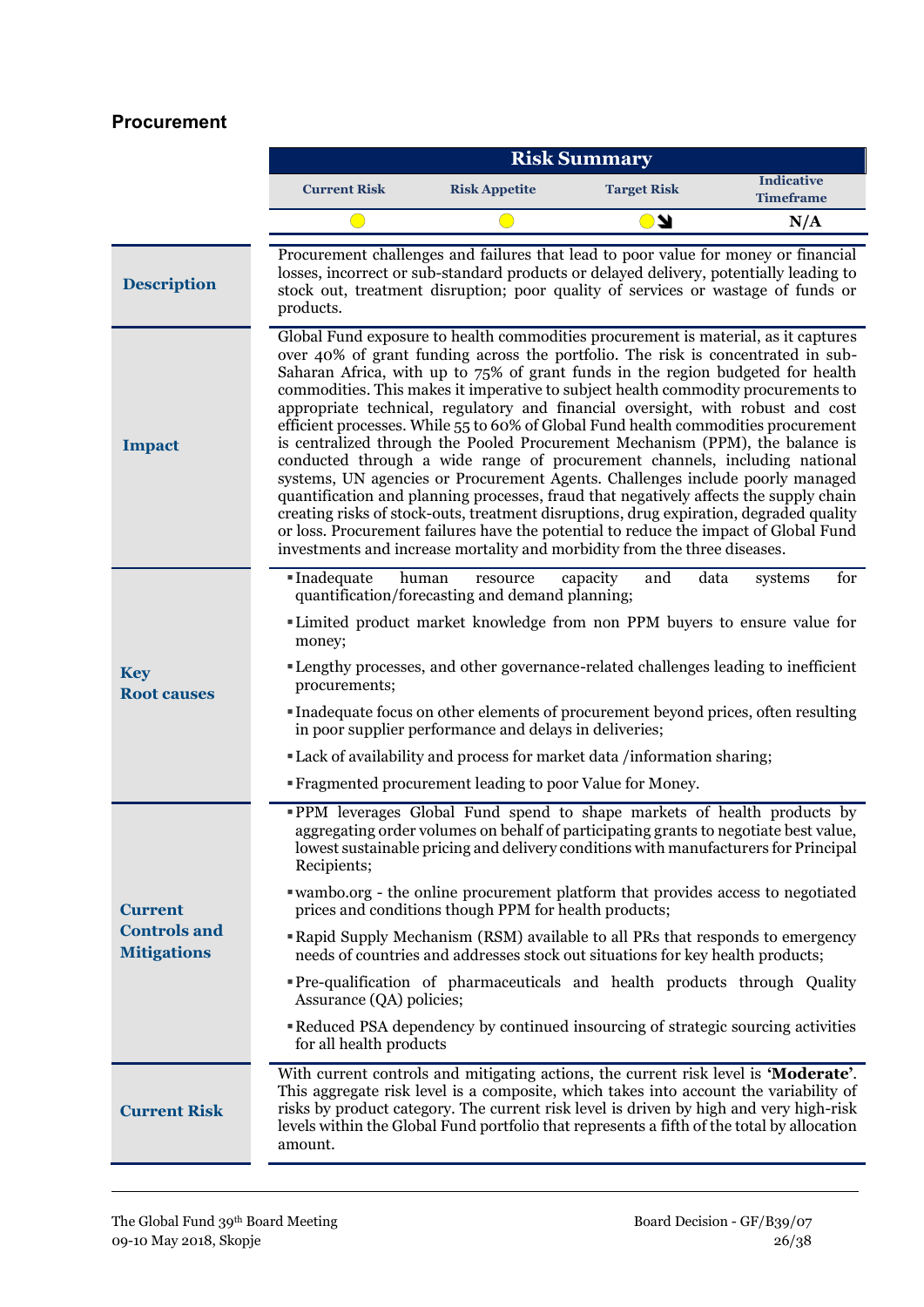| <b>Risk Appetite</b><br><b>Statement</b> | The Global Fund's current appetite for this risk is 'Moderate' with a target risk level<br>of 'Moderate'. While current and target risk levels are 'Moderate', the Global Fund<br>will continue risk level reduction efforts.                                                                                     |  |  |
|------------------------------------------|-------------------------------------------------------------------------------------------------------------------------------------------------------------------------------------------------------------------------------------------------------------------------------------------------------------------|--|--|
| <b>Ability to</b><br><b>Mitigate</b>     | The Global Fund has a significant ability to mitigate the Procurement risk with the<br>PPM. In addition, and beyond PPM, donors including the World Bank, France and US<br>provide technical support to continue improve health commodity procurement in<br>Global Fund supported countries.                      |  |  |
|                                          | <b>Resources Required:</b>                                                                                                                                                                                                                                                                                        |  |  |
|                                          | "Funding from Global Fund, partners or local governments will be required for<br>transformational projects.                                                                                                                                                                                                       |  |  |
|                                          | <b>Planned Activities:</b>                                                                                                                                                                                                                                                                                        |  |  |
| <b>Approach to</b><br><b>Mitigation</b>  | Given that the Current Risk level, Risk Appetite and Target Risk level are aligned, no<br>timeframe is defined. However, in order to further reduce the risk level within the<br>current 'Moderate' risk, aside from implementing current controls and mitigating<br>actions, additional planned actions include: |  |  |
|                                          | <b>• Development of a market information-sharing framework</b>                                                                                                                                                                                                                                                    |  |  |
|                                          | • Procurement Capability Building (procurement portal, training and mentorship);                                                                                                                                                                                                                                  |  |  |
|                                          | A focused and coordinated approach to quantification & demand forecasting and<br>planning;                                                                                                                                                                                                                        |  |  |
|                                          | "Using PPM reference prices as benchmark for non-PPM procurement;                                                                                                                                                                                                                                                 |  |  |
|                                          | Extending negotiated prices and conditions to non-PPM procurements using<br>Global Fund grants;                                                                                                                                                                                                                   |  |  |
|                                          | "Health Product Management budgeting/supply planning tool development;                                                                                                                                                                                                                                            |  |  |
|                                          | "Extending and measuring PPM KPIs to non-PPM procurements;                                                                                                                                                                                                                                                        |  |  |
|                                          | Enhancing risk-monitoring mechanisms by establishing standards and key<br>indicators to assess procurement risks across the portfolio.                                                                                                                                                                            |  |  |
|                                          | By implementing the additional actions, the Global Fund will make sure that there is<br>significant reduction in the procurement inefficiencies with the resulting stock-outs,<br>treatment disruption and wastages.                                                                                              |  |  |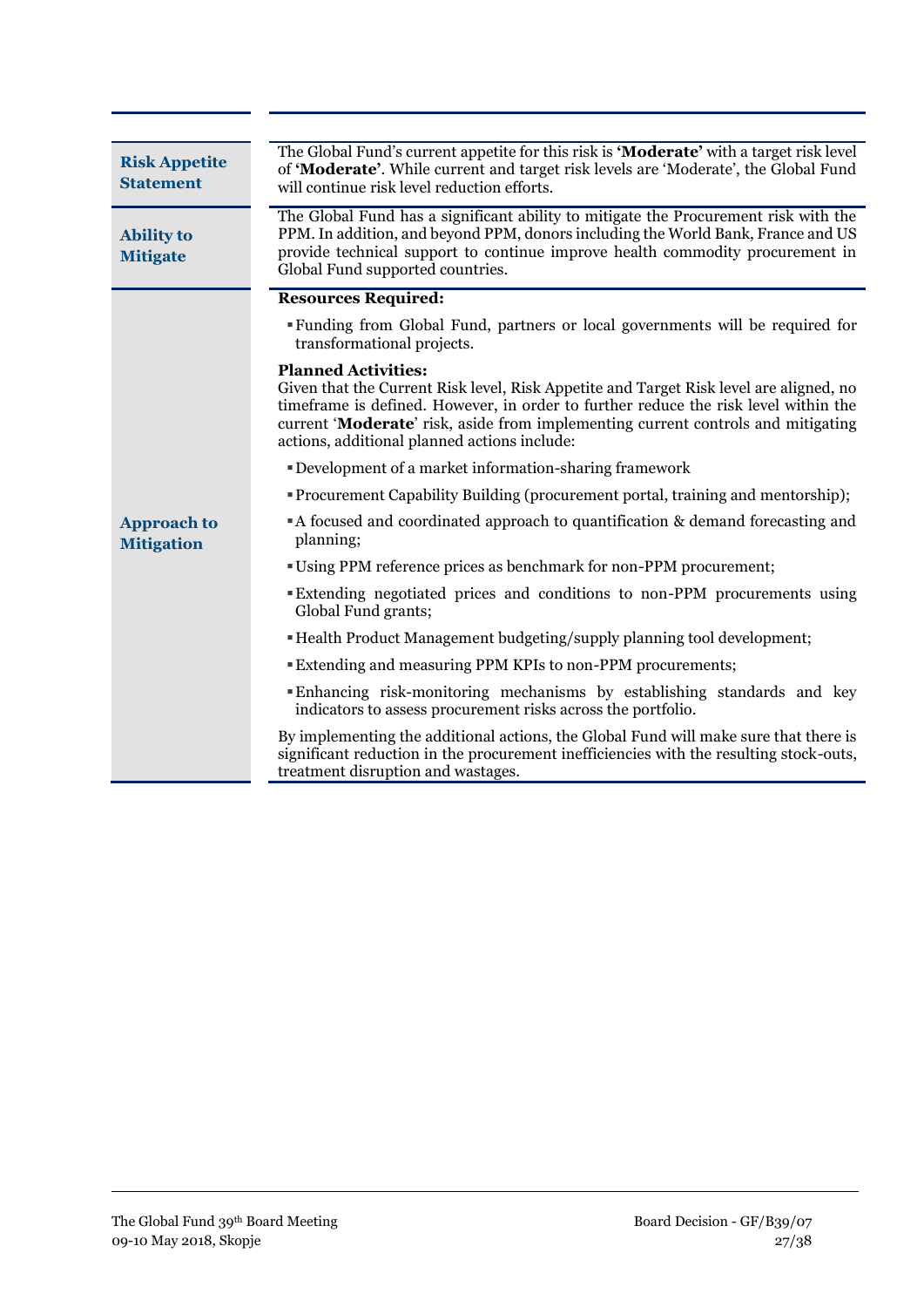# **Accounting & Financial Reporting by Countries**

|                                          | <b>Risk Summary</b>                                                                                                                                                                                                                            |                                                                                                                                                                                                                                                                                                                                                                                        |                    |                                       |  |
|------------------------------------------|------------------------------------------------------------------------------------------------------------------------------------------------------------------------------------------------------------------------------------------------|----------------------------------------------------------------------------------------------------------------------------------------------------------------------------------------------------------------------------------------------------------------------------------------------------------------------------------------------------------------------------------------|--------------------|---------------------------------------|--|
|                                          | <b>Current Risk</b>                                                                                                                                                                                                                            | <b>Risk Appetite</b>                                                                                                                                                                                                                                                                                                                                                                   | <b>Target Risk</b> | <b>Indicative</b><br><b>Timeframe</b> |  |
|                                          |                                                                                                                                                                                                                                                |                                                                                                                                                                                                                                                                                                                                                                                        | <b>KO</b>          | N/A                                   |  |
| <b>Description</b>                       |                                                                                                                                                                                                                                                | Incomplete, incorrect, delayed or inadequately supported financial records by PRs or<br>SRs due to inadequate financial management systems.                                                                                                                                                                                                                                            |                    |                                       |  |
| <b>Impact</b>                            |                                                                                                                                                                                                                                                | Misallocation of resources; reduced grant coverage and performance.                                                                                                                                                                                                                                                                                                                    |                    |                                       |  |
|                                          |                                                                                                                                                                                                                                                | · Insufficient human and financial resources and infrastructure;                                                                                                                                                                                                                                                                                                                       |                    |                                       |  |
| <b>Key</b><br><b>Root causes</b>         | . Weak financial reporting processes;                                                                                                                                                                                                          |                                                                                                                                                                                                                                                                                                                                                                                        |                    |                                       |  |
|                                          |                                                                                                                                                                                                                                                | . Weak or nonexistent financial management systems.                                                                                                                                                                                                                                                                                                                                    |                    |                                       |  |
|                                          | the portfolio;                                                                                                                                                                                                                                 | "Development and implementation of grant-level financial assurance plans across                                                                                                                                                                                                                                                                                                        |                    |                                       |  |
| <b>Current</b><br><b>Controls and</b>    | officers;                                                                                                                                                                                                                                      | • Follow-up of grant-level financial assurance plans by Country Team finance                                                                                                                                                                                                                                                                                                           |                    |                                       |  |
| <b>Mitigations</b>                       | implementers in place for 13 countries;                                                                                                                                                                                                        | • Co-Link initiative action plans for strengthening financial management capacity of                                                                                                                                                                                                                                                                                                   |                    |                                       |  |
|                                          |                                                                                                                                                                                                                                                | Enhanced tracking of audit report follow-up.                                                                                                                                                                                                                                                                                                                                           |                    |                                       |  |
| <b>Current Risk</b>                      | With current controls and mitigating actions, the current risk level is 'Moderate',<br>which is driven by high and very high-risk levels within the GF portfolio that<br>represents a quarter of the total by allocation amount.               |                                                                                                                                                                                                                                                                                                                                                                                        |                    |                                       |  |
|                                          |                                                                                                                                                                                                                                                |                                                                                                                                                                                                                                                                                                                                                                                        |                    |                                       |  |
| <b>Risk Appetite</b><br><b>Statement</b> | will continue risk level reduction efforts.                                                                                                                                                                                                    | The Global Fund's current appetite for this risk is 'Moderate' with a target risk level<br>of 'Moderate'. While current and target risk levels are 'Moderate', the Global Fund                                                                                                                                                                                                         |                    |                                       |  |
| <b>Ability to</b><br><b>Mitigate</b>     |                                                                                                                                                                                                                                                | The Global Fund together with key partners, such as: The World Bank, US<br>Government agencies and Supreme Audit Institutions (SAI) have a <b>moderate</b> ability<br>to mitigate the risk of poor Accounting & Financial Reporting by Countries.                                                                                                                                      |                    |                                       |  |
|                                          | <b>Resources Required:</b><br>required for transformational projects.                                                                                                                                                                          | • Additional sources of funding from either partners or local governments will be                                                                                                                                                                                                                                                                                                      |                    |                                       |  |
| <b>Approach to</b><br><b>Mitigation</b>  | <b>Planned Activities:</b><br>actions, additional planned actions include:                                                                                                                                                                     | Given that the Current Risk level, Risk Appetite and Target Risk level are aligned, no<br>time frame is defined. However, in order to further reduce the risk level within the<br>current 'Moderate' risk, aside from implementing current controls and mitigating<br>Implementation of action plans for strengthening implementers' financial<br>management capacity of implementers; |                    |                                       |  |
|                                          | "Financial Risk and Assurance Plans for High Impact and Core countries and<br>integration into Comprehensive Assurance Plans at country level;                                                                                                 |                                                                                                                                                                                                                                                                                                                                                                                        |                    |                                       |  |
|                                          | Strengthening external audit quality to include assessment of PR internal control<br>including controls around accounting and financial reporting at the PR and SR<br>levels. (Financial Control Environment Review agreed management action); |                                                                                                                                                                                                                                                                                                                                                                                        |                    |                                       |  |
|                                          | of accredited audit firms.                                                                                                                                                                                                                     | Improve audit process by engaging with partners in the assessment and utilization                                                                                                                                                                                                                                                                                                      |                    |                                       |  |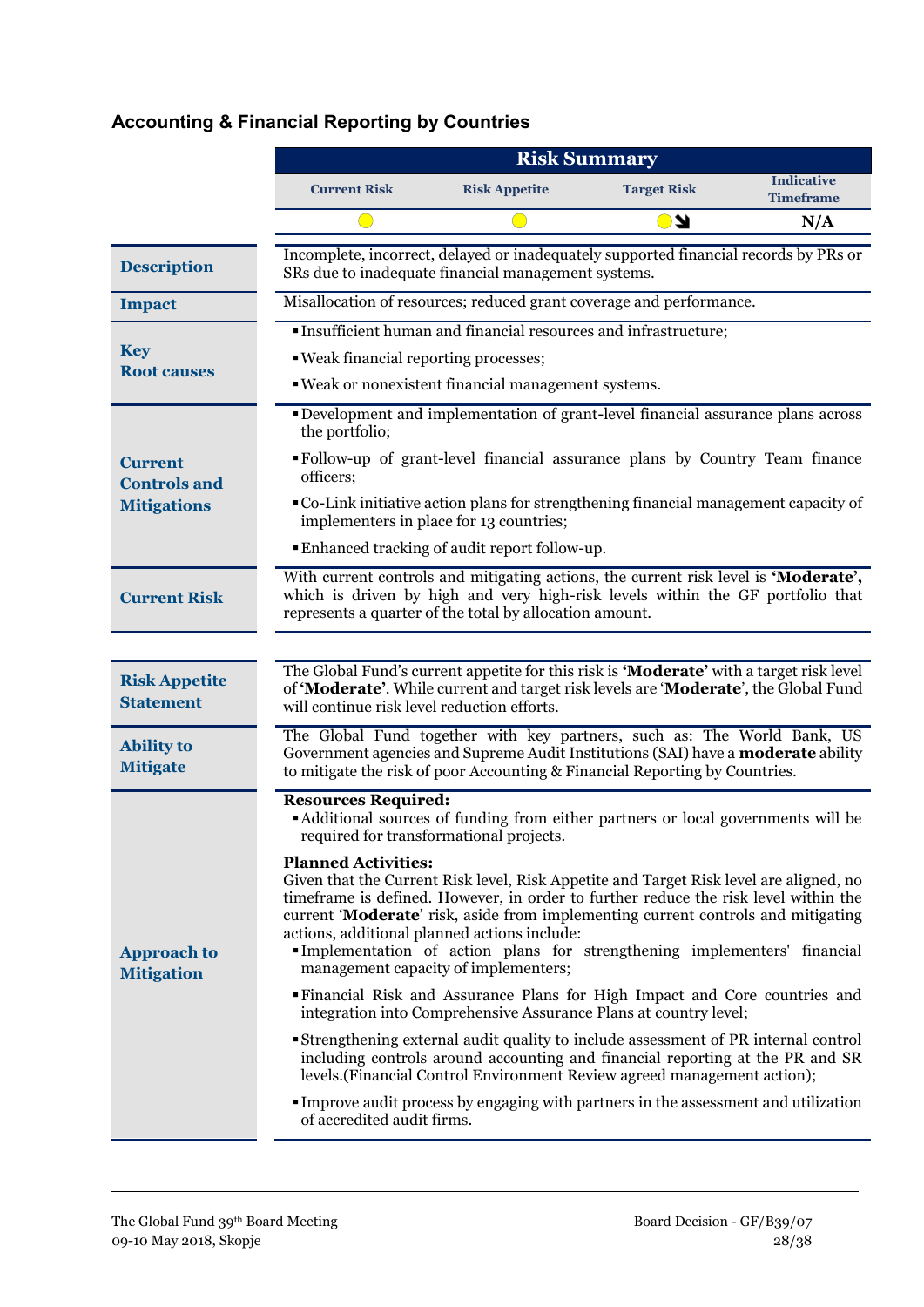By implementing the additional actions, the Global Fund will make sure that there are fewer delays in reporting and reduced number of errors in financial information (where minor reconciliation items affect no more than 5 to 10% of expenditure reported).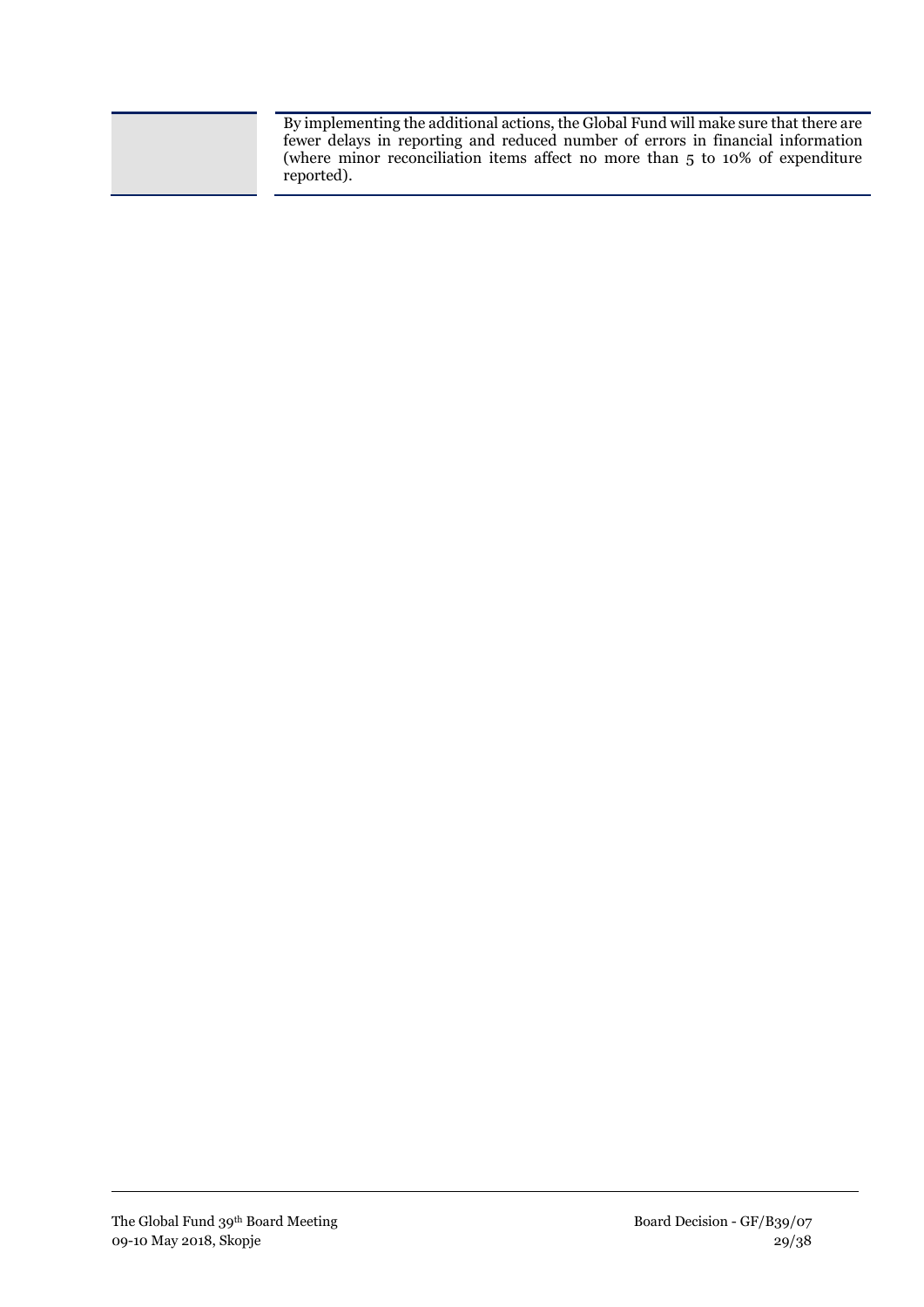# **Grant Oversight & Compliance (at PR Level)**

|                                           | <b>Risk Summary</b>                                                                                                                                                                                                                                                                                                                                                                                                                                                                                                                                                                                                                                                                                                               |                      |                    |                                       |  |
|-------------------------------------------|-----------------------------------------------------------------------------------------------------------------------------------------------------------------------------------------------------------------------------------------------------------------------------------------------------------------------------------------------------------------------------------------------------------------------------------------------------------------------------------------------------------------------------------------------------------------------------------------------------------------------------------------------------------------------------------------------------------------------------------|----------------------|--------------------|---------------------------------------|--|
|                                           | <b>Current Risk</b>                                                                                                                                                                                                                                                                                                                                                                                                                                                                                                                                                                                                                                                                                                               | <b>Risk Appetite</b> | <b>Target Risk</b> | <b>Indicative</b><br><b>Timeframe</b> |  |
|                                           |                                                                                                                                                                                                                                                                                                                                                                                                                                                                                                                                                                                                                                                                                                                                   |                      | <b>KO</b>          | N/A                                   |  |
| <b>Description</b>                        | Inadequate PR oversight of grant programs and non-compliance with Global Fund<br>requirements due to the PRs inability to: (a) Develop and maintain standard<br>processes, procedures and reports required to monitor program activities including<br>at SR level; (b) Identify and manage risks associated with program implementation;<br>(c) Implement appropriate HR policies and procedures to attract and retain high<br>quality staff; (d) Use strong program management practices to manage and leverage<br>available resources and ensure program activities are implemented as planned while<br>adhering to high quality standards; (e) Maintain strong internal controls that<br>demonstrate integrity/ethical values. |                      |                    |                                       |  |
| <b>Impact</b>                             | Poor grant oversight and compliance by principal recipients can result in reduced<br>impact against the diseases, poor value for money, fraud and reputational damage to<br>the Global Fund.                                                                                                                                                                                                                                                                                                                                                                                                                                                                                                                                      |                      |                    |                                       |  |
|                                           | • Inadequate PR management and reporting capacity;                                                                                                                                                                                                                                                                                                                                                                                                                                                                                                                                                                                                                                                                                |                      |                    |                                       |  |
| <b>Key</b>                                | Inadequate SR oversight;                                                                                                                                                                                                                                                                                                                                                                                                                                                                                                                                                                                                                                                                                                          |                      |                    |                                       |  |
| <b>Root causes</b>                        | . Weak internal controls at the PR level;                                                                                                                                                                                                                                                                                                                                                                                                                                                                                                                                                                                                                                                                                         |                      |                    |                                       |  |
|                                           | . Weak human resource capacity.                                                                                                                                                                                                                                                                                                                                                                                                                                                                                                                                                                                                                                                                                                   |                      |                    |                                       |  |
|                                           | <b>• PR Capacity Assessment performed, prior to PR selection and prior to Technical</b><br>Review Panel and Grant Approvals Committee recommendation to the Board;                                                                                                                                                                                                                                                                                                                                                                                                                                                                                                                                                                |                      |                    |                                       |  |
|                                           | Selection of PR's that meet Global Fund minimum standard;                                                                                                                                                                                                                                                                                                                                                                                                                                                                                                                                                                                                                                                                         |                      |                    |                                       |  |
| <b>Current</b>                            | Identified potential issues and solutions through implementation arrangement<br>maps prepared for all grants prior to grant signing;                                                                                                                                                                                                                                                                                                                                                                                                                                                                                                                                                                                              |                      |                    |                                       |  |
| <b>Controls and</b><br><b>Mitigations</b> | • Roll-out of actions during grant making to address implementers capacity issues;                                                                                                                                                                                                                                                                                                                                                                                                                                                                                                                                                                                                                                                |                      |                    |                                       |  |
|                                           | •Completed Financial Risk and Assurance Plans for High Impact and Core<br>countries.                                                                                                                                                                                                                                                                                                                                                                                                                                                                                                                                                                                                                                              |                      |                    |                                       |  |
|                                           | <b>•Development and Implementation of comprehensive assurance plans for High</b><br>Impact and Core portfolios;                                                                                                                                                                                                                                                                                                                                                                                                                                                                                                                                                                                                                   |                      |                    |                                       |  |
| <b>Current Risk</b>                       | With current controls and mitigating actions, the current risk level is 'Moderate'.                                                                                                                                                                                                                                                                                                                                                                                                                                                                                                                                                                                                                                               |                      |                    |                                       |  |
|                                           |                                                                                                                                                                                                                                                                                                                                                                                                                                                                                                                                                                                                                                                                                                                                   |                      |                    |                                       |  |
| <b>Risk Appetite</b><br><b>Statement</b>  | The Global Fund's current appetite for this risk is 'Moderate' with a target risk level<br>of 'Moderate'. While current and target risk levels are 'Moderate', the Global Fund<br>will continue risk level reduction efforts, through capacity building.                                                                                                                                                                                                                                                                                                                                                                                                                                                                          |                      |                    |                                       |  |
| <b>Ability</b> to<br><b>Mitigate</b>      | The Global Fund has a <b>moderate</b> ability to mitigate this risk.                                                                                                                                                                                                                                                                                                                                                                                                                                                                                                                                                                                                                                                              |                      |                    |                                       |  |
|                                           | <b>Resources Required:</b><br>• No additional resources required.                                                                                                                                                                                                                                                                                                                                                                                                                                                                                                                                                                                                                                                                 |                      |                    |                                       |  |
| <b>Approach to</b><br><b>Mitigation</b>   | <b>Ongoing Activities:</b><br>Given that the Current Risk level, Risk Appetite and Target Risk level are aligned, no<br>timeframe is defined. However, in order to further reduce the risk level within the<br>current 'Moderate' risk, aside from implementing current controls and mitigating<br>actions, additional planned actions include:                                                                                                                                                                                                                                                                                                                                                                                   |                      |                    |                                       |  |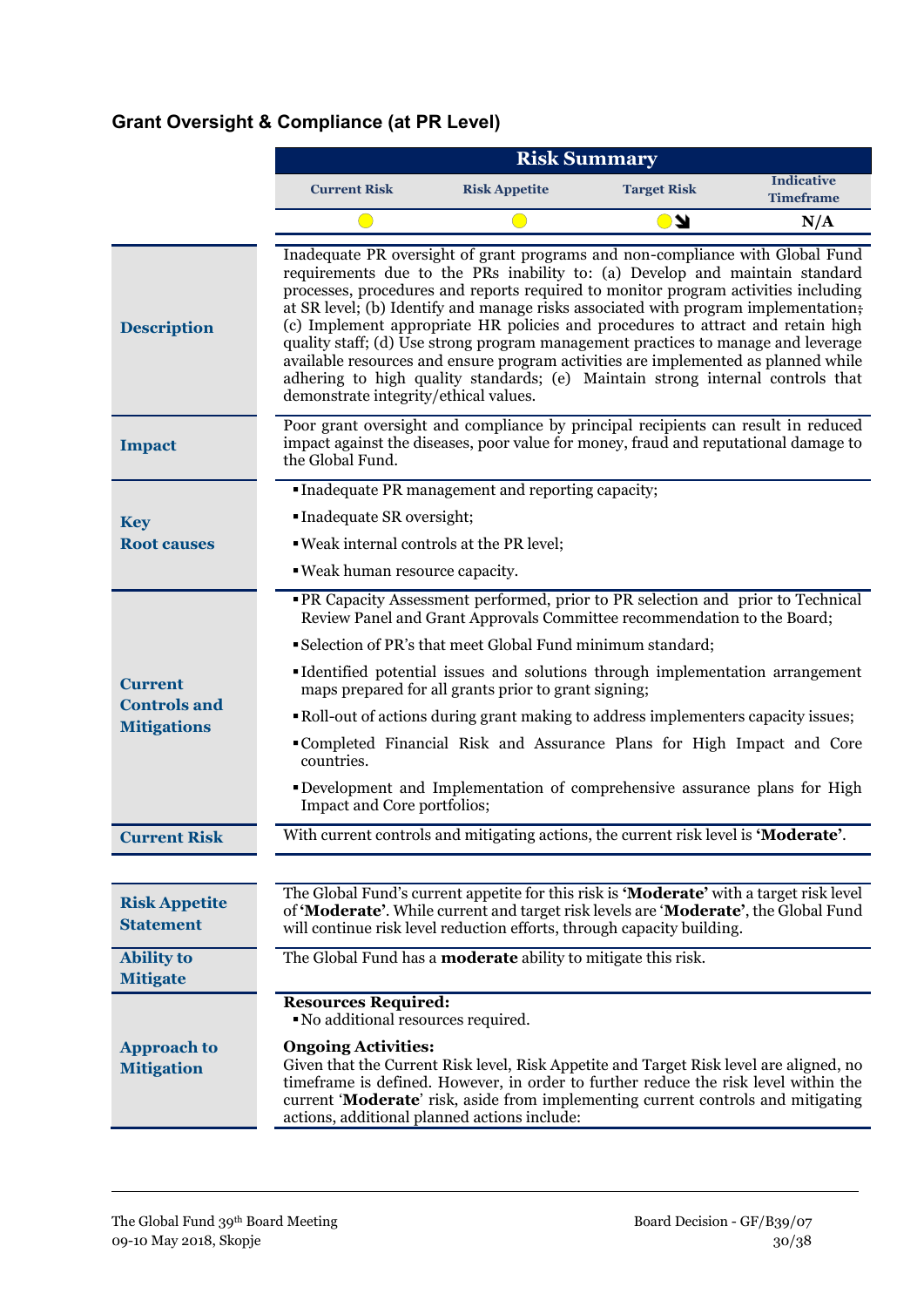- Implementation of initiatives aimed at improving implementer capacity and internal controls;
- Streamlined risk oversight and risk tools at the Secretariat level to ensure better monitoring and performance evaluation at PR level;
- Development of the Financial Management Impact Review tool to monitor progress on financial risk and enhanced focus of the auditor on assessment of PR internal control.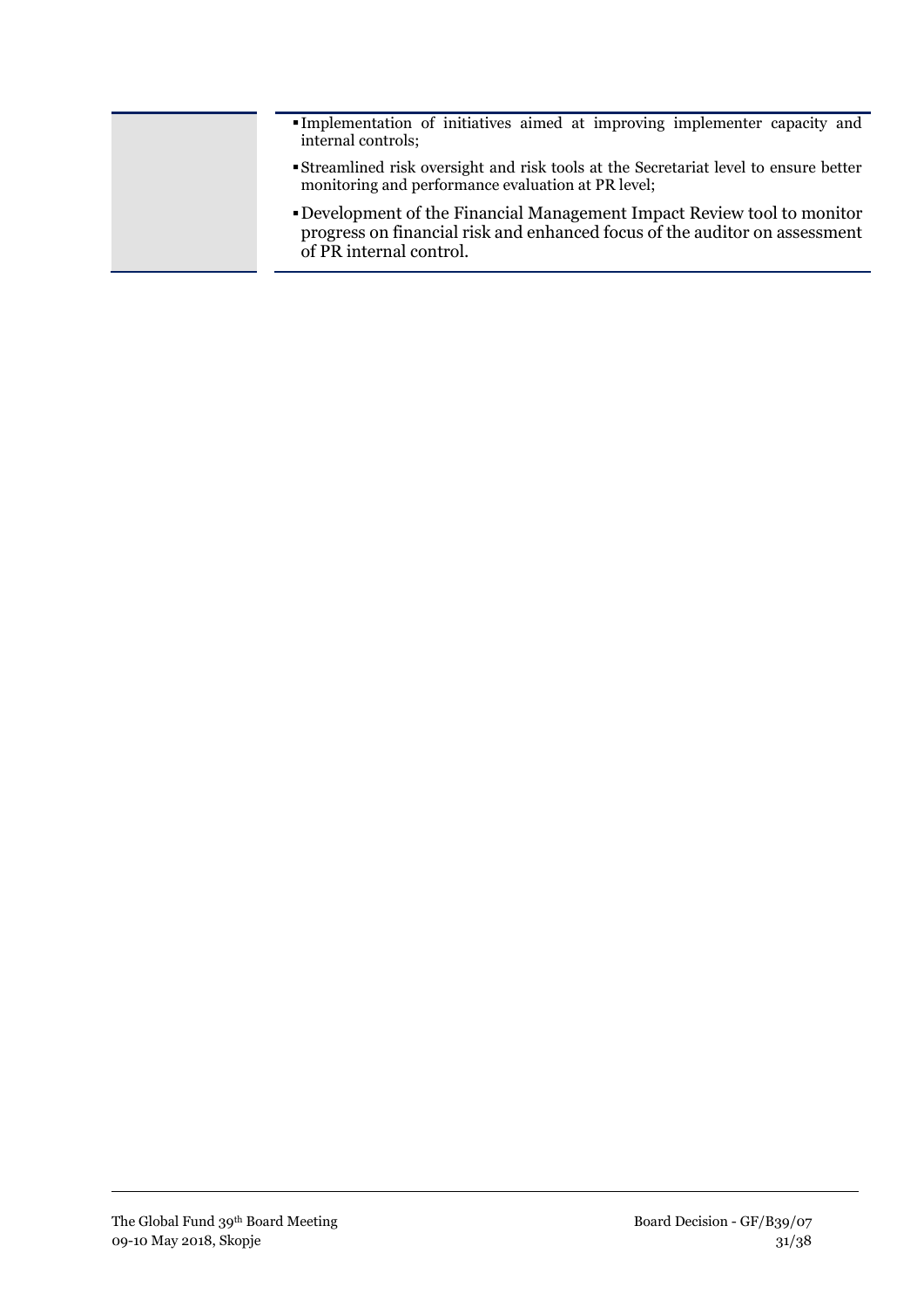## **Quality of Health Products**

|                                          | <b>Risk Summary</b>                                                                                                                                                                                                                                                                                                                                                                                                                                                                                                                                     |                                                                                                                                                                                                                                                                                                                                                                                                                                                                        |                    |                                       |  |
|------------------------------------------|---------------------------------------------------------------------------------------------------------------------------------------------------------------------------------------------------------------------------------------------------------------------------------------------------------------------------------------------------------------------------------------------------------------------------------------------------------------------------------------------------------------------------------------------------------|------------------------------------------------------------------------------------------------------------------------------------------------------------------------------------------------------------------------------------------------------------------------------------------------------------------------------------------------------------------------------------------------------------------------------------------------------------------------|--------------------|---------------------------------------|--|
|                                          | <b>Current Risk</b>                                                                                                                                                                                                                                                                                                                                                                                                                                                                                                                                     | <b>Risk Appetite</b>                                                                                                                                                                                                                                                                                                                                                                                                                                                   | <b>Target Risk</b> | <b>Indicative</b><br><b>Timeframe</b> |  |
|                                          |                                                                                                                                                                                                                                                                                                                                                                                                                                                                                                                                                         |                                                                                                                                                                                                                                                                                                                                                                                                                                                                        | O J                | N/A                                   |  |
| <b>Description</b>                       | Patients exposed to health products of substandard quality funded by the Global Fund<br>due to weak national regulatory environment, including weak product quality control<br>and monitoring, weak in-country supply chain, non-adherence to Global Fund Quality<br>Assurance policies requirements, diversion and counterfeit health products.                                                                                                                                                                                                        |                                                                                                                                                                                                                                                                                                                                                                                                                                                                        |                    |                                       |  |
| <b>Impact</b>                            |                                                                                                                                                                                                                                                                                                                                                                                                                                                                                                                                                         | Poor health outcomes; reduction in the impact of Global Fund investments.                                                                                                                                                                                                                                                                                                                                                                                              |                    |                                       |  |
| <b>Key</b>                               |                                                                                                                                                                                                                                                                                                                                                                                                                                                                                                                                                         | • Procurement of substandard health products;<br>• Patients/end users exposed to substandard products due to weak national<br>regulatory system that manage post marketing surveillance activities;                                                                                                                                                                                                                                                                    |                    |                                       |  |
| <b>Root causes</b>                       |                                                                                                                                                                                                                                                                                                                                                                                                                                                                                                                                                         | . Weak supply chain systems that control, monitor and maintain product quality<br>throughout the in-country supply chain;                                                                                                                                                                                                                                                                                                                                              |                    |                                       |  |
|                                          | • Poor logistics management.                                                                                                                                                                                                                                                                                                                                                                                                                                                                                                                            |                                                                                                                                                                                                                                                                                                                                                                                                                                                                        |                    |                                       |  |
|                                          |                                                                                                                                                                                                                                                                                                                                                                                                                                                                                                                                                         | •Global Fund Quality Assurance policies for pharmaceutical and diagnostic<br>products (revised version of the latter approved at the 37th Board meeting),<br>including pre-shipment inspection and testing to prevent procurement of<br>substandard products and post marketing surveillance activities; Grant<br>requirements for Quality Assurance activities, including Quality Control plans to<br>monitor product quality throughout the in country supply chain; |                    |                                       |  |
| <b>Current</b><br><b>Controls and</b>    | About 55% of health commodity procurement spend is centralized through the<br>Pooled Procurement Mechanism, allowing a high level of control and oversight to<br>ensure that pre-shipment quality assurance procedures, in line with Global Fund<br>Quality Assurance policies, are followed.                                                                                                                                                                                                                                                           |                                                                                                                                                                                                                                                                                                                                                                                                                                                                        |                    |                                       |  |
| <b>Mitigations</b>                       |                                                                                                                                                                                                                                                                                                                                                                                                                                                                                                                                                         | • To increase availability and access of medicines of assured quality, safety and<br>efficacy, The Global Fund signed an MoU with the US Pharmacopeia Convention<br>(USP) to facilitate access to technical assistance for strengthening national<br>regulatory authorities, supporting quality assurance activities/quality control;                                                                                                                                  |                    |                                       |  |
|                                          | systems and regulatory systems;                                                                                                                                                                                                                                                                                                                                                                                                                                                                                                                         | <b>Targeted RSSH</b> investments for strengthening countries' pharmacovigilance                                                                                                                                                                                                                                                                                                                                                                                        |                    |                                       |  |
|                                          | in particular to combat counterfeit.                                                                                                                                                                                                                                                                                                                                                                                                                                                                                                                    | • Many grants support supply chain strengthening to improve adherence to good<br>storage practice and good distribution practice, secure and control products flows,                                                                                                                                                                                                                                                                                                   |                    |                                       |  |
| <b>Current Risk</b>                      | With current controls and mitigating actions, the current risk level is 'Moderate'.<br>While the risk of procuring substandard health products is largely addressed, weak<br>supply chain systems that control, monitor and maintain product quality throughout<br>the in-country supply chain and weak national regulatory environment drive the<br>current level of risk. At aggregate, the current risk level is driven by high and very<br>high-risk levels within the GF portfolio that represents a quarter of the total by<br>allocation amount. |                                                                                                                                                                                                                                                                                                                                                                                                                                                                        |                    |                                       |  |
|                                          |                                                                                                                                                                                                                                                                                                                                                                                                                                                                                                                                                         |                                                                                                                                                                                                                                                                                                                                                                                                                                                                        |                    |                                       |  |
| <b>Risk Appetite</b><br><b>Statement</b> | will continue risk level reduction efforts.                                                                                                                                                                                                                                                                                                                                                                                                                                                                                                             | The Global Fund's current appetite for this risk is ' <b>Moderate'</b> with a target risk level<br>of 'Moderate'. While current and target risk levels are 'Moderate', the Global Fund                                                                                                                                                                                                                                                                                 |                    |                                       |  |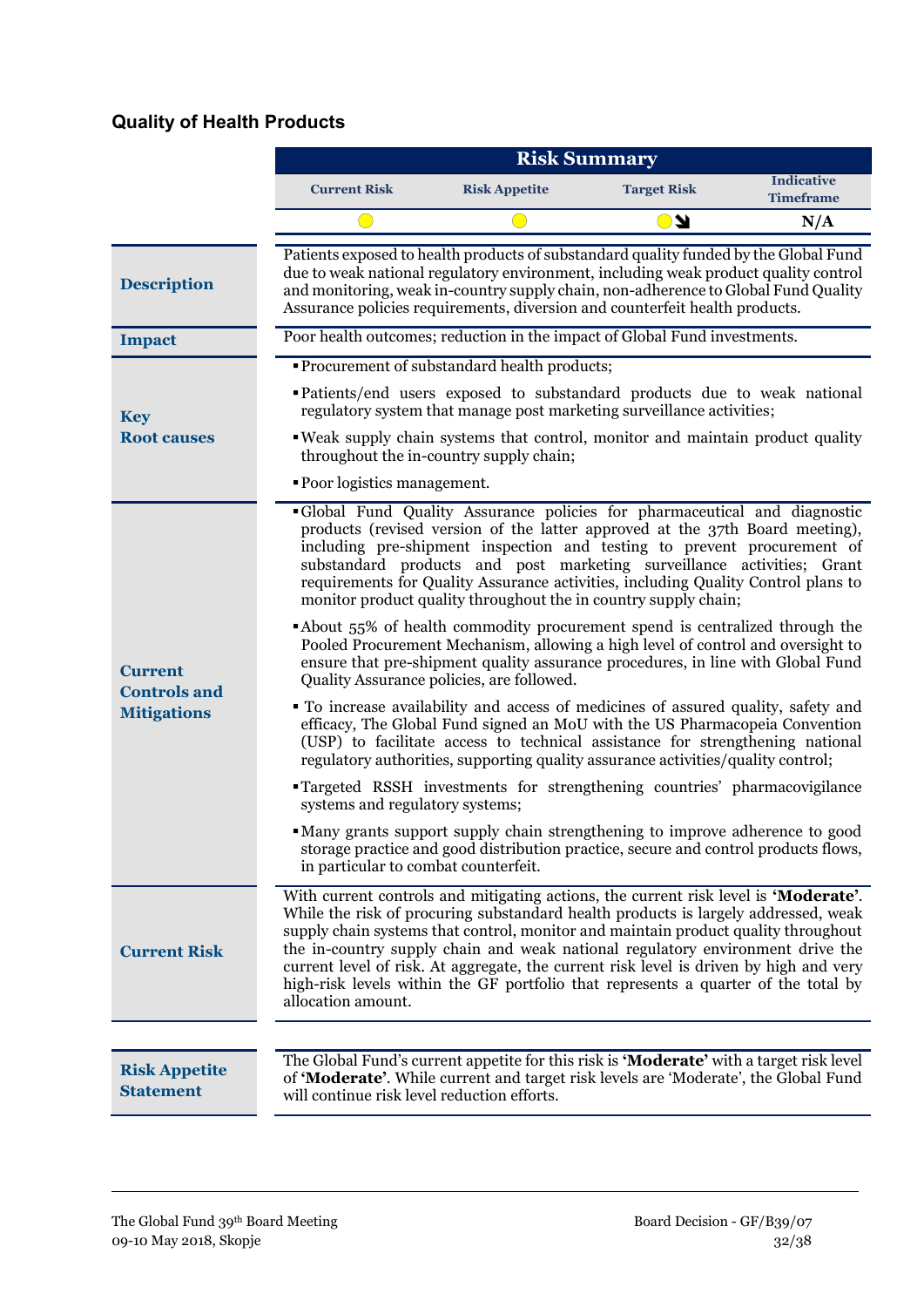| <b>Ability to</b><br><b>Mitigate</b>    | The Global Fund together with key partners, such as: Agencies of the US Government,<br>World Bank, World Health Organization and GAVI have a <b>moderate</b> ability to<br>mitigate health product quality risk.                                                                                                                                                                                                                                                                                                                                                                                                                                                                                                                                                                                                                                                                                                                                                                                                                                                                                  |  |  |
|-----------------------------------------|---------------------------------------------------------------------------------------------------------------------------------------------------------------------------------------------------------------------------------------------------------------------------------------------------------------------------------------------------------------------------------------------------------------------------------------------------------------------------------------------------------------------------------------------------------------------------------------------------------------------------------------------------------------------------------------------------------------------------------------------------------------------------------------------------------------------------------------------------------------------------------------------------------------------------------------------------------------------------------------------------------------------------------------------------------------------------------------------------|--|--|
|                                         | <b>Resources Required:</b><br>"Additional sources of funding from either grants or partners will be required for<br>transformational supply chain projects and for increasing the capacity of national<br>regulatory authorities for post marketing surveillance.                                                                                                                                                                                                                                                                                                                                                                                                                                                                                                                                                                                                                                                                                                                                                                                                                                 |  |  |
| <b>Approach to</b><br><b>Mitigation</b> | <b>Planned Activities:</b><br>Given that the Current Risk level, Risk Appetite and Target Risk level are aligned, no<br>time frame is defined. However, in order to further reduce the risk level within the<br>current 'Moderate' risk, aside from implementing current controls and mitigating<br>actions, additional planned actions include:<br>"Targeted RSSH investments for establishment of in-country accredited Quality<br>Control lab and strengthened post marketing surveillance.<br><b>• Development and Implementation of the Supply Chain Assurance Framework to</b><br>better mitigate supply chain risks, including risks related to health product<br>management that may impact quality<br>Strengthened compliance monitoring with Quality Assurance<br>policies<br>requirements and national Quality Assurance plan activities<br>• Continue targeted supply chain diagnostics<br>By implementing the additional actions, the Global Fund will continue to reduce the<br>exposure of patients to substandard health products and improve products security<br>and integrity. |  |  |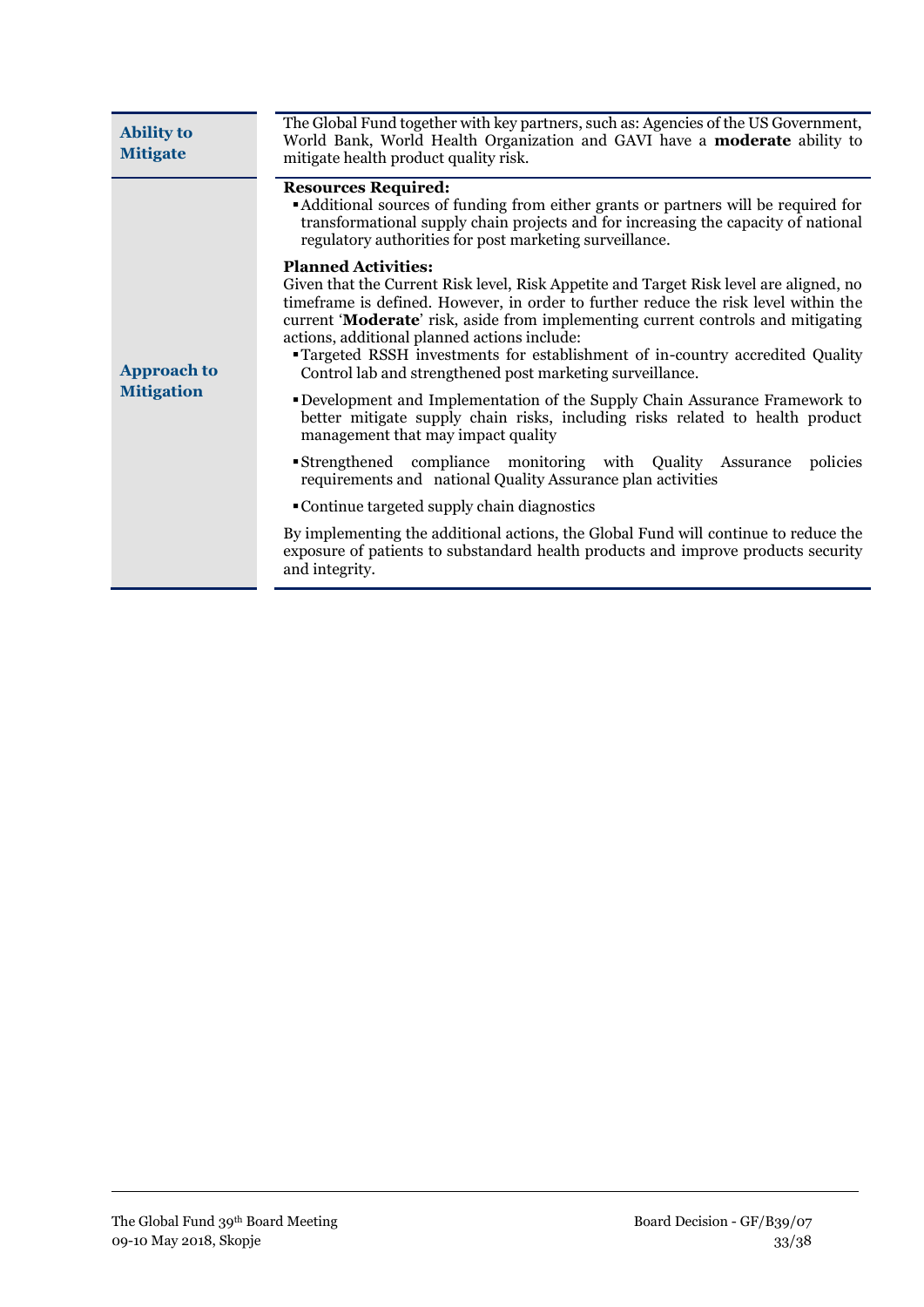## **Foreign Exchange**

|                                          | <b>Risk Summary</b>                                                                                                                                                                 |                                                                                                                                                                                                                                                                  |                    |                                       |  |
|------------------------------------------|-------------------------------------------------------------------------------------------------------------------------------------------------------------------------------------|------------------------------------------------------------------------------------------------------------------------------------------------------------------------------------------------------------------------------------------------------------------|--------------------|---------------------------------------|--|
|                                          | <b>Current Risk</b>                                                                                                                                                                 | <b>Risk Appetite</b>                                                                                                                                                                                                                                             | <b>Target Risk</b> | <b>Indicative</b><br><b>Timeframe</b> |  |
|                                          |                                                                                                                                                                                     |                                                                                                                                                                                                                                                                  |                    | N/A                                   |  |
| <b>Description</b>                       | Global Fund.                                                                                                                                                                        | Foreign exchange volatility tied to net Foreign Exchange exposures faced by The                                                                                                                                                                                  |                    |                                       |  |
| <b>Impact</b>                            | cash needs.                                                                                                                                                                         | Financial losses due to currency fluctuations from existing FX exposures, which<br>reduce the amount of funds that can be invested in grants and initiatives (as part of a<br>broader ALM process). Insufficient liquidity available to meet short and long-term |                    |                                       |  |
|                                          |                                                                                                                                                                                     | "Foreign Exchange (FX) market volatility;                                                                                                                                                                                                                        |                    |                                       |  |
|                                          | <b>Assets and Liabilities Management (ALM) changes (i.e. donor pledges or grant</b><br>commitment changes leading to different FX exposures and potentially over/under<br>hedging); |                                                                                                                                                                                                                                                                  |                    |                                       |  |
| <b>Key</b><br><b>Root causes</b>         | <b>Internal operational risk:</b>                                                                                                                                                   |                                                                                                                                                                                                                                                                  |                    |                                       |  |
|                                          | - Poor Foreign Exchange limit management (FX Policy);                                                                                                                               |                                                                                                                                                                                                                                                                  |                    |                                       |  |
|                                          | - Poor Foreign Exchange execution;                                                                                                                                                  |                                                                                                                                                                                                                                                                  |                    |                                       |  |
|                                          | - Model risk.                                                                                                                                                                       |                                                                                                                                                                                                                                                                  |                    |                                       |  |
| <b>Current</b><br><b>Controls and</b>    | (i.e. mostly pledges);                                                                                                                                                              | •Global Foreign Exchange Management Framework approved by the Audit and<br>Finance Committee in 2016 allows for hedging on and off-balance sheet exposures                                                                                                       |                    |                                       |  |
| <b>Mitigations</b>                       | "Treasury, Cash and FX Management Procedure updated 2 May 2017;                                                                                                                     |                                                                                                                                                                                                                                                                  |                    |                                       |  |
|                                          | • FX limit established that reflects risk appetite. Exposure is well within the FX limit.                                                                                           |                                                                                                                                                                                                                                                                  |                    |                                       |  |
| <b>Current Risk</b>                      | 'Moderate/Low'                                                                                                                                                                      | With current controls and mitigating actions, the current risk level is                                                                                                                                                                                          |                    |                                       |  |
|                                          |                                                                                                                                                                                     |                                                                                                                                                                                                                                                                  |                    |                                       |  |
| <b>Risk Appetite</b><br><b>Statement</b> | by The Global Fund.                                                                                                                                                                 | The Global Fund's current appetite for this risk is 'Moderate/Low' with a target risk<br>level of 'Moderate/Low'. While current and target risk levels are 'Moderate/Low',<br>the Global Fund will continue to monitor the net Foreign Exchange exposures faced  |                    |                                       |  |
| <b>Ability to</b><br><b>Mitigate</b>     |                                                                                                                                                                                     | The Global Fund has significant ability to mitigate this risk.                                                                                                                                                                                                   |                    |                                       |  |
| <b>Approach to</b>                       | <b>Resources Required:</b><br>■ No additional resources required.                                                                                                                   |                                                                                                                                                                                                                                                                  |                    |                                       |  |
| <b>Mitigation</b>                        | within the approved limits.                                                                                                                                                         | The Global Fund will continue to monitor and manage the Foreign Exchange risk                                                                                                                                                                                    |                    |                                       |  |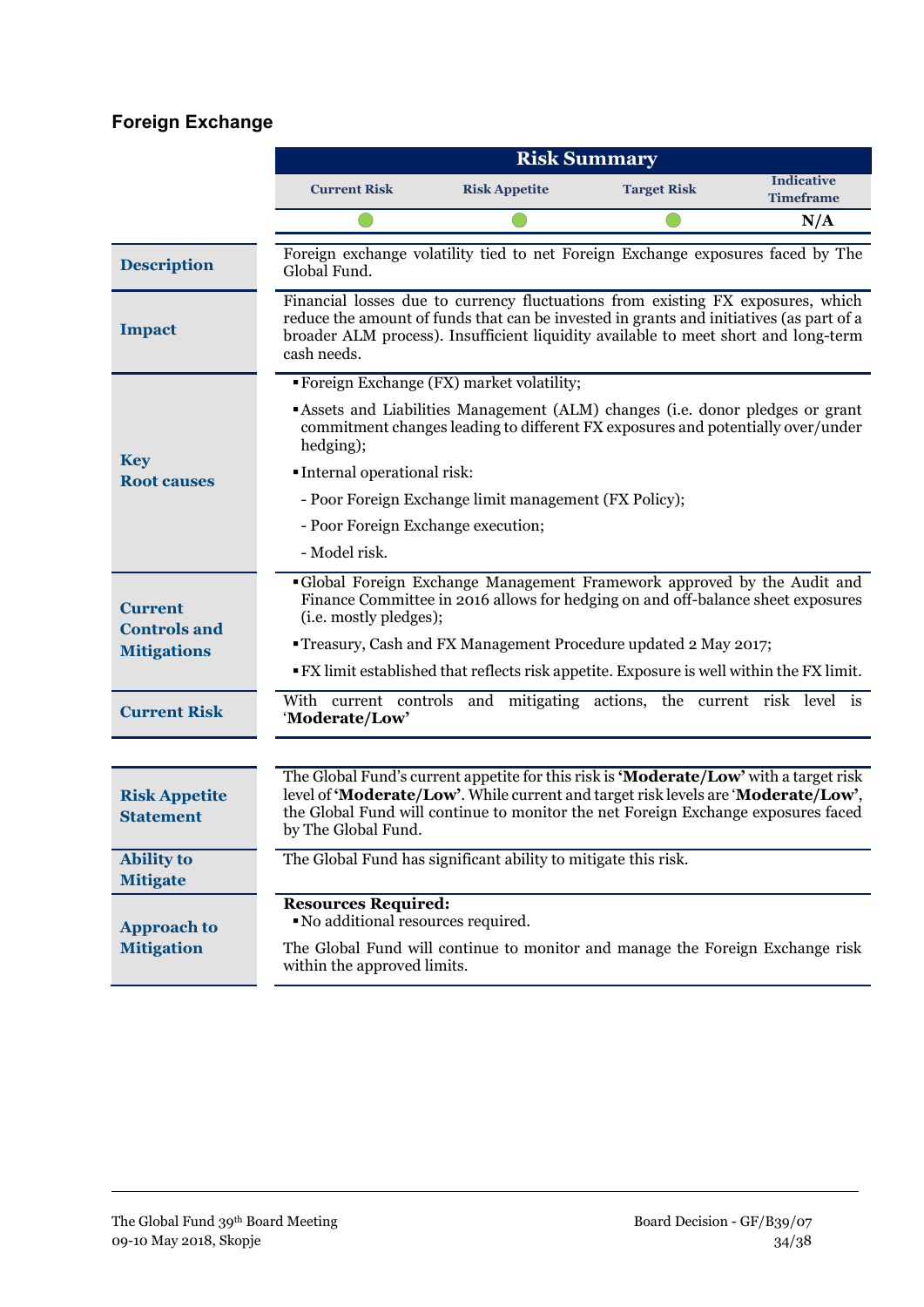## **Annex 4 – Relevant Past Decision Points**

| <b>Relevant past Decision Point</b>                                                                                                                   | <b>Summary and Impact</b>                                                                                                                                                                                                                                                                                                                                                                                             |
|-------------------------------------------------------------------------------------------------------------------------------------------------------|-----------------------------------------------------------------------------------------------------------------------------------------------------------------------------------------------------------------------------------------------------------------------------------------------------------------------------------------------------------------------------------------------------------------------|
| GF/AFC06/DP03: Acceptance of the Risk<br><b>Statements</b><br>Appetite<br>and<br>Recommendation of the Risk Appetite<br><b>Framework to the Board</b> | The Audit and Finance ("AFC") recognized the<br>decision of the Strategy Committee, for risks under<br>such committee's purview, concurring with the<br>Risk Appetite Statements as set forth in the table<br>in Annex 3 to $GF/SCo6/O3$ – Revision 2;                                                                                                                                                                |
|                                                                                                                                                       | Based on its review and discussion, for risks under<br>its purview, the AFC concurred with the Risk<br>Appetite Statements as set forth in the table in<br>Annex 3 to $GF/AFCo6/16$ - Revision 2;                                                                                                                                                                                                                     |
|                                                                                                                                                       | The AFC accepted the Risk Appetite Framework,<br>including Risk Appetite, Target Risk levels and the<br>indicative timeframes for achieving Target Risk, as<br>described in the table in Annex 3 to GF/AFC06/16<br>-Revision 1, in its entirety; and                                                                                                                                                                  |
|                                                                                                                                                       | The AFC agreed to recommend the Risk Appetite<br>Framework to the Board for approval at the 39th<br>meeting in May 2018                                                                                                                                                                                                                                                                                               |
| GF/SCo6/DPo3:<br>Agree on the Risk<br>Appetite Statements as described in<br>Annex 3 to GF/SCo6/03 - Revision 2                                       | The Strategy Committee (SC) agreed with the Risk<br>Appetite Statements for the risks under its<br>purview as described in the table in Annex 3 to<br>$GF/SCo6/O3 - Revision 2;$                                                                                                                                                                                                                                      |
|                                                                                                                                                       | The SC recommends to the Audit and Finance<br>Committee to incorporate the Risk Appetite<br>Statements endorsed through this decision in the<br>final<br>Risk<br>Appetite Framework<br>to<br>be<br>recommended to the Board for approval; and                                                                                                                                                                         |
|                                                                                                                                                       | The SC agreed to further review the Human Rights<br>and Gender Inequality, Transition, and Drug and<br>Insecticide Resistance risks at its meeting in July<br>2018, which will include discussion of the risk<br>management strategy for these risks, including<br>mitigation measures in place and/or planned, and<br>a determination of the appropriateness of setting<br>risk appetite statements for these risks. |
| <b>Risk</b><br>GF/B32/DP12:<br><b>Applying</b><br>Differentiation (November 2014) <sup>5</sup>                                                        | Based on the recommendation of the Finance and<br>Operational Performance Committee, the Board<br>adopted the risk differentiation framework<br>presented in paragraphs 34 through 37 of<br>GF/B32/14.                                                                                                                                                                                                                |
|                                                                                                                                                       | directed<br>the<br>The<br><b>Board</b><br>Secretariat<br>to<br>operationalize this risk differentiation framework<br>and report on its implementation at each Board<br>Meeting. Furthermore, the Secretariat shall<br>conduct annual reviews to update the risk<br>differentiation framework as appropriate, and                                                                                                      |

<sup>5</sup> https://www.theglobalfund.org/board-decisions/b32-dp12/

**.**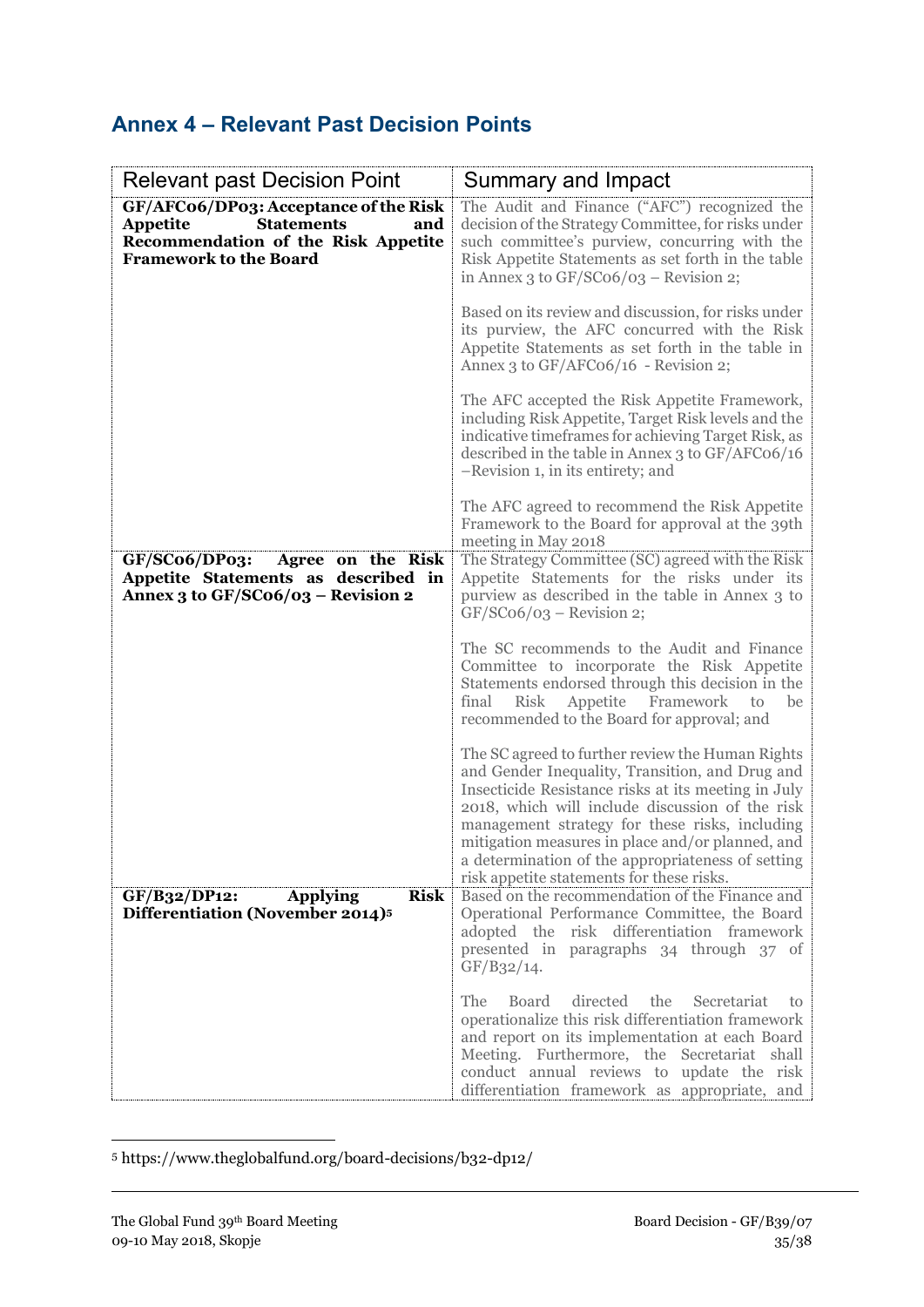| <b>Relevant past Decision Point</b>                                                          | Summary and Impact                                                                                                                                                                |
|----------------------------------------------------------------------------------------------|-----------------------------------------------------------------------------------------------------------------------------------------------------------------------------------|
|                                                                                              | report to the Board once a year on the outcome of<br>such reviews.                                                                                                                |
| $GF/B32/DP11$ : Approval of the Risk<br><b>Management Policy (November 2014)<sup>6</sup></b> | Based on the recommendation of the Finance and<br>Operational Performance Committee, the Board<br>approved the Risk Management Policy as set forth<br>in Annex 3 to $GF/B32/13$ . |

**.** 

<sup>6</sup> https://www.theglobalfund.org/board-decisions/b32-dp11/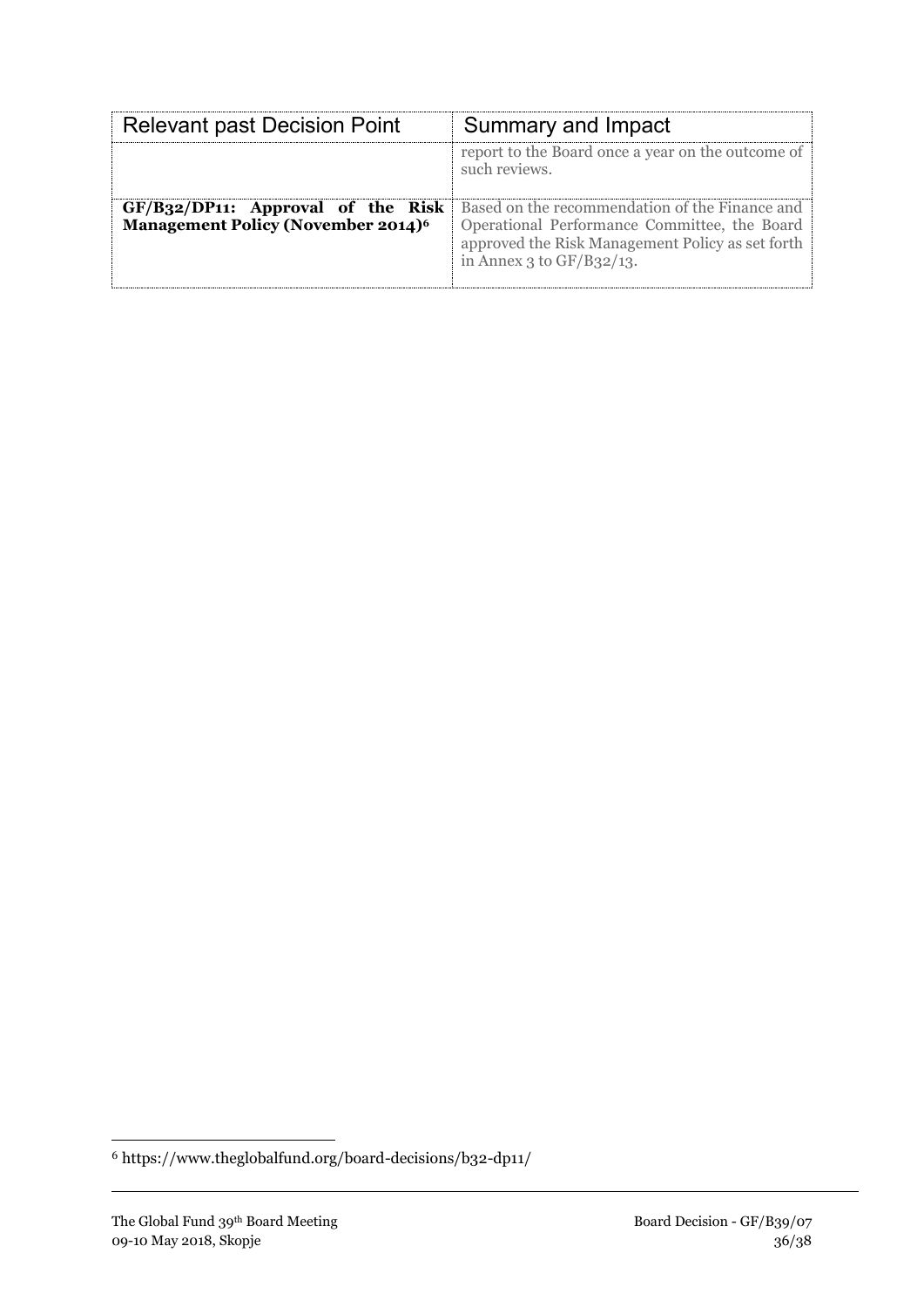## **Annex 5 – Relevant Past Documents & Reference Materials**

- Risk Appetite Framework: Progress Update and Steps for Advancement  $GF/AFCO6/16$  [Revision 1 \(March 2018\)](https://tgf.sharepoint.com/sites/TSOBA1/OBAS/Committees/Com_AFC/01%20-%20AFC%20Meetings/AFC06%20-%2027-29%20March%202018/00%20Working%20Documents/04%20Meeting%20Documents/16%20Risk%20Appetite%20Framework/GF-AFC06-16%20Risk%20Appetite%20Framework%20-%20Revision%201_Clean%20version.pdf)
- [Risk Appetite Framework: Progress Update and Steps for Advancement GF/SC06/03](https://tgf.sharepoint.com/sites/ESOBA1/GFBC/StrategyCommitteeSC/SC%20Meetings/6th%20SC%20Meeting%2020-22%20March%202018/6th%20Meeting%20Pre-Reads/GF%20SC06%2003_Report%20on%20Risk%20Appetite%20Framework.pdf) Revision 2 (March 2018)
- [Risk Appetite Framework: Progress Update and Steps for Advancement GF/EGC06/16-A](https://tgf.sharepoint.com/sites/ESOBA1/GFBC/EthicsandGovernanceCommitteeEGC/Meeting%20Documents/EGC06_Meeting%20Documents/Working%20Documents/GF-EGC06-16A%20%20Risk%20Appetite_(Sent).pdf) (March 2018)
- [Risk Appetite Discussion GF/B38/23](https://www.theglobalfund.org/media/7055/bm38_23-advancingriskappetite_report_en.pdf?u=636533758470000000) (November 2017)
- [Risk Management Report GF/B38/18 \(November 2017\)](https://www.theglobalfund.org/media/7050/bm38_18-riskmanagement_report_en.pdf?u=636494699020000000)
- [Advancing Risk Appetite at the Global Fund GF/AFC05/08](https://tgf.sharepoint.com/sites/ESOBA1/GFBC/AuditandFinanceCommitteeAFC/AFC%20Meetings/5th%20AFC%20meeting%203-5%20October%202017/Meeting%20documents/GF%20AFC05%2008%20Advancing%20Risk%20Appetite%20AFC%20Final.pdf) (October 2017)